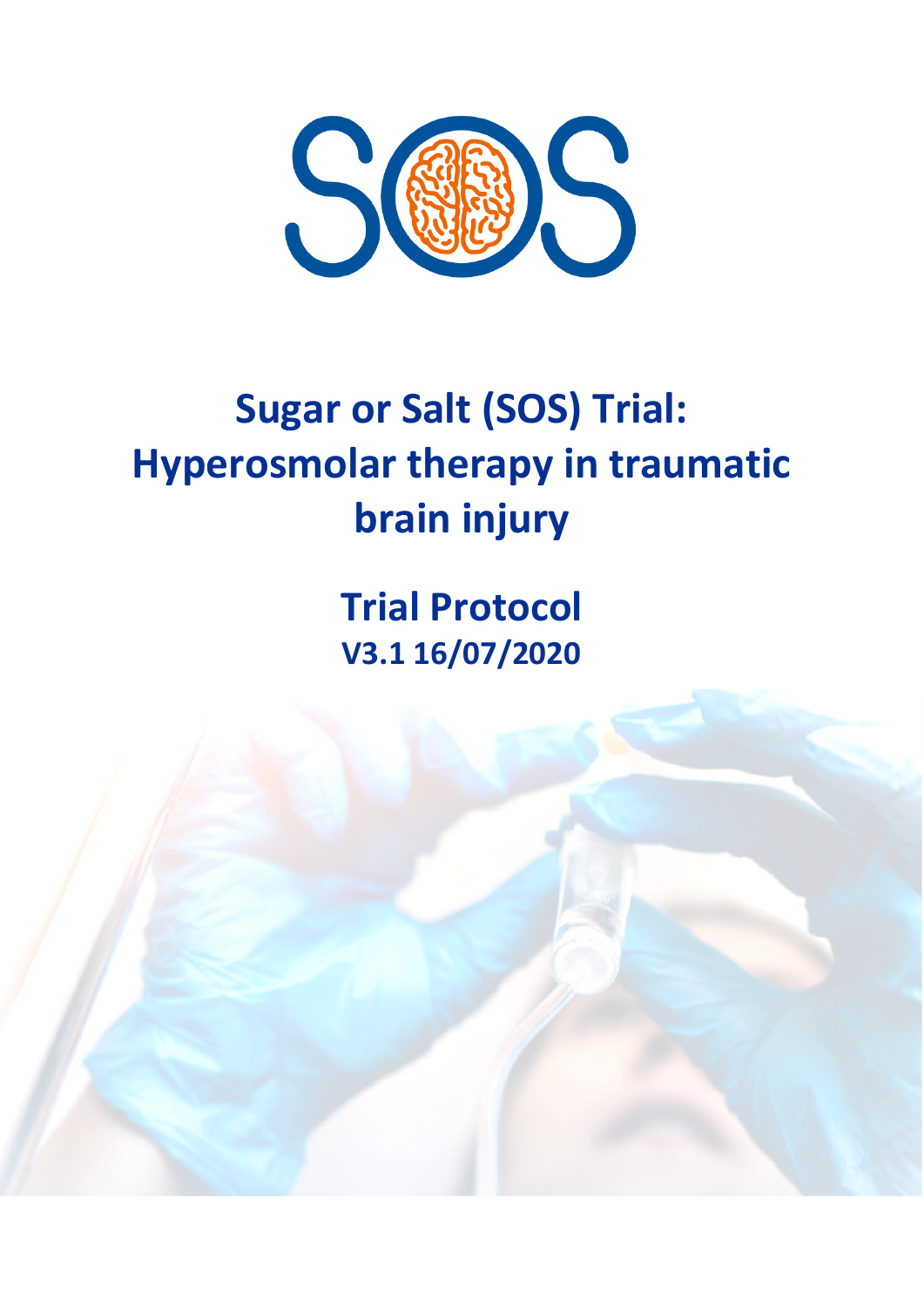# **SOS Trial Protocol**

| EudraCT Number:        | 2019-001688-66                                                                    |
|------------------------|-----------------------------------------------------------------------------------|
| <b>ISRCTN Number:</b>  | ISRCTN16075091                                                                    |
| Sponsor:               | University Hospitals Birmingham NHS Foundation Trust and University<br>of Warwick |
| Funding Body:          | NIHR Health Technology Assessment Programme                                       |
| Ethics Approval date:  | NHS REC: 19/EE/0228                                                               |
| <b>Version Number:</b> | Version 3.1                                                                       |

#### **Protocol Amendments:**

Date: 16th July 2020

Stage: Final

| <b>Amendment No.</b> | <b>Date of Amendment</b> | Date of Approval |
|----------------------|--------------------------|------------------|
| <b>SA 04</b>         | 02/04/2020               | 28/05/2020       |
| <b>NSA 01</b>        | 16/07/2020               | 29/07/2020       |
|                      |                          |                  |







This protocol has regard for current HRA guidance and content. This study is funded by the National Institute for Health Research (NIHR) Health Technology Assessment (HTA) Programme (Ref: 17/120/01). The views expressed are those of the authors and not necessarily those of the NIHR or the Department of Health and Social Care.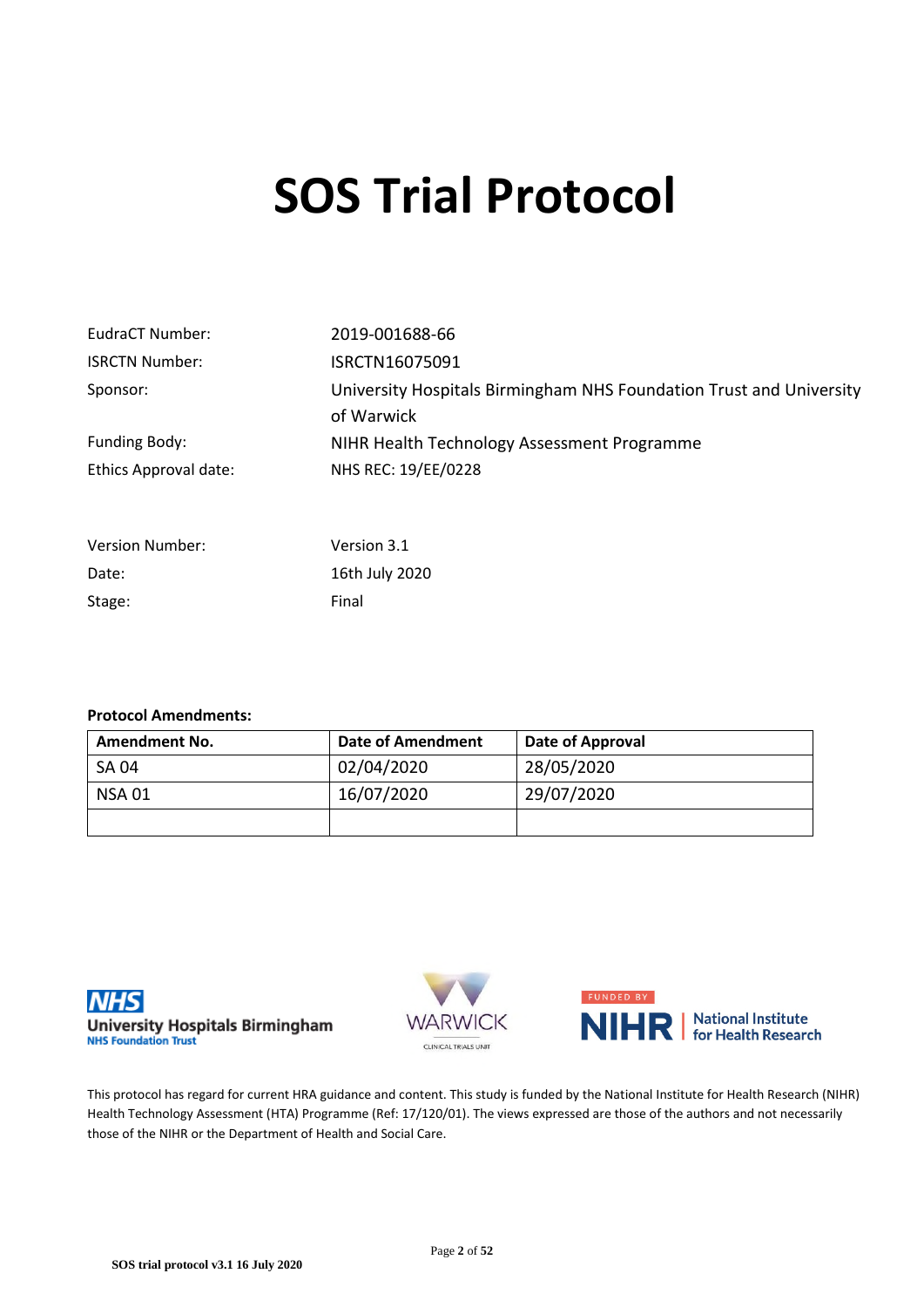#### **SIGNATURE PAGE**

The undersigned confirm that the following protocol has been agreed and accepted and that the Chief Investigator agrees to conduct the trial in compliance with the approved protocol and will adhere to the principles outlined in the Medicines for Human Use (Clinical Trials Regulations 2004 (SI 2004/1031), amended regulations (SI 2006/199828) and any subsequent amendments of the clinical trial regulations, GCP guidelines, the Sponsor's SOPs and other regulatory requirements as amended.

I agree to ensure that the confidential information contained in this document will not be used for any other purpose other than the evaluation or conduct of the clinical investigation without the prior written consent of the Sponsor.

I also confirm that I will make the findings of the study publicly available through publication or other dissemination tools without any unnecessary delay and that an honest accurate and transparent account of the study will be given; and that any discrepancies from the study as planned in this protocol will be explained.

#### **Chief Investigator:**

Signature: Date: Date: Date: Date: Date: Date: Date: Date: Date: Date: Date: Date: Date: Date: Date: Date: Date: Date: Date: Date: Date: Date: Date: Date: Date: Date: Date: Date: Date: Date: Date: Date: Date: Date: Date: D

.............................................................. ........................................

| Name (please print): |  |
|----------------------|--|

..............................................................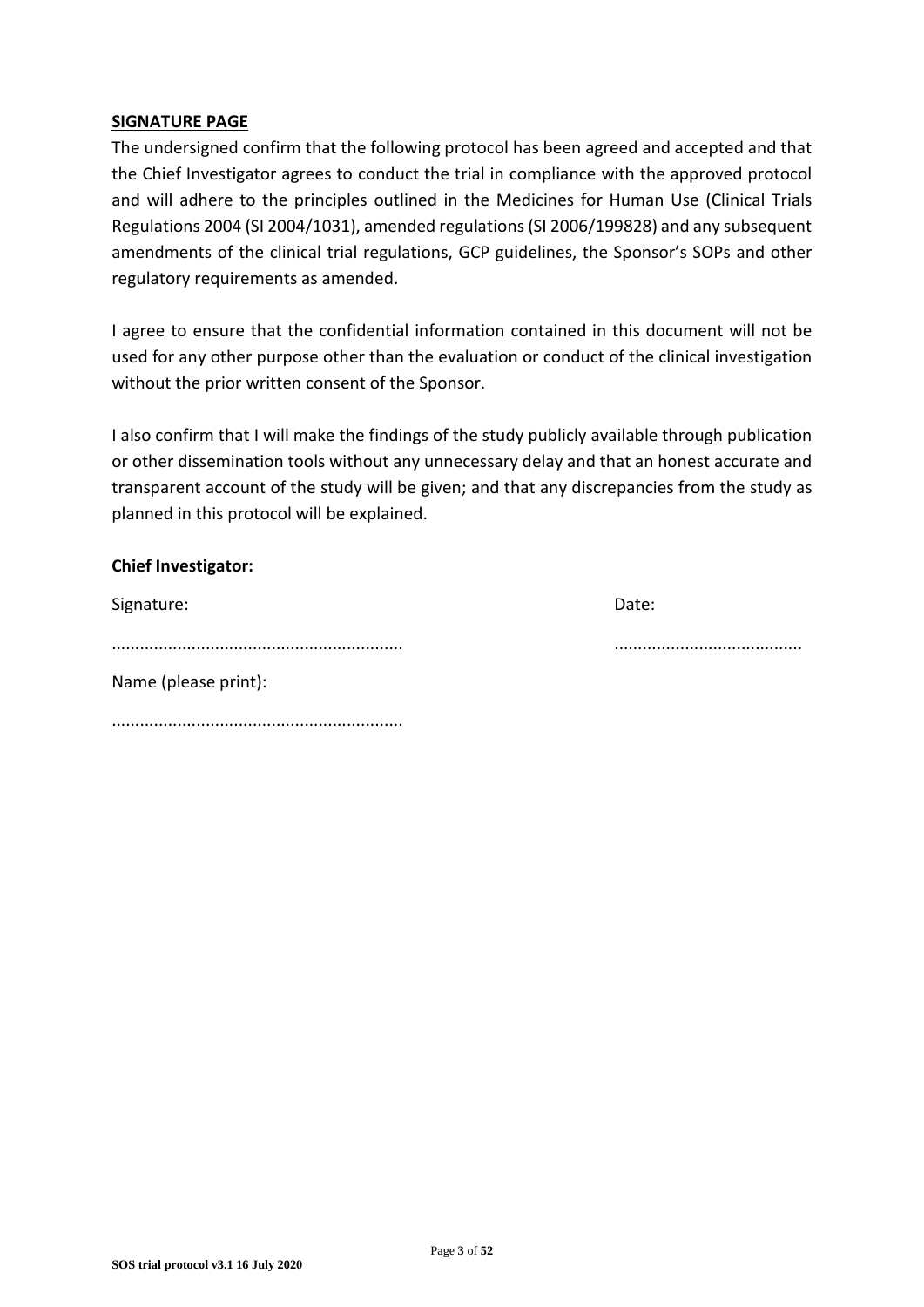#### **CONTACT NAMES AND NUMBERS**

| Role                       | Name, address, telephone             |
|----------------------------|--------------------------------------|
| <b>Sponsors:</b>           | Dr. Sarah Pountain                   |
|                            | Research and Development Directorate |
|                            | Office 18, Education Centre          |
|                            | Queen Elizabeth Hospital Birmingham  |
|                            | Mindelsohn Way                       |
|                            | Edgbaston                            |
|                            | Birmingham B15 2WB                   |
|                            | Tel: 0121 424 3631                   |
|                            | Jane Prewett                         |
|                            | <b>Research and Impact Services</b>  |
|                            | <b>University House</b>              |
|                            | University of Warwick                |
|                            | Coventry                             |
|                            | CV4 8UW                              |
|                            | Tel: 02476 575 732                   |
| <b>Chief Investigator:</b> | <b>Professor Gavin Perkins</b>       |
|                            | <b>Warwick Clinical Trials Unit</b>  |
|                            | University of Warwick                |
|                            | <b>Gibbet Hill Campus</b>            |
|                            | Coventry CV4 7AL                     |
|                            | Tel: 02476 575288                    |
|                            | Email: g.d.perkins@warwick.ac.uk     |
| <b>Trial Manager:</b>      | Louisa Hamilton                      |
|                            | <b>Warwick Clinical Trials Unit</b>  |
|                            | University of Warwick                |
|                            | <b>Gibbet Hill Campus</b>            |
|                            | Coventry CV4 7AL                     |
|                            | Tel: 02476 151 738                   |
|                            | Email: louisa.hamilton@warwick.ac.uk |
|                            | SOStrial@warwick.ac.uk               |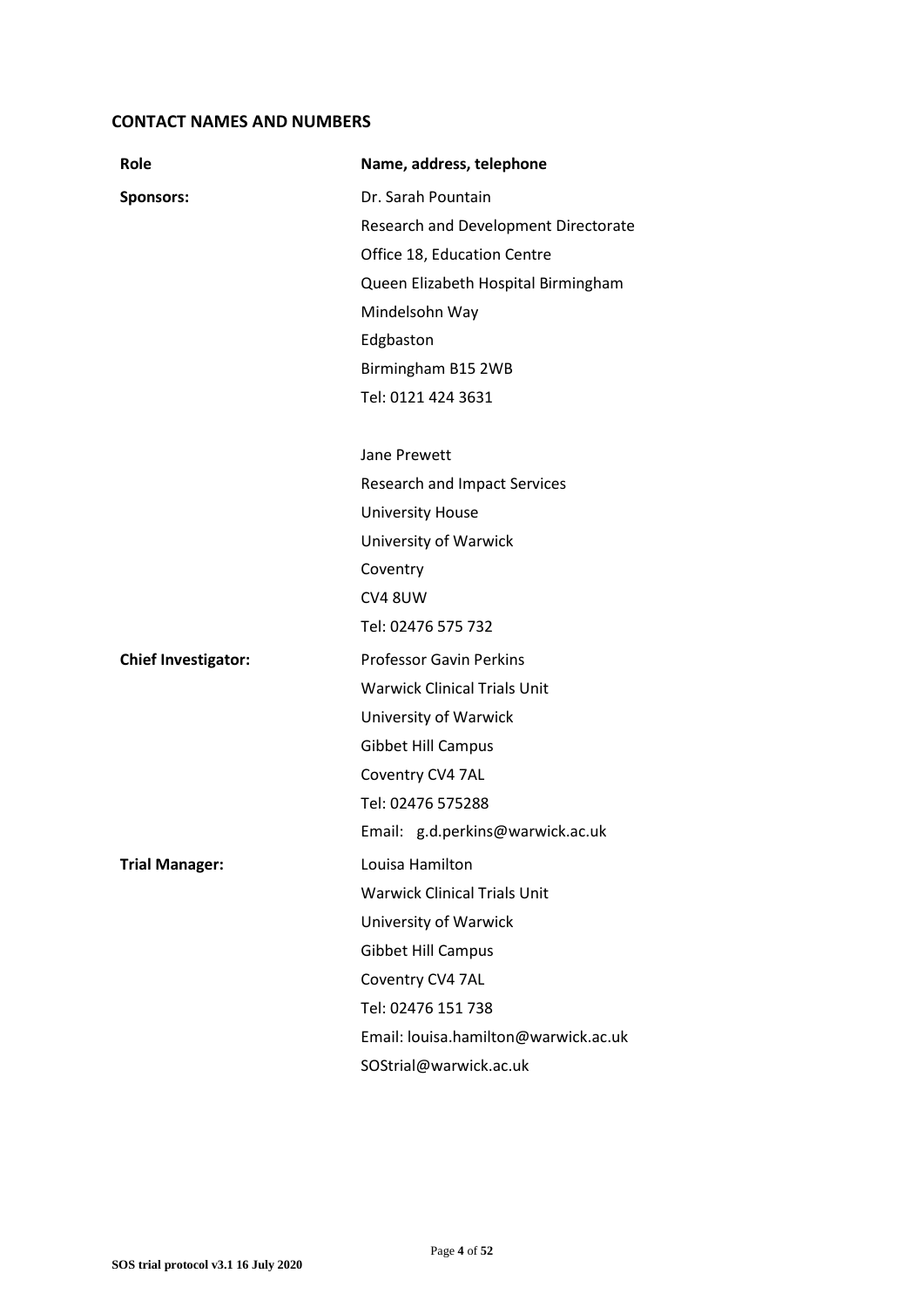| Co-investigators:                                                                                         | Professor Peter Andrews, University of Edinburgh                                      |
|-----------------------------------------------------------------------------------------------------------|---------------------------------------------------------------------------------------|
|                                                                                                           | Professor Paul Dark, University of Manchester                                         |
|                                                                                                           | Professor Peter Hutchinson, Addenbrooke's Hospital & University<br>of Cambridge       |
|                                                                                                           | Mr Angelos Kolias, Addenbrooke's Hospital & University of<br>Cambridge                |
|                                                                                                           | Professor Danny McAuley, Queen's University Belfast                                   |
|                                                                                                           | Dr Matthew Rowland, University of Oxford                                              |
|                                                                                                           | Dr Tonny Veenith, University Hospitals Birmingham                                     |
|                                                                                                           | Professor Mark Wilson, St Mary's Hospital & Imperial College,<br>London               |
| <b>Statistician:</b>                                                                                      | Prof. Ranjit Lall                                                                     |
|                                                                                                           | <b>Warwick Clinical Trials Unit</b>                                                   |
|                                                                                                           | University of Warwick                                                                 |
|                                                                                                           | <b>Gibbet Hill Campus</b>                                                             |
|                                                                                                           | Coventry CV4 7AL                                                                      |
|                                                                                                           | Tel: 02476 574 649                                                                    |
|                                                                                                           | Email: r.lall@warwick.ac.uk                                                           |
| <b>Senior Project Manager</b>                                                                             | Mr. Scott Regan                                                                       |
|                                                                                                           | <b>Warwick Clinical Trials Unit</b>                                                   |
|                                                                                                           | University of Warwick                                                                 |
|                                                                                                           | <b>Gibbet Hill Campus</b>                                                             |
|                                                                                                           | Coventry CV4 7AL                                                                      |
|                                                                                                           | Tel: 02476 151 301                                                                    |
|                                                                                                           | Email: s.regan@warwick.ac.uk                                                          |
| <b>Health Economist</b>                                                                                   | Prof. James Mason                                                                     |
|                                                                                                           | <b>Warwick Medical School</b>                                                         |
|                                                                                                           | University of Warwick                                                                 |
|                                                                                                           | <b>Gibbet Hill Campus</b>                                                             |
|                                                                                                           | Coventry CV4 7AL                                                                      |
|                                                                                                           | Tel: 02476 151 853                                                                    |
|                                                                                                           | Email: J.Mason@warwick.ac.uk                                                          |
| <b>Data Monitoring and Ethics</b><br><b>Committee (DMEC) and Trial</b><br><b>Steering Committee (TSC)</b> | A list of members and contact details can be found in the Trial<br><b>Master File</b> |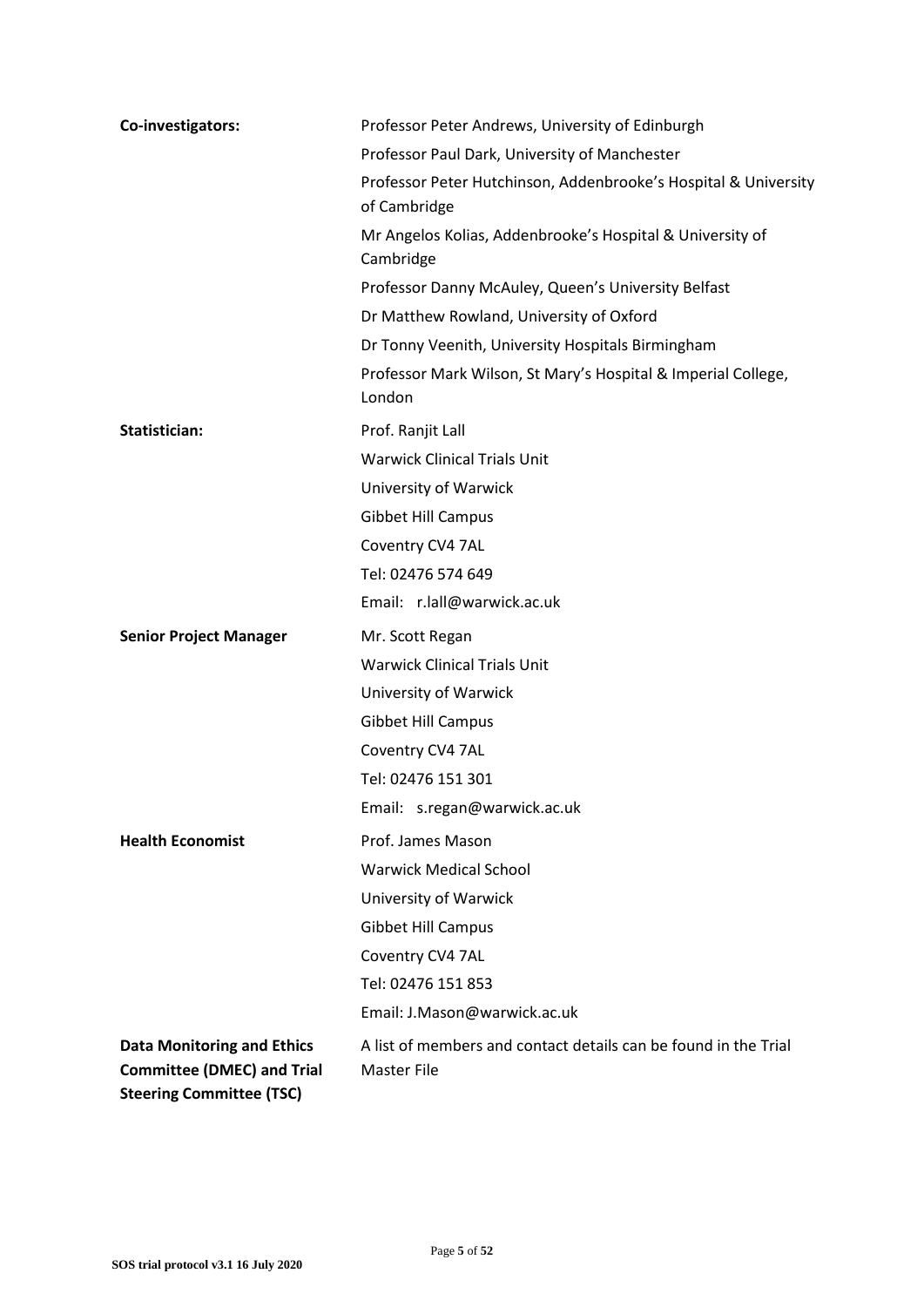For general queries and supply of trial materials please contact the coordinating centre: SOS trial team, Warwick Clinical Trials Unit (WCTU) The University of Warwick Gibbet Hill Road Coventry CV4 7AL

Tel: 02476 151 738 Email: **SOStrial@warwick.ac.uk**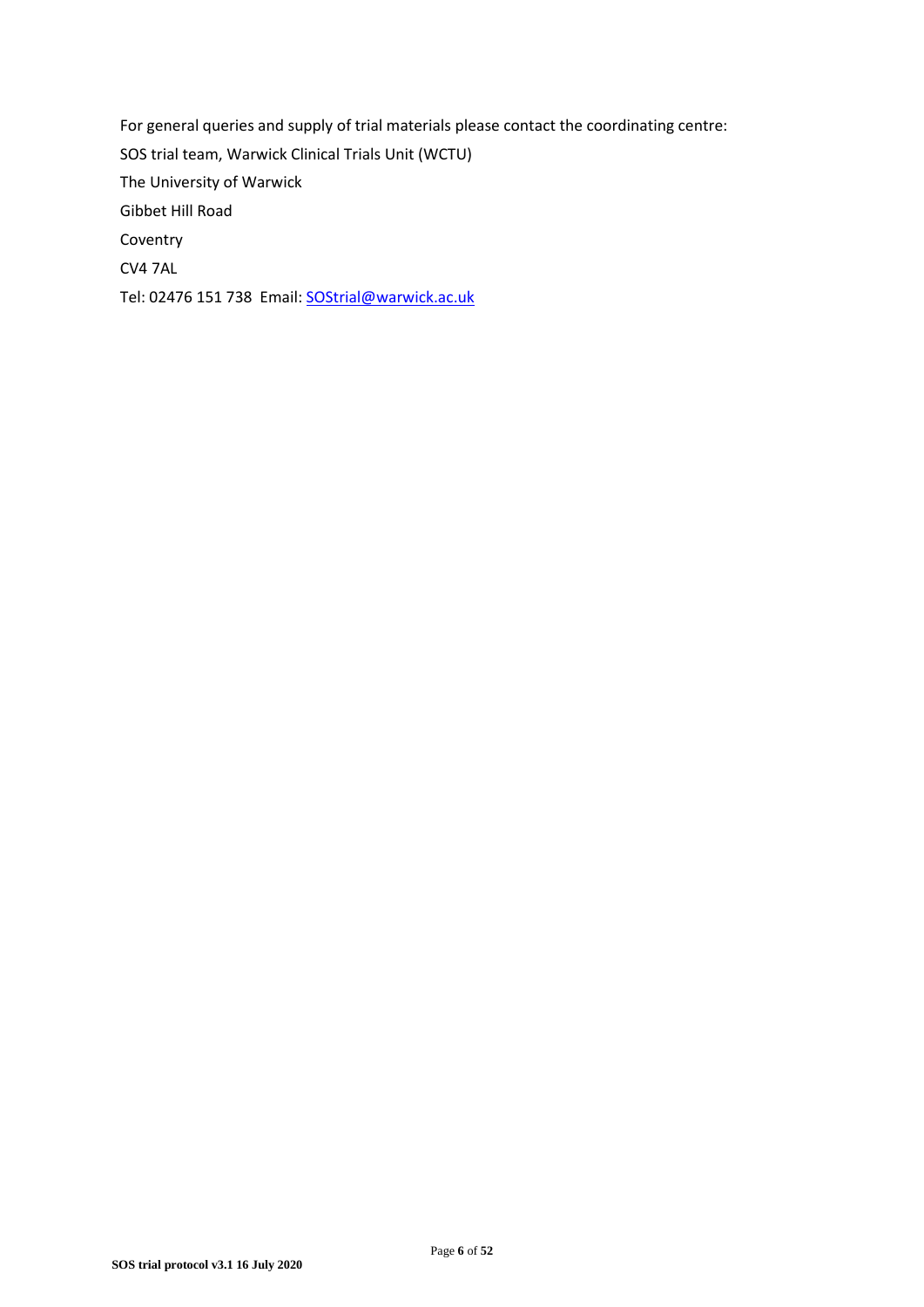# **TABLE OF CONTENTS** PAGE

| 1.                                               |                                                                                                                                                                                                                                                                                                                                                       |  |
|--------------------------------------------------|-------------------------------------------------------------------------------------------------------------------------------------------------------------------------------------------------------------------------------------------------------------------------------------------------------------------------------------------------------|--|
| 1.1                                              |                                                                                                                                                                                                                                                                                                                                                       |  |
| 1.2<br>1.2.1                                     | Pathophysiology of raised ICP and mechanism of action for hyperosmolar                                                                                                                                                                                                                                                                                |  |
| 1.2.2                                            | Current evidence for the use of hyperosmolar therapy in the                                                                                                                                                                                                                                                                                           |  |
| 1.3                                              |                                                                                                                                                                                                                                                                                                                                                       |  |
| 1.4                                              |                                                                                                                                                                                                                                                                                                                                                       |  |
| 1.5<br>1.5.1<br>1.5.2<br>1.5.3<br>1.5.4<br>1.5.5 | What happens to someone when they sustain a severe TBI?  18<br>Is this research needed and is there uncertainty about treatment? 18<br>Is there a need to recruit participants who lack capacity?  18<br>In the context of the research is consent or consultation feasible? 19<br>Does treatment need to be given quickly and might delay change the |  |
| 1.5.6<br>1.5.7<br>1.5.8<br>1.5.9                 | Is it practical to consult a personal or professional legal representative<br>What should the patient or legal representative be asked later? 19                                                                                                                                                                                                      |  |
| 1.6<br>1.6.1<br>1.6.2<br>1.6.3<br>1.6.4          |                                                                                                                                                                                                                                                                                                                                                       |  |
| 1.7                                              |                                                                                                                                                                                                                                                                                                                                                       |  |
| 2.                                               |                                                                                                                                                                                                                                                                                                                                                       |  |
| 2.1                                              |                                                                                                                                                                                                                                                                                                                                                       |  |
| 2.2                                              |                                                                                                                                                                                                                                                                                                                                                       |  |
| 2.3<br>2.3.1<br>2.3.2                            |                                                                                                                                                                                                                                                                                                                                                       |  |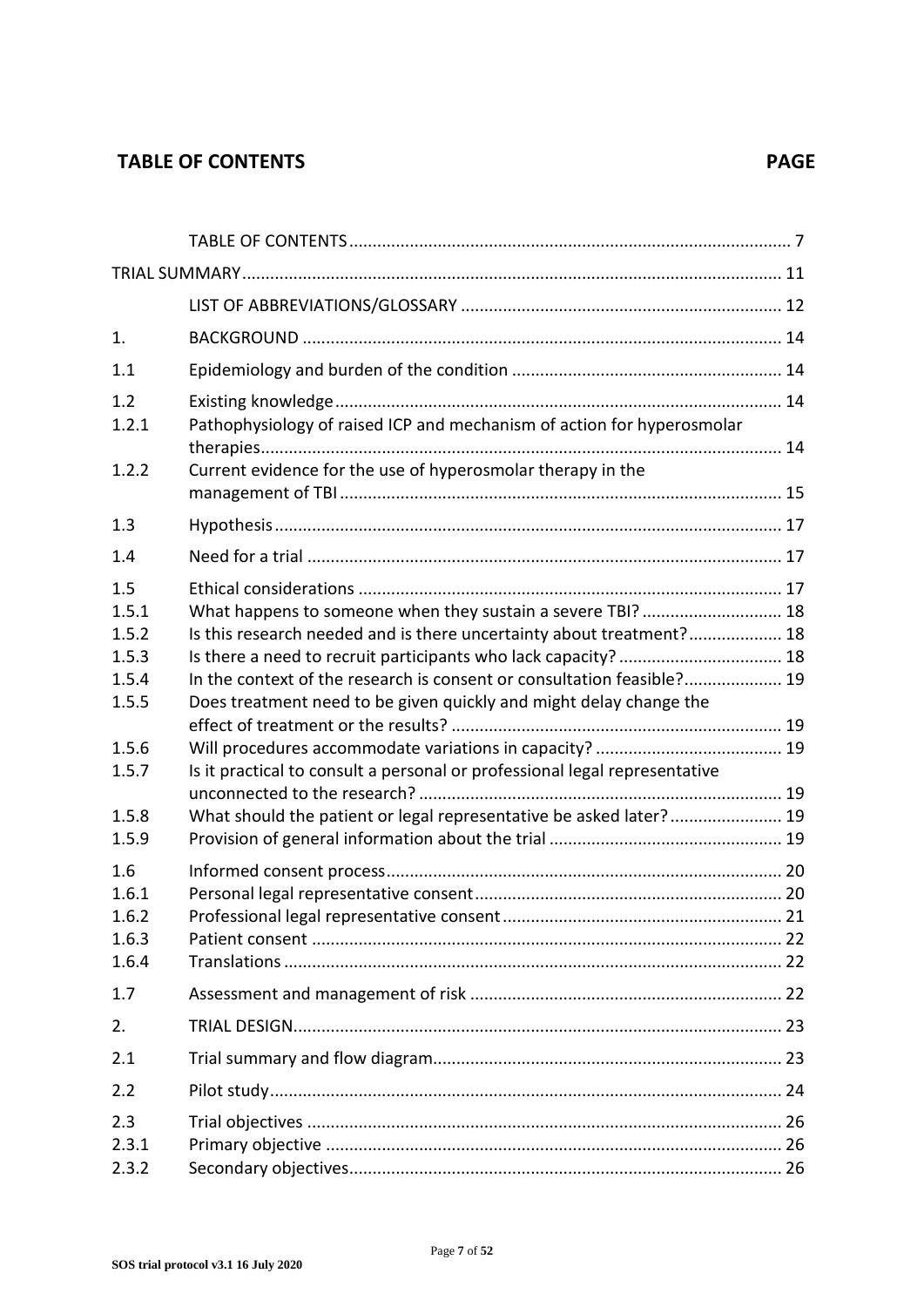| 2.4<br>2.4.1<br>2.4.2<br>2.4.3               |                                                                                                                                             |  |
|----------------------------------------------|---------------------------------------------------------------------------------------------------------------------------------------------|--|
| 2.5                                          |                                                                                                                                             |  |
| 2.6<br>2.6.1<br>2.6.2                        |                                                                                                                                             |  |
| 2.7                                          |                                                                                                                                             |  |
| 2.8<br>2.8.1<br>2.8.2<br>2.8.3               |                                                                                                                                             |  |
| 2.9                                          |                                                                                                                                             |  |
| 2.10<br>2.10.1<br>2.10.1                     | Post-randomisation withdrawals, exclusions and moves out of region  31                                                                      |  |
| 2.11<br>2.11.1<br>2.11.2<br>2.11.3<br>2.11.4 |                                                                                                                                             |  |
| 2.12<br>2.12.1                               |                                                                                                                                             |  |
| 2.13<br>2.13.1<br>2.13.2                     |                                                                                                                                             |  |
| 2.14                                         |                                                                                                                                             |  |
| 3.                                           |                                                                                                                                             |  |
| 3.1                                          |                                                                                                                                             |  |
| 3.2                                          |                                                                                                                                             |  |
| 3.3                                          |                                                                                                                                             |  |
| 3.4                                          |                                                                                                                                             |  |
| 4.                                           |                                                                                                                                             |  |
| 4.1<br>4.1.1<br>4.1.2<br>4.1.3               | Serious Adverse Events (SAEs), including Serious Adverse Reactions<br>(SARs) and Suspected Unexpected Serious Adverse Reactions (SUSARS) 37 |  |
| 4.2                                          |                                                                                                                                             |  |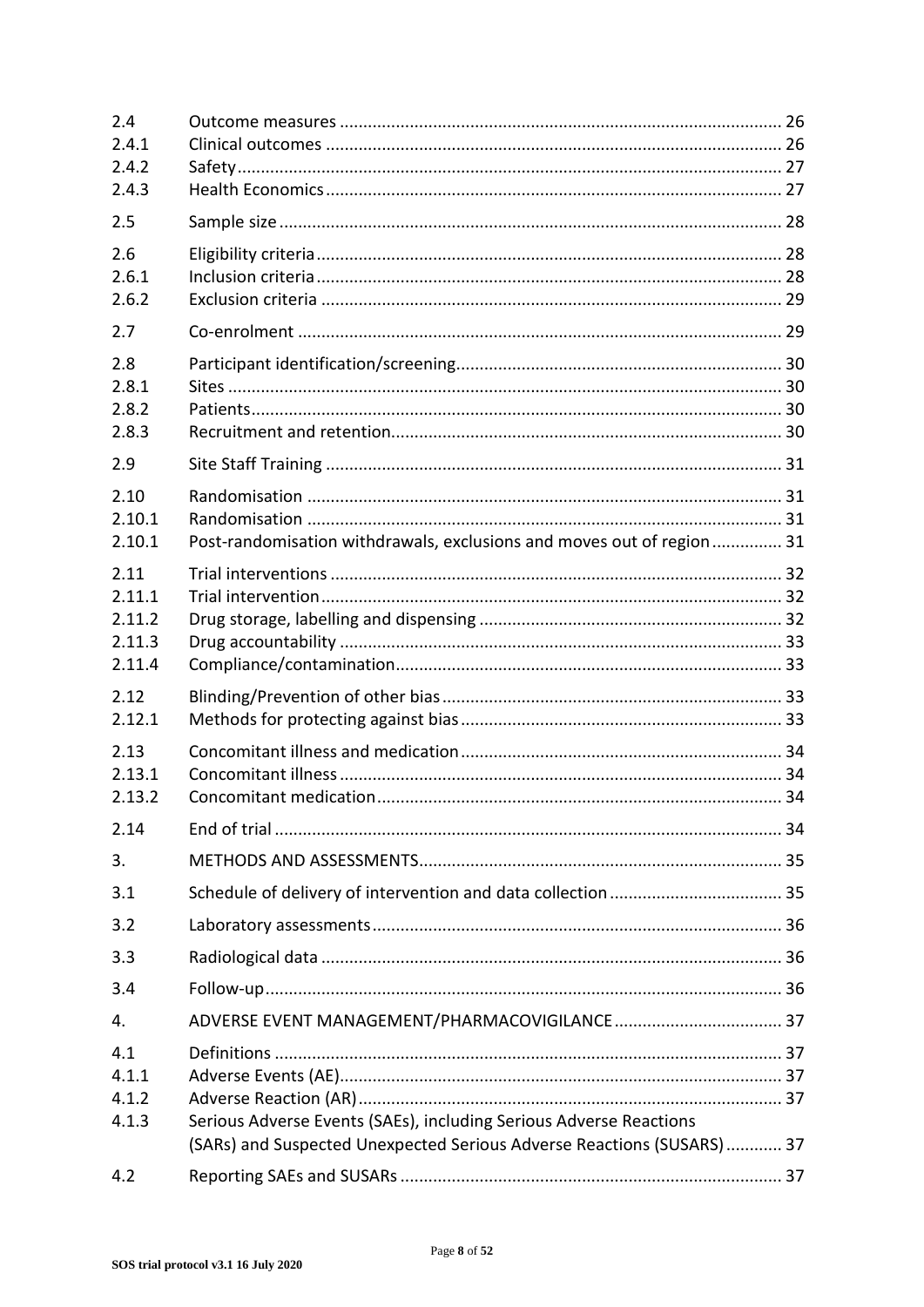| 4.2.1 |                                                                   |  |
|-------|-------------------------------------------------------------------|--|
| 4.3   |                                                                   |  |
| 4.4   |                                                                   |  |
| 4.5   |                                                                   |  |
| 5.    |                                                                   |  |
| 5.1   |                                                                   |  |
| 5.2   |                                                                   |  |
| 5.3   |                                                                   |  |
| 5.4   |                                                                   |  |
| 5.5   |                                                                   |  |
| 5.6   |                                                                   |  |
| 6.    |                                                                   |  |
| 6.1   |                                                                   |  |
| 6.2   |                                                                   |  |
| 6.3   |                                                                   |  |
| 6.4   |                                                                   |  |
| 7.    |                                                                   |  |
| 7.1   |                                                                   |  |
| 7.2   |                                                                   |  |
| 7.3   |                                                                   |  |
| 7.4   | Notification of serious breaches to GCP and/or trial protocol  45 |  |
| 7.5   |                                                                   |  |
| 7.6   |                                                                   |  |
| 7.7   |                                                                   |  |
| 7.8   |                                                                   |  |
| 7.9   |                                                                   |  |
| 7.10  |                                                                   |  |
| 7.11  |                                                                   |  |
| 8.    | MONITORING AND QUALITY ASSURANCE OF TRIAL PROCEDURES  47          |  |
| 8.1   |                                                                   |  |
| 8.2   |                                                                   |  |
| 8.3   |                                                                   |  |
| 8.4   |                                                                   |  |
| 9.    |                                                                   |  |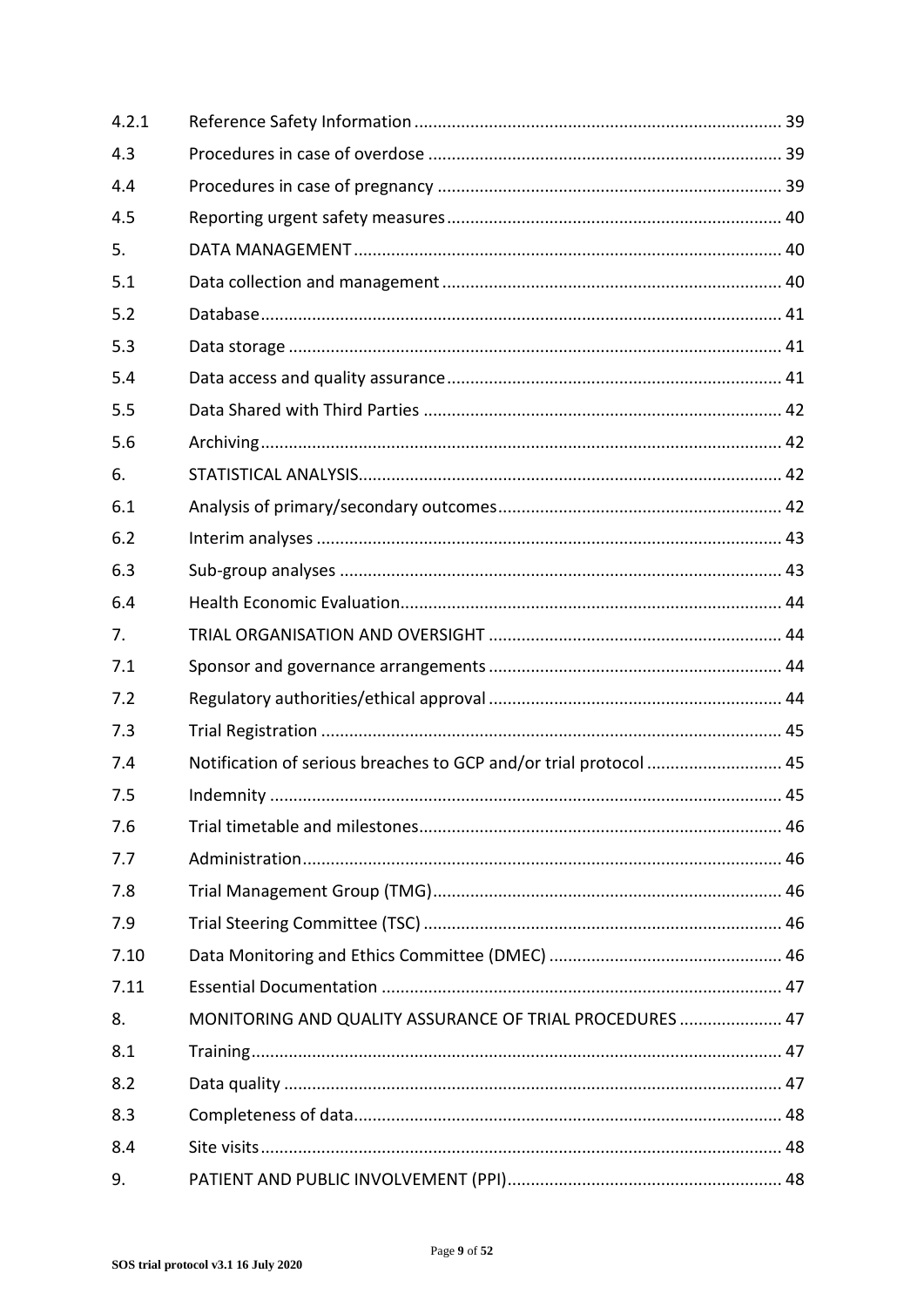| 10. |  |
|-----|--|
|     |  |

# **LIST OF TABLES** PAGE

# **LIST OF FIGURES** PAGE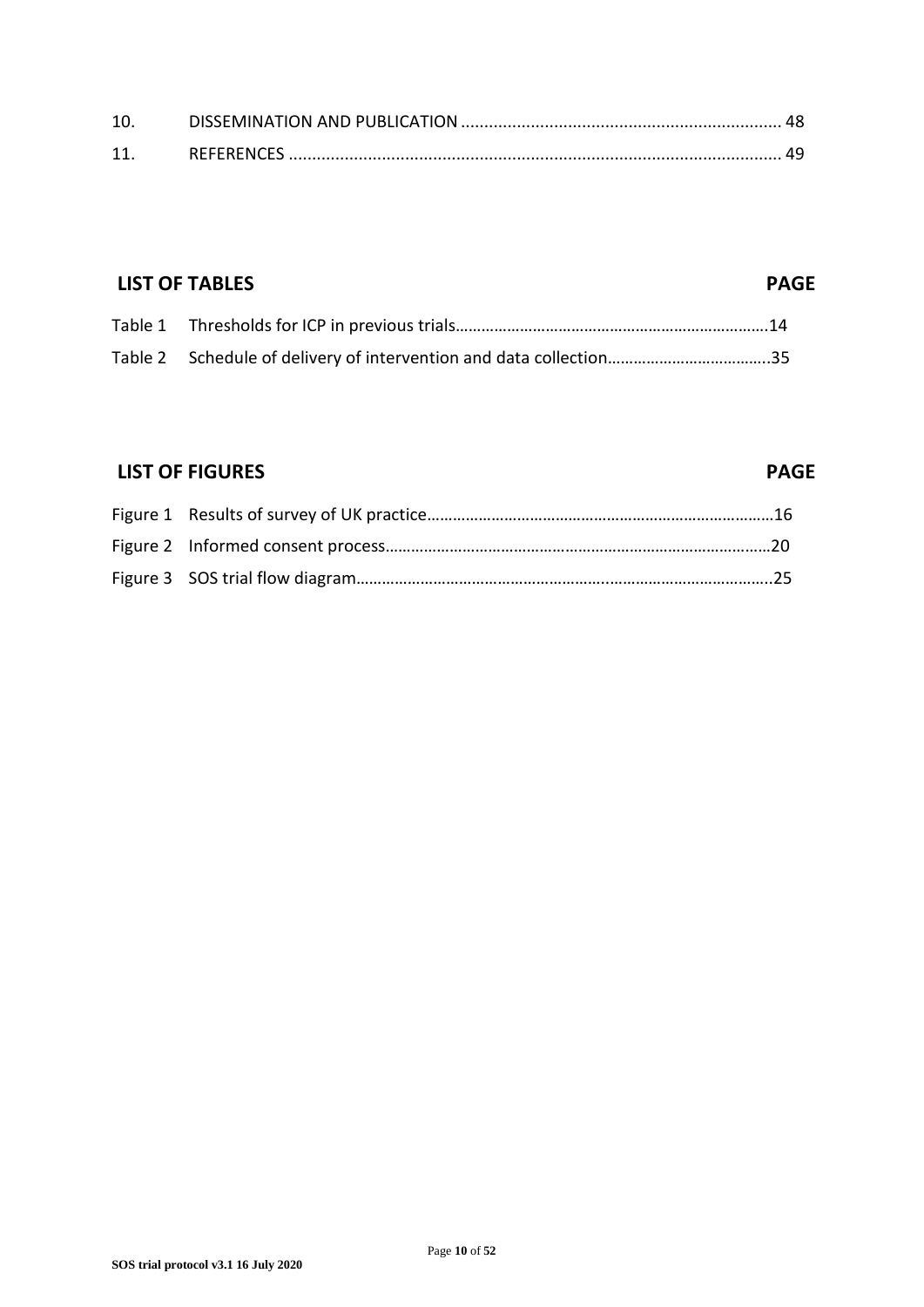#### **TRIAL SUMMARY**

| <b>Trial Title</b>                                 | "Sugar or Salt (SOS) Trial: Hyperosmolar Therapy in Traumatic Brain Injury"                                                                                                                                                                                                                                                                                                                                                                                                                                                                                                                                                                                                                                                                                                                                                                           |
|----------------------------------------------------|-------------------------------------------------------------------------------------------------------------------------------------------------------------------------------------------------------------------------------------------------------------------------------------------------------------------------------------------------------------------------------------------------------------------------------------------------------------------------------------------------------------------------------------------------------------------------------------------------------------------------------------------------------------------------------------------------------------------------------------------------------------------------------------------------------------------------------------------------------|
| <b>Research Question</b>                           | Does hyperosmolar therapy (mannitol or hypertonic saline) in traumatic<br>brain injury (TBI) improve neurological function clinically and cost-<br>effectively at 6 months?                                                                                                                                                                                                                                                                                                                                                                                                                                                                                                                                                                                                                                                                           |
| <b>Trial Design</b>                                | Multi-centre, open label, randomised controlled clinical and cost<br>effectiveness trial with an internal pilot                                                                                                                                                                                                                                                                                                                                                                                                                                                                                                                                                                                                                                                                                                                                       |
| <b>Setting</b>                                     | Intensive Care Units (ICUs) within NHS hospitals treating patients with TBI                                                                                                                                                                                                                                                                                                                                                                                                                                                                                                                                                                                                                                                                                                                                                                           |
| <b>Target Population</b>                           | Adult patients (aged >16 years) with severe TBI and raised intracranial<br>pressure (ICP)                                                                                                                                                                                                                                                                                                                                                                                                                                                                                                                                                                                                                                                                                                                                                             |
| <b>Inclusion Criteria</b>                          | 1)<br>Adult aged >16 years old<br>Admission to ICU following TBI<br>2)<br>ICP >20mmHg for more than 5 mins despite stage 1 procedures<br>3)<br><10 days from initial primary head injury<br>4)<br>Abnormal CT scan consistent with TBI<br>5)                                                                                                                                                                                                                                                                                                                                                                                                                                                                                                                                                                                                          |
| <b>Exclusion Criteria</b>                          | Devastating brain injury with withdrawal of treatment anticipated<br>1)<br>in the next 24 hours<br>2) Pregnancy<br>Severe hypernatraemia (serum Na > 155 mmol/L)<br>3)                                                                                                                                                                                                                                                                                                                                                                                                                                                                                                                                                                                                                                                                                |
| <b>Planned sample size</b>                         | 319 per group (638 in total)                                                                                                                                                                                                                                                                                                                                                                                                                                                                                                                                                                                                                                                                                                                                                                                                                          |
| <b>Health Technology</b><br>being Assessed         | 2ml/kg 20% mannitol intravenous bolus (or equivalent osmolar dose)<br>2ml/kg bolus 2.7% hypertonic saline (or equivalent osmolar dose)                                                                                                                                                                                                                                                                                                                                                                                                                                                                                                                                                                                                                                                                                                                |
| <b>Measurement of</b><br><b>Outcomes and Costs</b> | Primary outcome<br>1. Extended Glasgow Outcome Scale (GOS-E) measured at 6 months after<br>randomisation<br><b>Secondary outcomes</b><br>1. ICP control (during period of monitoring on ICU)<br>2. Progression to stage 3 therapies<br>3. Which stage 3 therapies were required<br>4. Organ support requirements during ICU<br>5. Critical care length of stay<br>6. Hospital length of stay<br>7. Modified Oxford Handicap Score (mOHS) at hospital discharge<br>8. GOS-E at 12 months<br>9. Survival at hospital discharge, 3 months, 6 months and 12 months<br>10. Quality of life (EQ-5D-5L) at hospital discharge, 3 months, 6 months<br>and 12 months<br>11. Serious Adverse Events (SAEs)<br>Health economic outcomes<br>Costs and within-trial and lifetime cost-effectiveness from an NHS and<br>Personal Social Services (PSS) perspective. |
| <b>Follow-up Duration</b>                          | Up to 12 months post-randomisation                                                                                                                                                                                                                                                                                                                                                                                                                                                                                                                                                                                                                                                                                                                                                                                                                    |
| <b>Planned Trial Period</b>                        | From 01/06/2019 to 01/12/2023 (total of 54 months)                                                                                                                                                                                                                                                                                                                                                                                                                                                                                                                                                                                                                                                                                                                                                                                                    |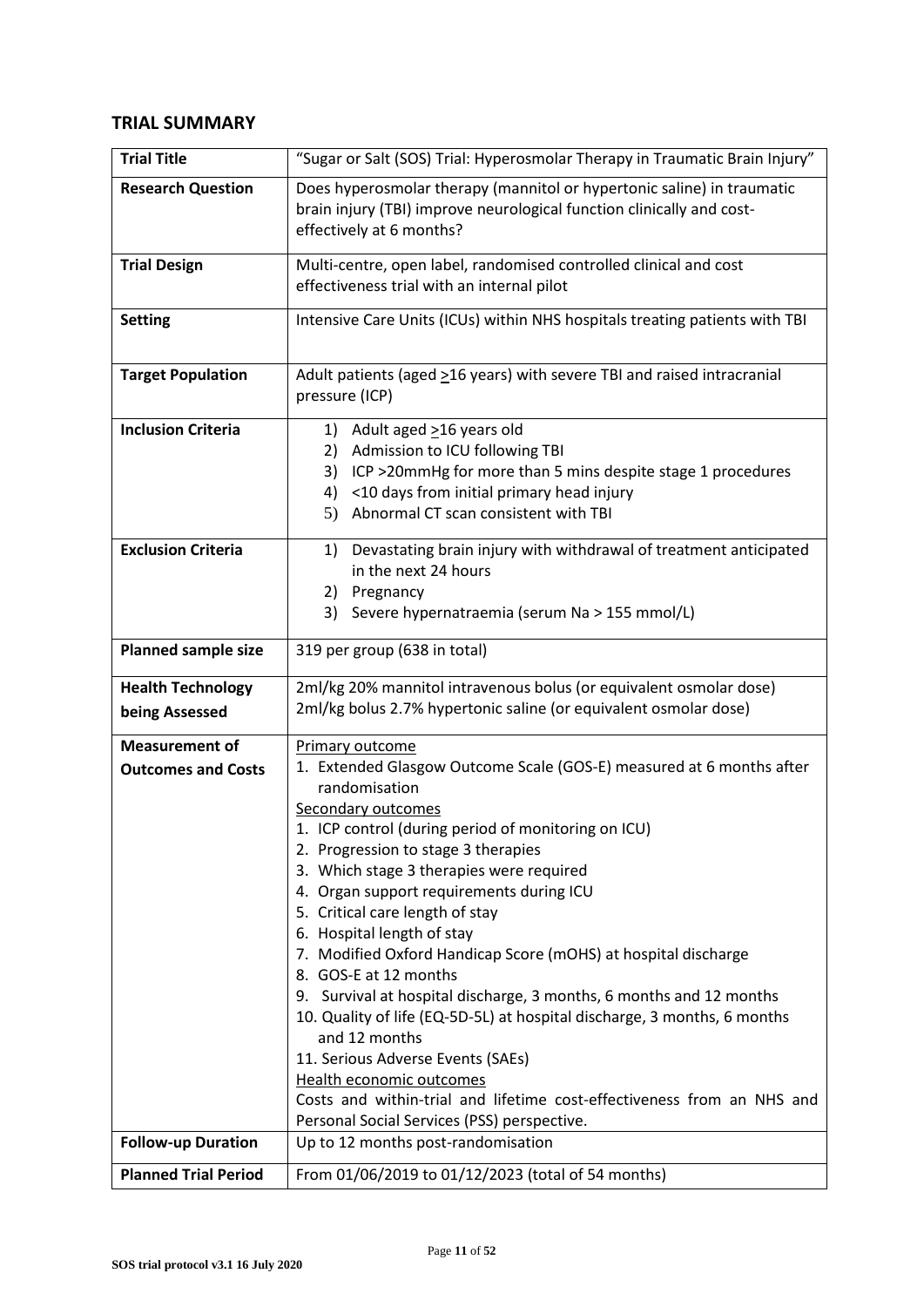# **LIST OF ABBREVIATIONS/GLOSSARY**

| <b>Abbreviation</b> | <b>Explanation</b>                                       |
|---------------------|----------------------------------------------------------|
| AE                  | <b>Adverse Event</b>                                     |
| AR                  | <b>Adverse Reaction</b>                                  |
| <b>AUC</b>          | Area Under the Curve                                     |
| <b>CCMDS</b>        | <b>Critical Care Minimum Dataset</b>                     |
| <b>CI</b>           | Chief Investigator                                       |
| $Co-I$              | Co-Investigator                                          |
| <b>CONSORT</b>      | <b>Consolidated Standards of Reporting Trials</b>        |
| <b>CRF</b>          | Case Report Form                                         |
| <b>CSF</b>          | Cerebrospinal Fluid                                      |
| <b>CT</b>           | <b>Computerised Tomography</b>                           |
| <b>CTA</b>          | <b>Clinical Trials Authorisation</b>                     |
| <b>CTIMP</b>        | Clinical Trial of an Investigational Medicinal Product   |
| <b>DMEC</b>         | Data Monitoring and Ethics Committee                     |
| EudraCT             | <b>European Clinical Trials Database</b>                 |
| <b>EVD</b>          | Extra-Ventricular Drainage                               |
| <b>GCP</b>          | <b>Good Clinical Practice</b>                            |
| GCS                 | Glasgow Coma Scale                                       |
| <b>GDPR</b>         | <b>General Data Protection Regulation</b>                |
| GOS-E               | <b>Glasgow Outcome Scale-Extended</b>                    |
| <b>HES</b>          | <b>Hospital Episode Statistics</b>                       |
| <b>HTA</b>          | <b>Health Technology Assessment</b>                      |
| <b>HTS</b>          | Hypertonic Saline (sodium chloride)                      |
| ICF                 | <b>Informed Consent Form</b>                             |
| <b>ICH</b>          | International Conference on Harmonisation                |
| <b>ICNARC</b>       | <b>Intensive Care National Audit and Research Centre</b> |
| <b>ICP</b>          | Intracranial pressure                                    |
| <b>ICPM</b>         | <b>Intracranial Pressure Monitor</b>                     |
| ICU                 | Intensive Care Unit                                      |
| <b>IMP</b>          | <b>Investigational Medicinal Product</b>                 |
| <b>IRAS</b>         | <b>Integrated Research Application System</b>            |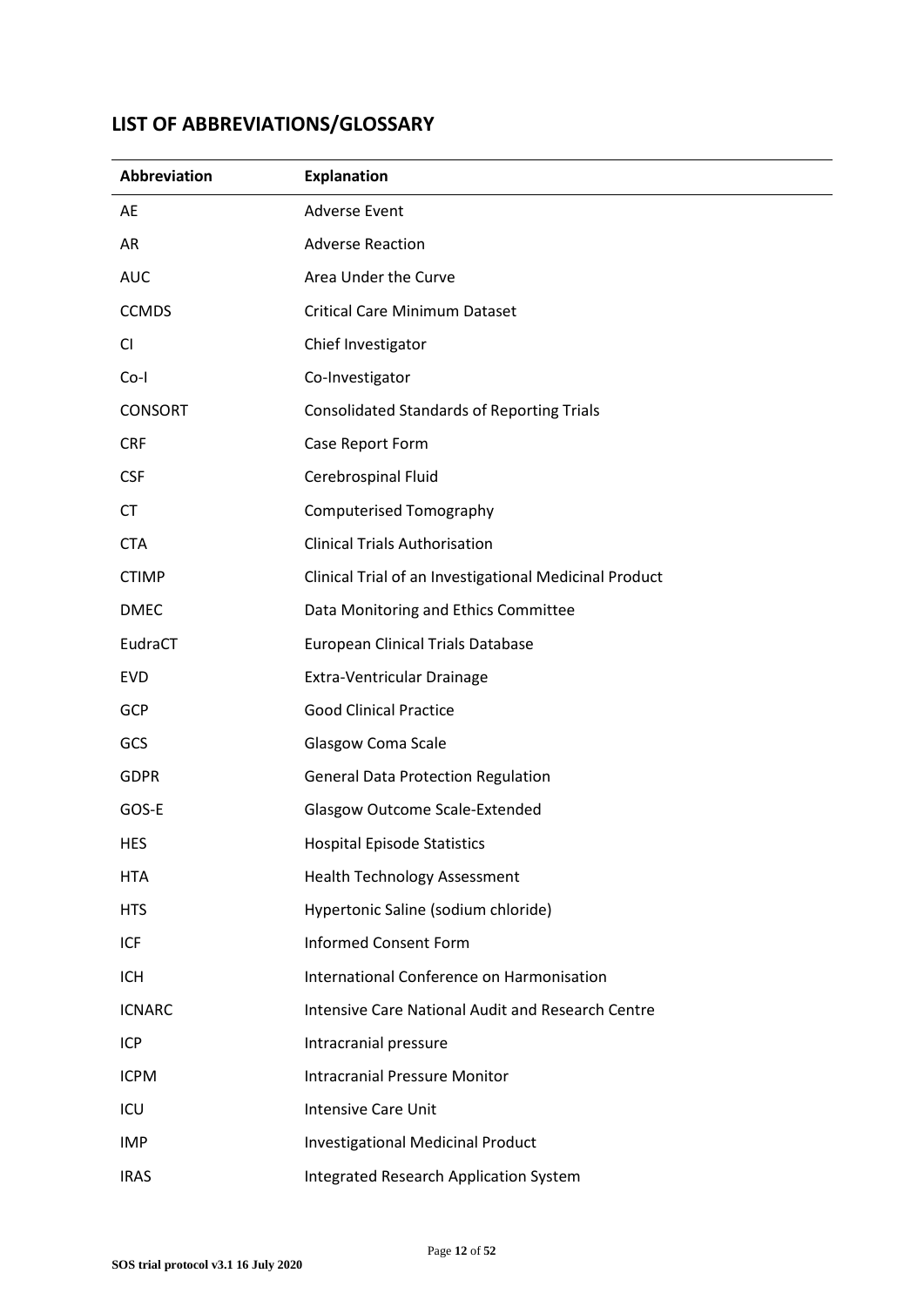| <b>ISRCTN</b> | International Standard Randomised Controlled Trials Number |
|---------------|------------------------------------------------------------|
| <b>IVR</b>    | Interactive Voice Response                                 |
| <b>MHRA</b>   | Medicines and Healthcare products Regulatory Agency        |
| <b>mOHS</b>   | Modified Oxford Handicap Score                             |
| <b>NICE</b>   | National Institute for Health and Care Excellence          |
| <b>NIHR</b>   | National Institute for Health Research                     |
| PerLR         | Personal Legal Representative                              |
| PI            | Principal Investigator                                     |
| PPI           | Patient & Public Involvement                               |
| ProfLR        | Professional Legal Representative                          |
| <b>PSS</b>    | <b>Personal Social Services</b>                            |
| QALY          | Quality-Adjusted Life Year                                 |
| QoL           | Quality of Life                                            |
| <b>RCT</b>    | <b>Randomised Controlled Trial</b>                         |
| <b>REC</b>    | <b>Research Ethics Committee</b>                           |
| R&D           | <b>Research and Development</b>                            |
| SAE           | Serious Adverse Event                                      |
| SAP           | <b>Statistical Analysis Plan</b>                           |
| SAR           | <b>Serious Adverse Reaction</b>                            |
| SmPC          | <b>Summary of Product Characteristics</b>                  |
| SOP           | <b>Standard Operating Procedure</b>                        |
| <b>SUSAR</b>  | Suspected Unexpected Serious Adverse Reaction              |
| TBI           | <b>Traumatic Brain Injury</b>                              |
| <b>TMG</b>    | <b>Trial Management Group</b>                              |
| <b>TSC</b>    | <b>Trial Steering Committee</b>                            |
| <b>WCTU</b>   | <b>Warwick Clinical Trials Unit</b>                        |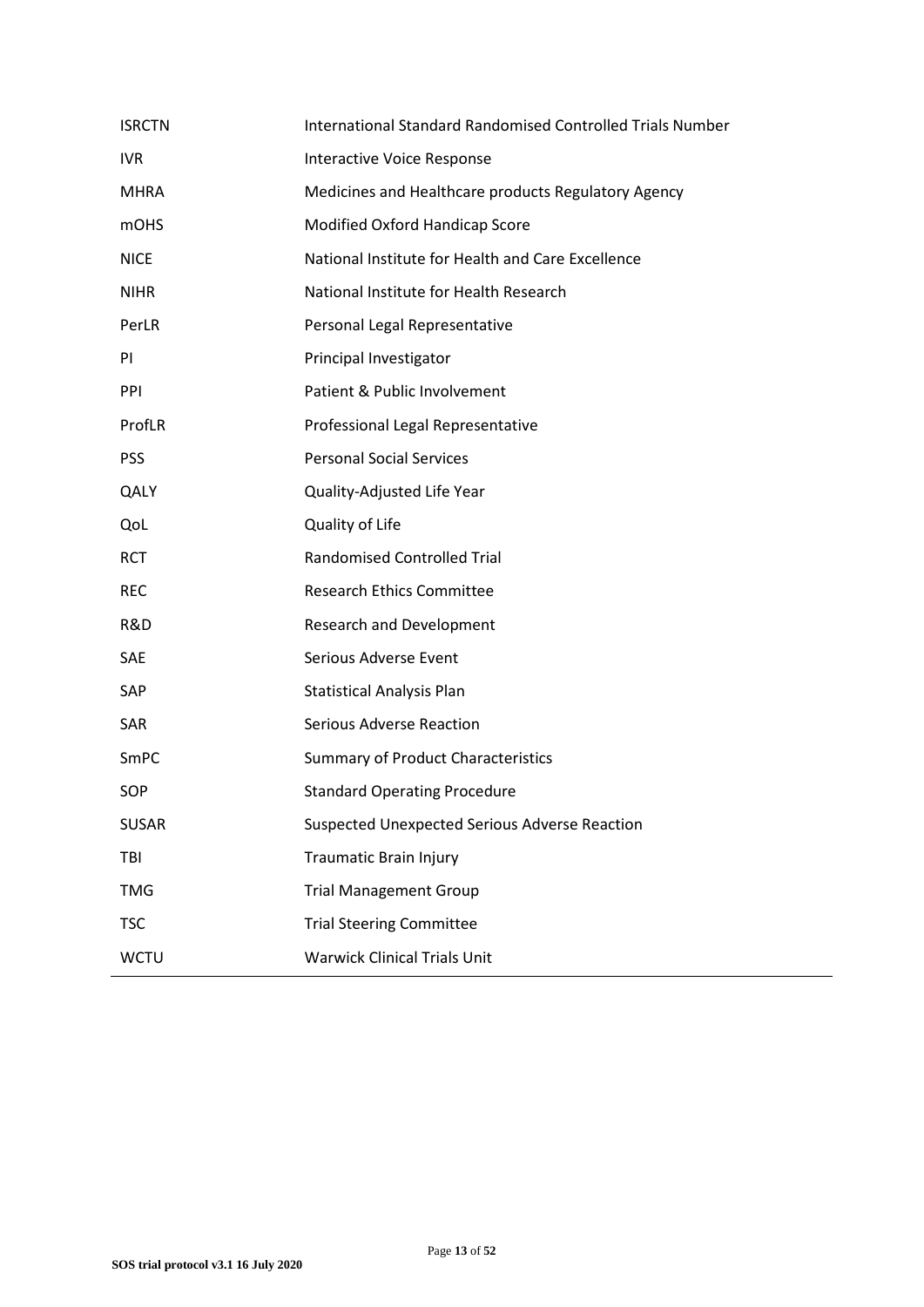# **1. BACKGROUND**

#### **1.1 Epidemiology and burden of the condition**

Traumatic brain injury (TBI) is a major cause of death and severe disability throughout the world with an estimated global pooled incidence of 349 per 100,000 person years.<sup>1</sup> Across Europe it is estimated that each TBI related death results in on average 24 years of life lost, amounting to 1.3 million years of life lost annually across Europe due to TBI.<sup>2</sup>

In the United Kingdom, approximately 1.4 million people attend emergency departments in England and Wales annually following a head injury of which 3,500 patients have moderate to severe TBI requiring treatment in intensive care.<sup>3</sup> Resource use is high with an average length of stay in an ICU following TBI of 9 days.<sup>3</sup> Long term outcomes are also poor - the HTA Risk Adjustment In Neurocritical care (RAIN) study (n=3636)<sup>4</sup> reported 26% mortality in patients with TBI at 6 months, and amongst survivors 44% had severe disability, 30% had moderate disability, and only 26% had made a good recovery. 70% of patients with TBI reported problems performing usual activities, 60% reported problems with pain or discomfort and anxiety or depression. Furthermore, 50% of patients experienced problems with mobility and 35% reporting problems with self-care.<sup>4</sup>

#### **1.2 Existing knowledge**

#### **1.2.1 Pathophysiology of raised ICP and mechanism of action for hyperosmolar therapies**

A rise in intracranial pressure (ICP) is a secondary insult that can result from either the primary traumatic injury or other resulting pathologies such as cerebral oedema or obstruction to cerebrospinal fluid (CSF) flow. A number of studies have shown an association between raised ICP and poor neurological outcomes.5,6 As a result, the treatment of elevated ICP has been a central focus of both the medical and surgical management of patients with severe TBI on the ICU.

ICP monitoring is undertaken in intensive care in the presence of an abnormal CT scan and Glasgow Coma Scale (GCS) <8 or if 2 or more of age >40 years, unilateral or bilateral motor posturing, or episodes of systolic blood pressure (BP) <90 mmHg.<sup>7</sup> A recent UK wide survey (Rowland et al., in preparation) indicates that most UK clinicians would initiate treatment for raised ICP if it increased to >20mmHg for at least 5 minutes with no reversible cause. This is consistent with the threshold used in previous trials (see Table 1) and similar to the Brain Trauma Foundation threshold (>22 mmHg)<sup>7</sup> and a recent consensus recommendation from the European Society of Intensive Care Medicine  $($ >25mmHg). $8$ 

| EUROTHERM <sup>9</sup>   | >20mmHg for at least 5 minutes with no reversible cause             |
|--------------------------|---------------------------------------------------------------------|
| DECRA <sup>10</sup>      | >20mmHg for more than 15 minutes (continuously or intermittently)   |
|                          | within a 1-hour period                                              |
| RESCUE-ICP <sup>11</sup> | >25mmHg for 1-12 hours [Note higher threshold as the trial aimed to |
|                          | assess craniectomy as a last-tier intervention]                     |
| POLAR <sup>12</sup>      | >20mmHg for more than 5 minutes                                     |
|                          |                                                                     |

#### **Table 1. Thresholds for ICP in previous trials**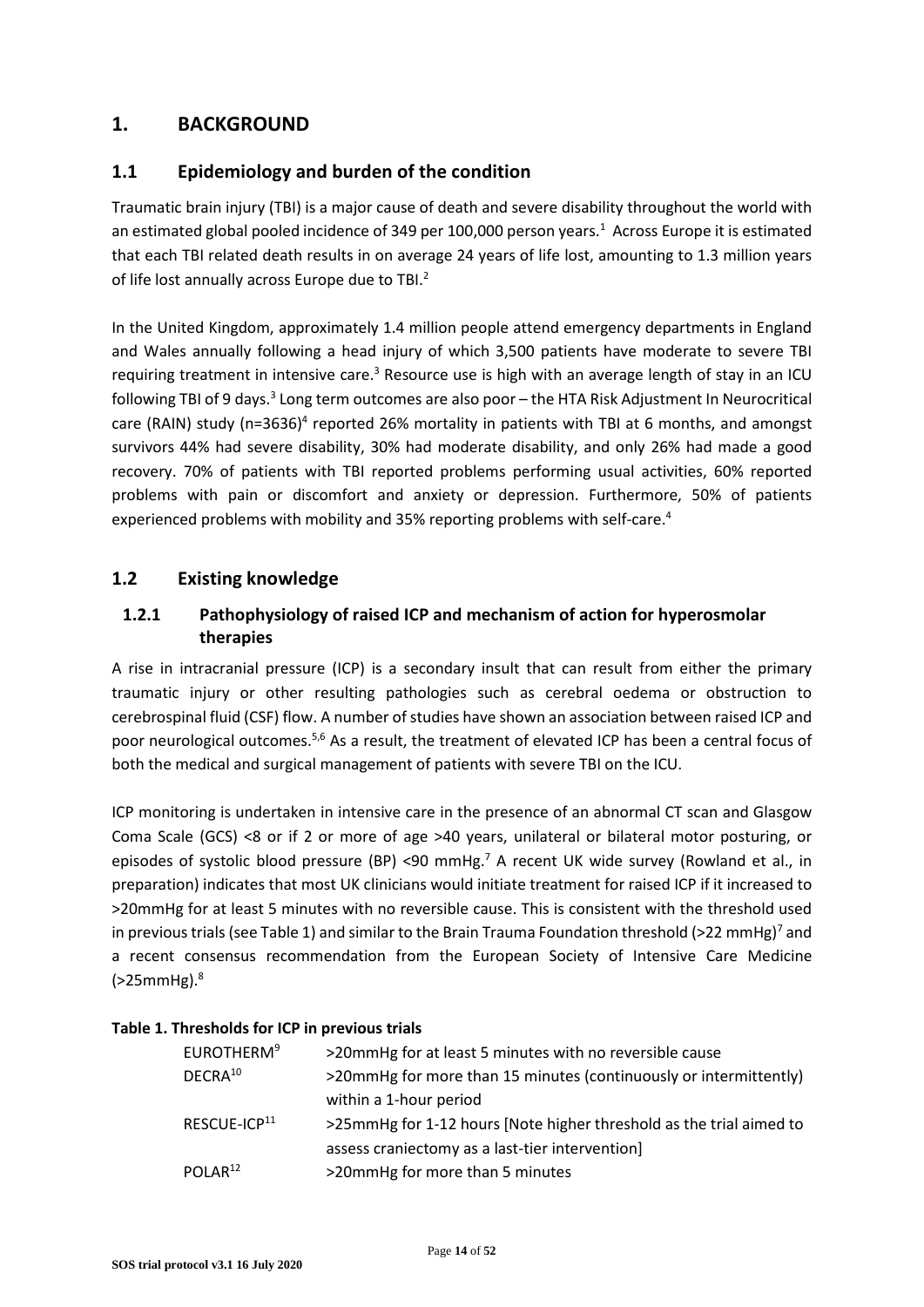The intensive care management of patients with severe TBI and raised ICP usually takes a stepwise approach. Initial treatment focuses on treatment of immediate surgical pathology (e.g. haematoma or hydrocephalus) and the optimisation of so called "stage 1" ICU interventions (e.g. sedation, ventilation, blood pressure, temperature and positioning). If ICP remains high following this, "stage 2" interventions normally include the use of neuromuscular blockade and hyperosmolar therapy. Finally, "stage 3" measures include surgical decompressive craniectomy or barbiturate coma.

Hyperosmolar therapies used to control ICP include mannitol and hypertonic saline. Mannitol is a sugar alcohol which exerts its ICP-lowering effects via two mechanisms—an immediate non-osmotic effect because of plasma expansion and a slightly delayed effect related to its osmotic action. The early plasma expansion reduces blood viscosity and this in turn improves regional cerebral microvascular flow and oxygenation. It also increases intravascular volume and therefore cardiac output. Together, these effects result in an increase in regional cerebral blood flow and compensatory cerebral vasoconstriction in brain regions where autoregulation is intact, resulting in a reduction in ICP. Mannitol also establishes an osmotic gradient between plasma and brain cells, drawing water from the cerebral extracellular space into the vasculature, thereby reducing cerebral oedema.

Hypertonic saline administration produces an osmotic gradient between the intravascular and intracellular/interstitial compartments, leading to shrinkage of brain tissue (where blood brain barrier is intact) and therefore a reduction in ICP. Hypertonic saline also augments volume resuscitation and increases circulating blood volume, mean arterial blood pressure and cerebral perfusion pressure. Other suggested beneficial effects of hypertonic saline include restoration of the neuronal membrane potential, maintenance of the blood brain barrier integrity, and modulation of the inflammatory response by reducing adhesion of leukocytes to endothelium.

# **1.2.2 Current evidence for the use of hyperosmolar therapy in the management of TBI**

There have been three recently published systematic reviews based on 16 trials investigating the use of hyperosmolar therapy in patients with TBI.<sup>13-15</sup> Trial sample size ranged from 9 to 132, although only one trial had more than 100 participants. The index trials examined different interventions in mixed settings and were limited by moderate to high risk of bias, inconsistency, imprecision and indirectness. Furthermore, the majority of trials spanned over three decades during which time contemporary management of TBI has evolved significantly.

One of the reviews compared hypertonic saline with mannitol and found a reduced risk of treatment failure (and 95% CI) with hypertonic saline RR risk ratio 0.39 (0.18 to -0.81).<sup>14</sup> The review focusing primarily on hypertonic saline, concluded there was insufficient evidence to support its use in severe TBI.<sup>13</sup> Finally, the review of mannitol therapy for raised ICP reported it may have a beneficial effect on mortality when compared to pentobarbital treatment RR for death as 0.85 (95% CI:0.52 to 1.38) but may have a detrimental effect on mortality when compared to hypertonic saline RR for death as 1.25 (95% CI 0.47 to 3.33).<sup>15</sup>

In preparation for this trial application, a further four systematic reviews of relevance were identified. Schwimmbeck shared their completed systematic review and trial sequential analysis comparing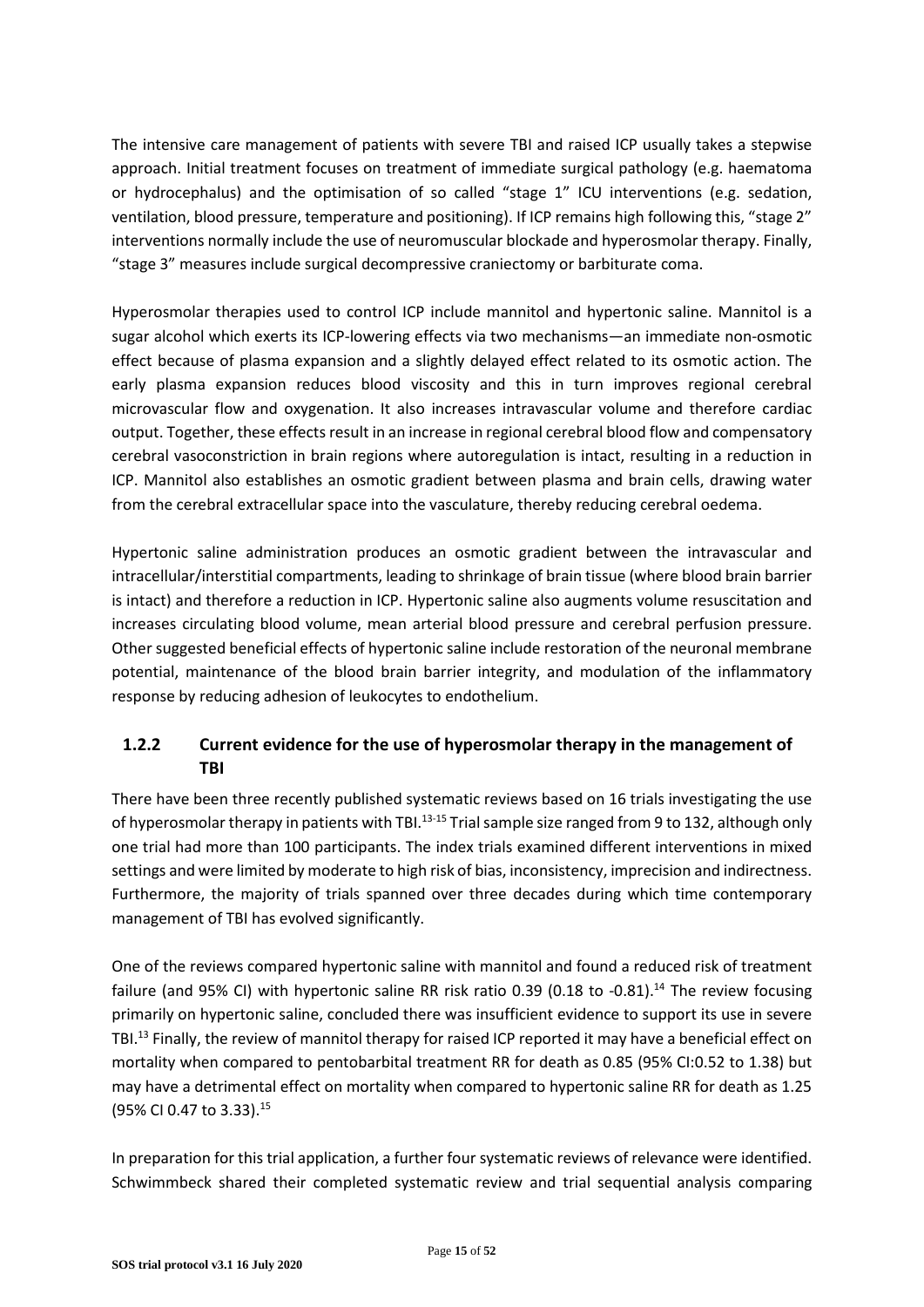hypertonic saline and mannitol. Their analysis includes 2 small additional trials not reported in previous reviews.<sup>16,17</sup> A recent meta-analysis comparing hypertonic saline with mannitol reported a risk ratio of 0.67 (0.43-1.02) for mortality and 0.76 (0.22-2.63) for favourable outcome - although the index trials were small in size. The European Society of Intensive Care Medicine (March 2018)<sup>8</sup> review found low quality evidence that mannitol and hypertonic saline were effective, in a dose dependent manner, at reducing ICP. No meta-analysis was performed due to heterogeneity. The panel gave a weak recommendation in favour of the use of mannitol or hypertonic saline. The two further reviews drew similar conclusions about there being insufficient evidence to favour mannitol or hypertonic saline. $18,19$ 

Observational studies suggest continuous hyperosmolar therapy may be more effective than intermittent boluses. This hypothesis is being tested in the French COntinuous hyperosmolar therapy for traumatic Brain Injury (COBI) trial.<sup>20</sup> Continuous therapy is rarely used in the UK and the research question is different to the one identified in the HTA commissioning brief.

#### *Survey of UK practice*

We conducted a survey amongst 554 clinicians from around the UK (anaesthesia (22%), ICU (44%), emergency medicine (18%), neurosurgery (9%) and pre-hospital (7%)) involved in the treatment of patients with TBI. UK wide respondents prioritised a trial of osmotherapy in the ICU as the most important setting for a trial in the NHS (95% agreement across speciality background). Clinicians used both hypertonic saline and mannitol as first line therapy). A range of concentrations of hypertonic saline is used nationally on the intensive care as a stage 2 measure to manage raised ICP – ranging from 2.7% to 30% (see Table below).

Almost all clinicians (91%) currently use bolus treatment rather than an infusion. Clinicians had equipoise for a trial comparing mannitol versus hypertonic saline when ICP > 20mmHg despite stage 1 measures. Clinicians did not support a placebo trial.



**Figure 1. Results of survey of UK practice**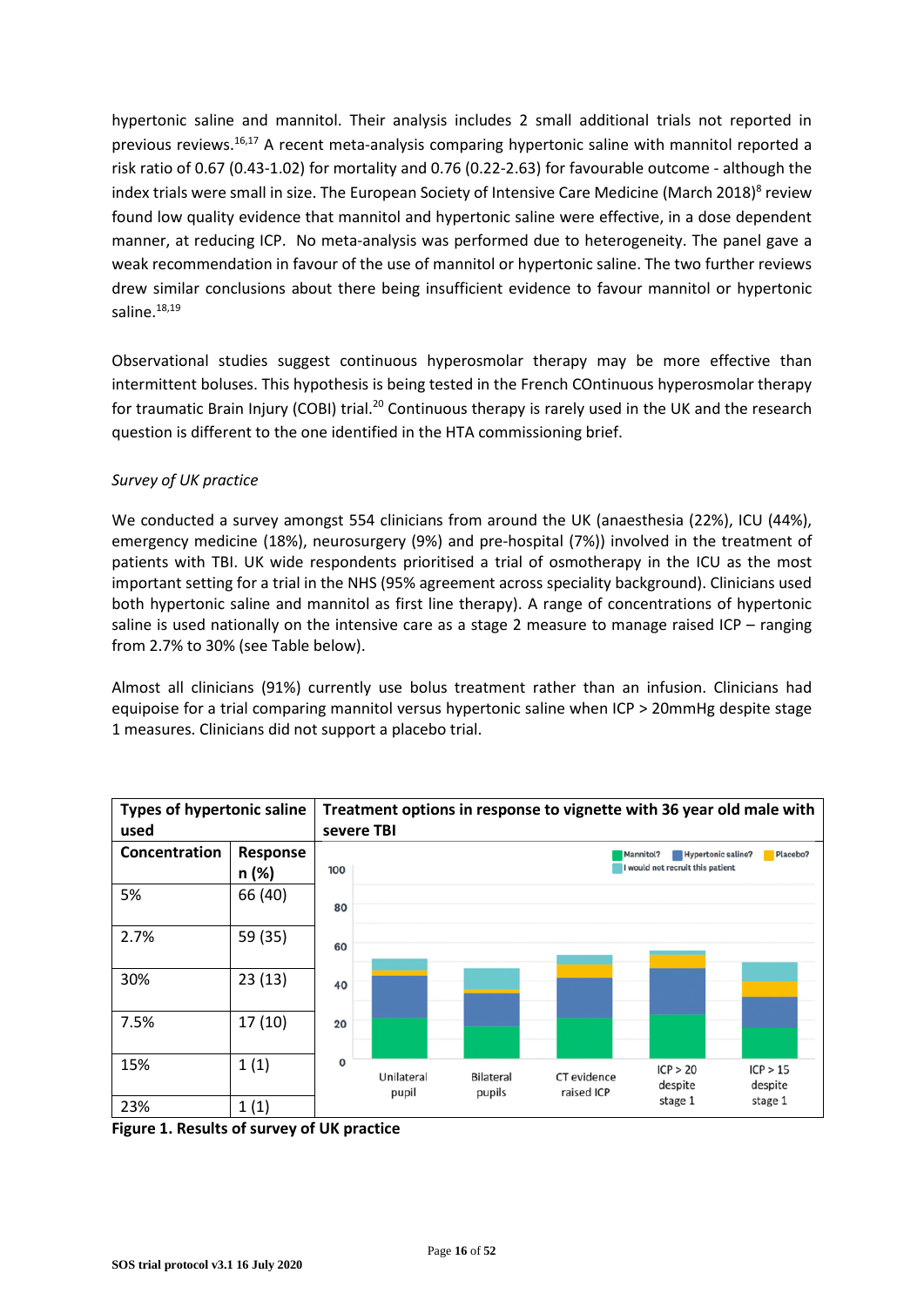#### *Side effects of hyperosmolar treatment*

The occurrence of adverse events are poorly reported in the published clinical trials. The main adverse events are electrolyte disturbance and acute kidney injury.

Hypernatraemia is common in patients with severe TBI. It may arise as a consequence of direct injury to the brain (diabetes insipidus) or hyperosmolar therapies. Observational studies have linked hypernatraemia with an independent risk of adverse outcome.21,22 Meta-analysis of randomised trials noted higher serum sodium concentration (9 mmol L [95% CI 6-12]) in patients treated with hypertonic saline.<sup>18</sup> Whether this directly contributes to adverse outcomes is uncertain.<sup>23</sup>

Acute kidney injury occurs in approximately 5% of patients with severe TBI (EUROTHERM data). Unpublished post-hoc analysis of their Erythropoietin in TBI (NCT00987454) suggested that mannitol may be associated with a greater chance of acute kidney injury (OR 1.27 [95% CI: 1.1-1.5]). Similar findings were observed in the EUROTHERM study (un-published).

#### **1.3 Hypothesis**

The primary hypothesis is that hypertonic saline is more effective than mannitol in the management of raised ICP after severe TBI through improving clinical outcomes and cost-effectiveness.

#### **1.4 Need for a trial**

As highlighted in section 1.2 above, it remains unclear whether there is a treatment benefit to using either mannitol or hypertonic saline in the management of raised ICP after severe TBI. The 2018 survey of UK clinical practice we conducted demonstrated that more UK centres are moving to the use of hypertonic saline as first line osmotherapy compared to mannitol (75% v 25%) with little empirical trial evidence to support this practice (Rowland et al., 2018). It also highlighted widespread variation in practice in both the timing and dosing of hyperosmolar therapy in general.

The importance of a trial directly comparing bolus mannitol with hypertonic saline was highlighted in the recent NIHR HTA Programme commissioning brief (17/20). The HTA prioritisation group and secretariat assessed this topic as an important uncertainty with significant equipoise about the most effective and safe treatments. This view is concordant with research gaps identified by the Brain Trauma Foundation and the European Society for Intensive Care Medicine and was recommended in the recent editorial accompanying the publication of the COBI trial protocol.<sup>24</sup>

#### **1.5 Ethical considerations**

The trial will be conducted in full conformance with the principles of the Declaration of Helsinki and to International Conference on Harmonisation Good Clinical Practice (GCP) guidelines. It will also comply with the Medicines for Human Use (Clinical Trials) Act 2004, subsequent amendments and Warwick Standard Operating Procedures (SOPs). All data will be stored securely and held in accordance with the Data Protection Act 2018.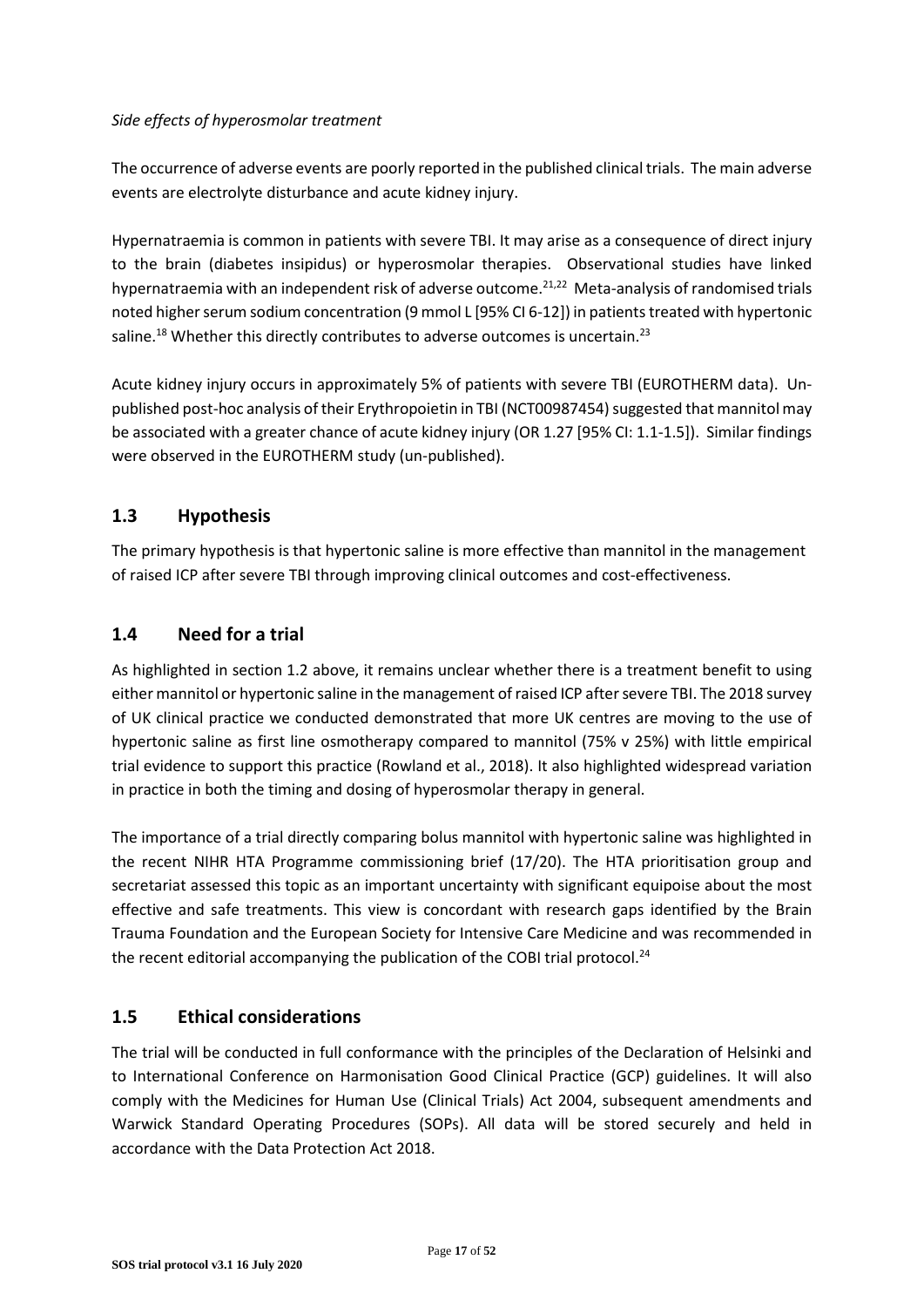Both treatments are currently used in the NHS and the trial protocol does not mandate any interventions outside of routine clinical practice. It is our assessment that the Medicines and Healthcare products Regulatory Agency (MHRA) trial category is a type A trial, which has no higher risk than that of standard medical care. The main additional burden of the trial protocol relates to the follow-up and completion of questionnaires about resource use and health related quality of life.

Conducting research in emergency situations where a patient lacks capacity is regulated by The Medicines for Human Use Act (UK Clinical Trial Regulations) and amendment 2006 which relates to Article 5 from the EU Directive 2001 and HRA Informed Consent Guidance. We have based our assessment of the ethical considerations for this trial on the template outlined at the Health Research Authority Workshop 2012 on conducting emergency research in patients who lack capacity.

Patients enrolled in this trial, due to the nature of their underlying condition, will lack capacity to consent. We will therefore seek informed consent from a personal or professional legal representative, if there is sufficient time available and it is appropriate to do so. If treatment needs to be provided urgently without delay, deferred consent from a personal or professional legal representative using the provisions within the EU Clinical Trials Directive and the Clinical Trials Regulations (2006, No 2984) on the basis that:

- The patient is incapacitated
- Treatment needs to be given urgently
- It is necessary to take urgent action to administer the drug for the purposes of the trial
- It is not reasonably practical to obtain consent from a legal representative
- The procedure is approved by a Research Ethics Committee
- Consent is sought from a legal representative as soon as possible

#### **1.5.1 What happens to someone when they sustain a severe TBI?**

Patients who sustain a severe TBI and develop raised intracranial pressure will be unconscious due to the severity of damage to the brain. Current best practice is to treat such patients with deep sedation to facilitate endotracheal intubation (protection of the airway), invasive mechanical ventilation to achieve satisfactory oxygenation and to "rest" the brain (induced coma to reduce oxygen demand).

#### **1.5.2 Is this research needed and is there uncertainty about treatment?**

It remains unclear whether there is a treatment benefit to using mannitol or hypertonic saline in the management of raised ICP after severe TBI, and the importance of a trial directly comparing the two treatments was highlighted in a NIHR HTA Programming commissioning brief (17/20).

#### **1.5.3 Is there a need to recruit participants who lack capacity?**

The clinical trial relates directly to the treatment of severe TBI, which is a life-threatening emergency. Patients that receive hyperosmolar therapy will be unconscious, require heavy sedation and therefore lack capacity to consent. There are no alternative groups of patients amongst whom this research could be conducted.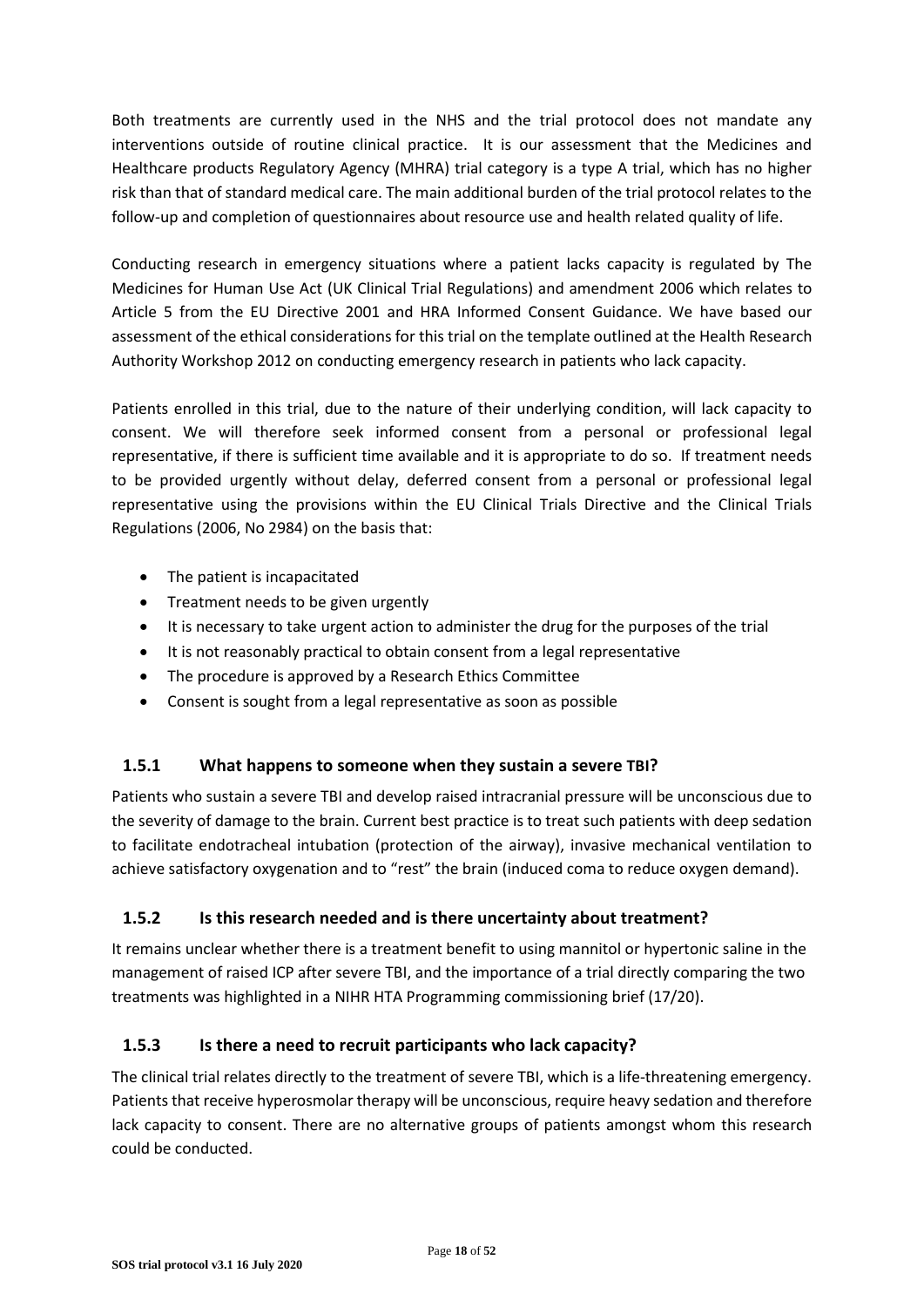#### **1.5.4 In the context of the research is consent or consultation feasible?**

The occurrence of TBI is unpredictable and the patient will be unconscious or sedated. It is therefore not possible to consult with or obtain prospective consent directly from the research participant.

### **1.5.5 Does treatment need to be given quickly and might delay change the effect of treatment or the results?**

If a patient develops a sustained elevation in ICP >20mmHg treatment needs to be given urgently to reduce the risk of death and severe disability. A delay in providing treatment risks worsening of brain injury which may reduce the overall effectiveness of hyperosmolar therapy.

#### **1.5.6 Will procedures accommodate variations in capacity?**

All patients will lack capacity throughout the intervention period of the trial due to the nature of the underlying medical condition (TBI).

#### **1.5.7 Is it practical to consult a personal or professional legal representative unconnected to the research?**

It is our assessment that in many cases it will not be reasonably practical to obtain written informed consent from a legal representative prior to enrolment in the trial as the urgency with which treatment must be provided would not allow sufficient time to explain the nature, significant, implications and risks of the trial as is required by the Medicines for Human Use (Clinical Trials) Regulations. As enrolment will take place twenty four hours a day and seven days a week this will make it impractical to rely on timely access to a professional legal representative. However if a legal representative is available prior to enrolment, and there is sufficient time, then a personal or professional legal representative will be informed about the trial and informed consent will be sought. This will only be done after an assessment of whether it is appropriate to approach the legal representative at that time. The presence and willingness of a legal representative to provide informed consent will likely vary according to certain factors e.g. time of day, day of the week, age, health literacy, spoken language etc. If recruitment was limited to situations where a legal representative was present, it would introduce selection bias, which would potentially undermine the scientific value of the trial and generalisability of study results.

#### **1.5.8 What should the patient or legal representative be asked later?**

If a personal or professional legal representative has not provided consent prior to enrolment, once the initial emergency has passed they will be informed about the trial as soon as practicably possible and asked for consent for the patient to continue in the trial (see section 1.6).

#### **1.5.9 Provision of general information about the trial**

A poster about the trial will be displayed in hospital waiting areas and information leaflets about the trial will be made available. These will provide summary information about the trial and where people can find out more information.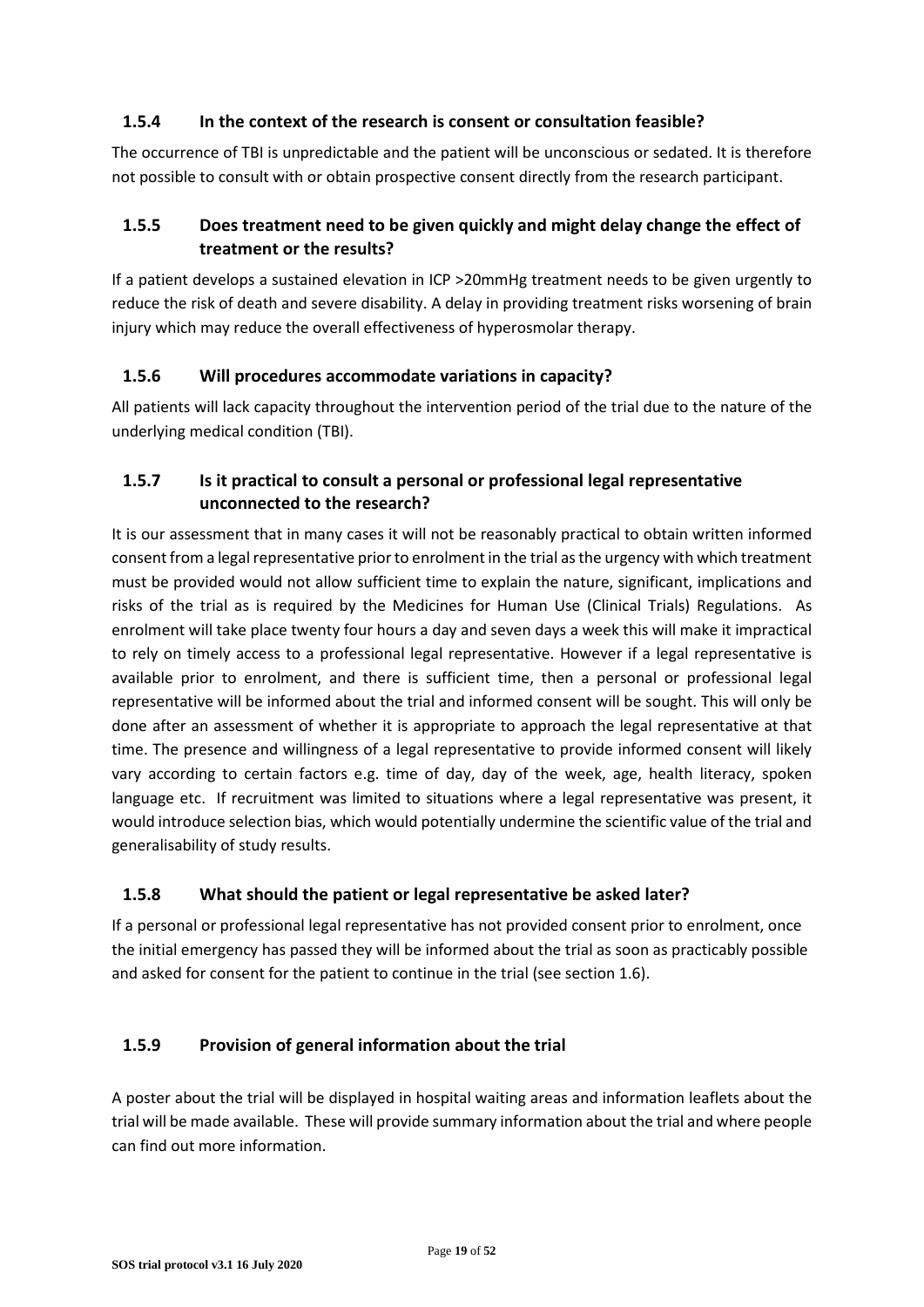#### **1.6 Informed consent process**



\* Witnessed verbal consent may be obtained if it is not feasible to obtain written consent from personal legal representatives and patients due to the COVID-19 pandemic.

#### **Figure 2. Informed consent process**

#### **1.6.1 Personal legal representative consent**

#### *Definitions*

The definition of a Personal Legal Representative (PerLR) for **England, Wales and Northern Ireland** is: "A person not connected with the conduct of the trial who is suitable to act as a legal representative by virtue of their relationship with the adult and available and willing to do so".

The definition of a PerLR for **Scotland** is: "Any guardian or welfare attorney who has power to consent to the adult's participation in research. If there is no such person, the adult's nearest relative as defined in section 87(1) of the Adults with Incapacity (Scotland) Act 2000".

#### *Prior to enrolment*

If there is a personal legal representative, and sufficient time, available prior to the patient being enrolled and randomised they will be given a patient information sheet by a member of the research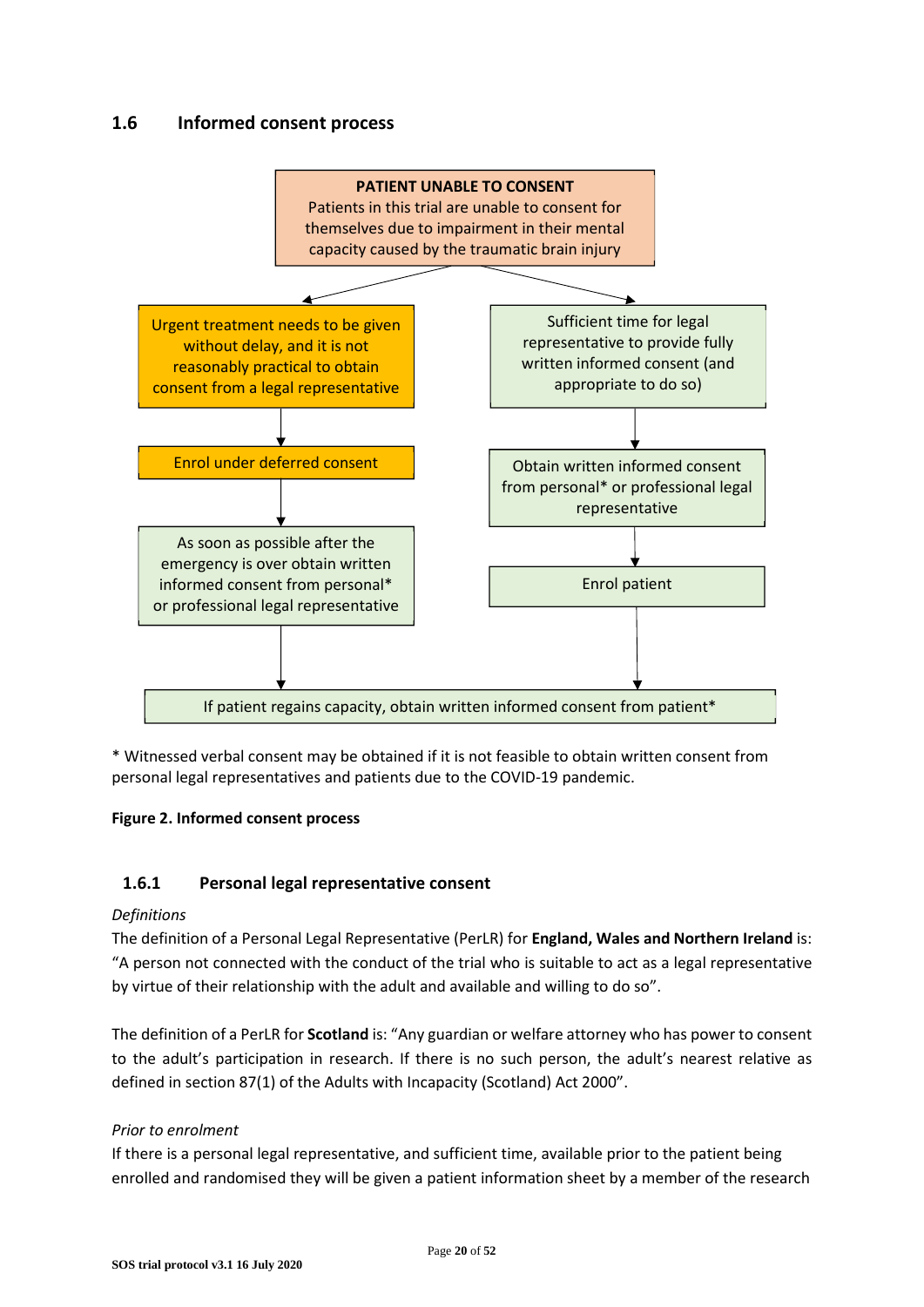team, if the nurse or doctor providing clinical care assesses it is appropriate to do so. They will then be asked to consider the patient's wishes regarding participation in the trial. If the PerLR decides that the patient would have no objection to participating in the trial, they will be asked to sign the PerLR consent form which will then be countersigned by the Investigator or their nominee. If the PerLR is unable to attend the hospital to sign the consent form in person, for example due to the COVID-19 pandemic, witnessed verbal consent will be sought over the telephone. The PerLR will be sent a copy of the patient information sheet and will have the opportunity to discuss the trial and ask any questions over the phone. If the PerLR decides that the patient would have no objection to participating in the trial, the consent form will be read to the PerLR and their verbal consent will be documented on the consent form. Verbal consent should be obtained in the presence of an impartial witness i.e. a person who is independent of the study and who cannot be unfairly influenced by people involved with the study. Both the Investigator or nominee obtaining consent, and the witness will sign the consent form. Consent will be later re-confirmed with the PerLR at the next visit/contact.

The PerLR will be provided with a copy of the signed consent form. A second copy will be placed in the patient's medical records whilst the original will be retained in the Investigator Site File. If the PerLR indicates that they believe the patient would not wish to take part in the trial then the patient will not be enrolled and standard care will be provided without prejudice.

#### *After enrolment (deferred consent)*

If it is not reasonably practical to obtain consent from a legal representative, relative to the urgency with which treatment needs to be given, the patient will be enrolled under emergency provisions. Consent to continue (deferred consent) will be sought as soon as is practicable. The PerLR will be approached to discuss the trial, be provide them with the patient information sheet and answer any questions they may have. The PerLR will be given adequate time to consider the patient's wishes regarding participation in the trial. If the PerLR decides that the patient would have no objection to participating in the trial, they will be asked to sign the PerLR consent form which will then be countersigned by the Investigator or their nominee. If the PerLR is unable to attend the hospital to sign the consent form in person, for example due to the COVID-19 pandemic, witnessed verbal consent will be sought over the telephone. The PerLR will be sent a copy of the patient information sheet and will have the opportunity to discuss the trial and ask any questions over the phone. If the PerLR decides that the patient would have no objection to participating in the trial, the consent form will be read to the PerLR and their verbal consent will be documented on the consent form. Verbal consent should be obtained in the presence of an impartial witness i.e. a person who is independent of the study and who cannot be unfairly influenced by people involved with the study. Both the Investigator or nominee obtaining consent, and the witness will sign the consent form. Consent will be later re-confirmed with the PerLR at the next visit/contact. The PerLR will be provided with a copy of the signed consent form. A second copy will be placed in the patient's medical records whilst the original will be retained in the Investigator Site File.

#### **1.6.2 Professional legal representative consent**

#### *Definition*

The definition of a Professional Legal Representative (ProfLR) in **England, Wales, Northern Ireland and Scotland** is: "A person not connected with the conduct of the trial who is the doctor primarily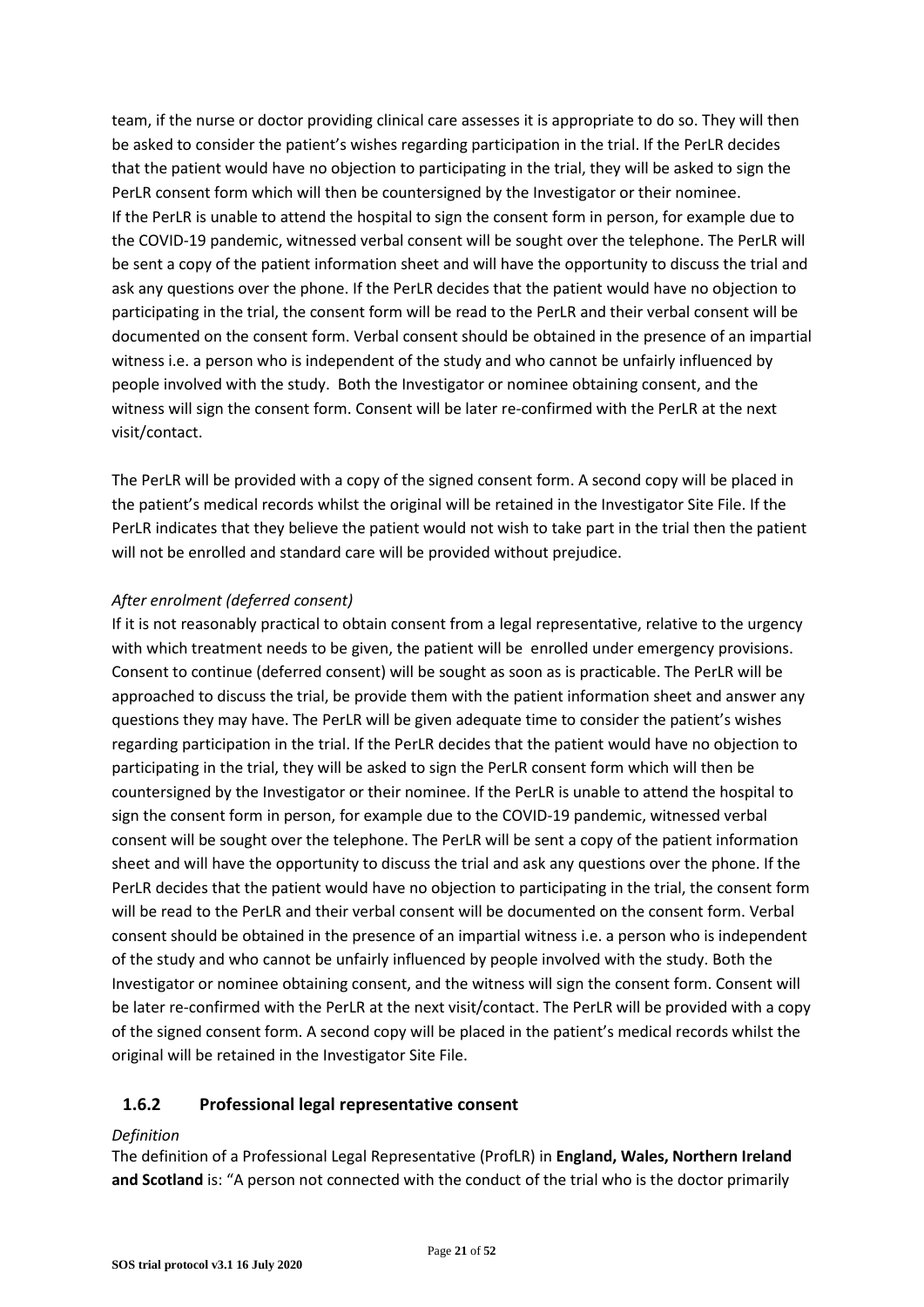responsible for the adult's medical treatment or a person nominated by the relevant health care provider".

#### *After enrolment*

If no suitable PerLR is available or reasonably contactable, then a doctor who is not connected with the conduct of the trial may act as a ProfLR. The doctor will be informed about the trial by a member of the research team and given a copy of the patient information sheet. If the doctor decides the trial is in the best interests of the patient, taking into consideration any advanced statements, they will be asked to sign the ProfLR consent form. The doctor will retain one copy of the signed consent form. A second copy will be placed in the patient's medical records whilst the original will be retained in the Investigator Site File.

If a PerLR should subsequently become available after enrolment and before the patient has regained capacity they should be informed about the patient's participation in the trial. They will be asked to consider the wishes of the patient regarding ongoing participation in the trial and the process in section 1.6.1 will be followed. Their consent or dissent will then override that provided by the ProfLR.

#### **1.6.3 Patient consent**

If the patient regains capacity while still in hospital, they will be informed about their participation in the trial and given a patient information sheet. If they agree, consent for ongoing trial participation will be sought. If it is not feasible to obtain written informed consent from the patient due to the COVID-19 pandemic, verbal consent will be obtained in the presence of an impartial witness i.e. a person who is independent of the study and who cannot be unfairly influenced by people involved with the study. The patient will retain one copy of the signed consent form. A second copy will be placed in the patient's medical records whilst the original will be retained in the Investigator Site File.

After hospital discharge it will not be reasonable or practical to assess patient's capacity and obtain written consent in the event that the patient regains capacity. Questionnaires will therefore be sent to the patient's legal representative, and return of a completed questionnaire from either the legal representative or the patient will be considered implied consent.

#### **1.6.4 Translations**

If needed, local centres can use hospital interpreter and translator services, if available, to assist with the discussion of the study.

#### **1.7 Assessment and management of risk**

The risk associated with this trial is categorised as Type A i.e. no higher than the risk of standard medical care. The national survey conducted as part of this study (Rowland et al, in preparation) shows that patients receive both mannitol and hypertonic saline as part of routine standard clinical management of raised ICP following severe TBI.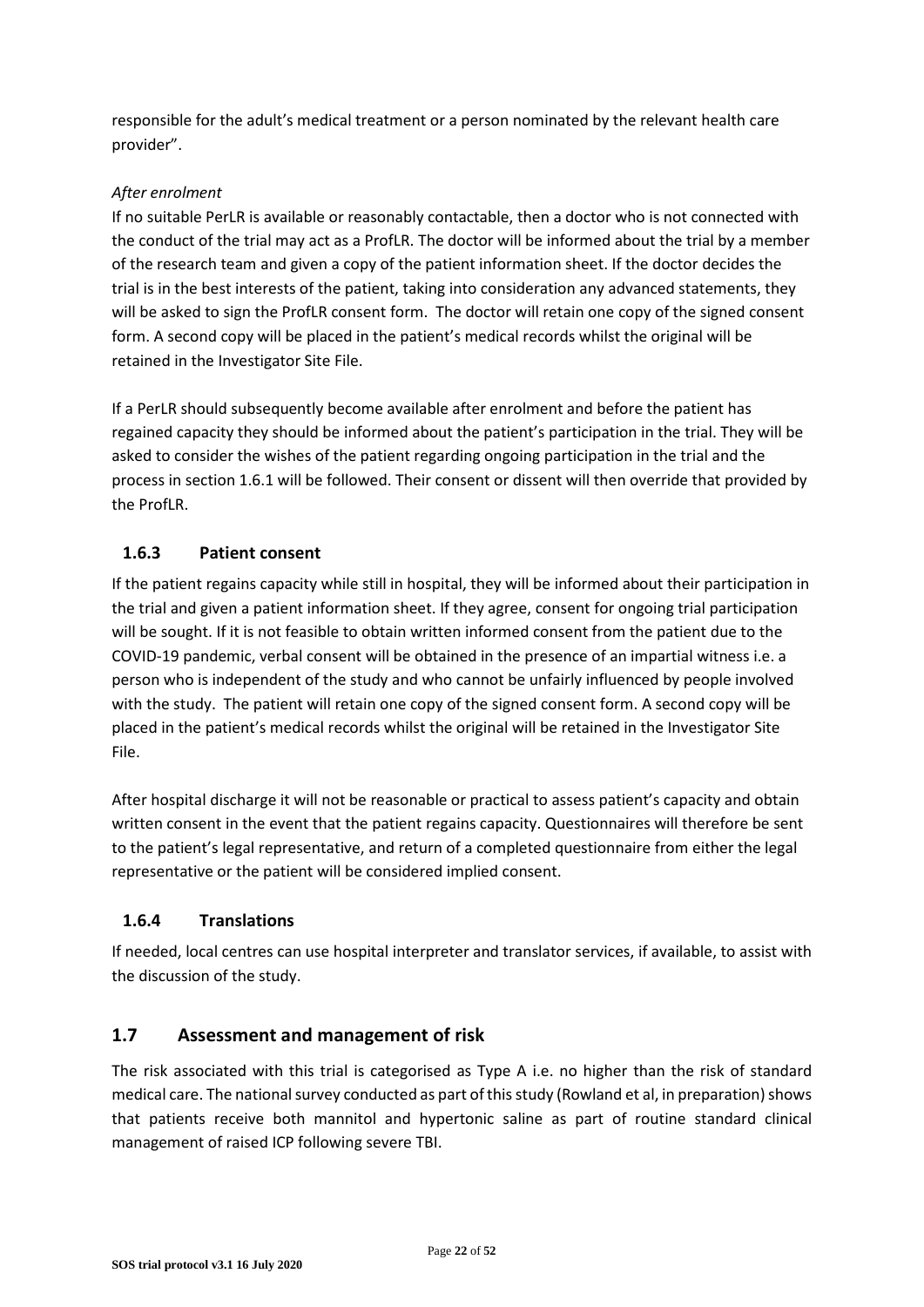#### **1.7.1 Risk/benefit of study treatments**

As discussed previously in section 1.2 and 1.4, current literature and clinical expertise demonstrates equipoise as to the benefit of hypertonic saline compared to mannitol in the management of raised ICP following severe TBI. These include large meta-analyses and systematic reviews of all currently available data. Furthermore, the UK survey of clinicians involved in the management of patients with severe TBI conducted in 2018 demonstrated that both mannitol and hypertonic are used for this indication with considerable regional variation in dose, timing and indication.

As with most treatment interventions there are some potential associated risks. Patients with severe TBI are at increased risk of hypernatraemia. This may arise as a consequence of endocrine disorders associated with direct brain injury (e.g. diabetes insipidus) or as a complication of fluid and hyperosmolar therapies. Observational studies have linked hypernatraemia with an independent risk of adverse outcome.<sup>21,22</sup> Meta-analysis of randomised trials noted higher serum sodium concentration (9 mmol/L [95% CI 6-12]) in patients treated with hypertonic saline.<sup>18</sup> Whether this directly contributes to adverse outcomes is uncertain. Whilst on the ICU, serum sodium is measured routinely on blood gas samples which are taken at regular intervals. Any abnormalities can be treated accordingly and patients will stop receiving hypertonic saline if serum sodium levels are > 155mmol/L.

Acute kidney injury occurs in approximately 5% of patients with severe TBI (EUROTHERM data). Unpublished post-hoc analysis of the Erythropoietin in TBI (NCT00987454) suggested that mannitol may be associated with a greater chance of acute kidney injury (OR 1.27 (95% CI: 1.1-1.5)). Similar findings were observed in the EUROTHERM study (un-published). Study participants will routinely have measurements of kidney function on a daily basis as part of routine clinical practice. Incidence of acute kidney injury (as defined by the requirement for renal replacement therapy) will be monitored and reported to the Trial Steering Committee (TSC).

# **2. TRIAL DESIGN**

#### **2.1 Trial summary and flow diagram**

The SOS Trial is a UK multi-centre, open label, randomised controlled clinical and cost effectiveness trial with an internal pilot and blinded assessment of primary outcome at 6 months.

Adult patients (>16 years old) will be eligible for recruitment if they have sustained a severe TBI with raised intracranial pressure requiring ICU admission.

Patients will be randomised to either hyperosmolar therapy with mannitol or hypertonic saline. Outcomes are Glasgow Outcome Scale – Extended (GOS-E) at 6 months post-TBI (primary outcome) as well as mOHS at hospital discharge, GOS-E (12 months), mortality (hospital discharge, 3, 6 and 12 months), ICP control in ICU, time to discharge from hospital, resource use, quality of life, health economics and serious adverse events (secondary outcomes).

Figure 3 shows the flow diagram for the study.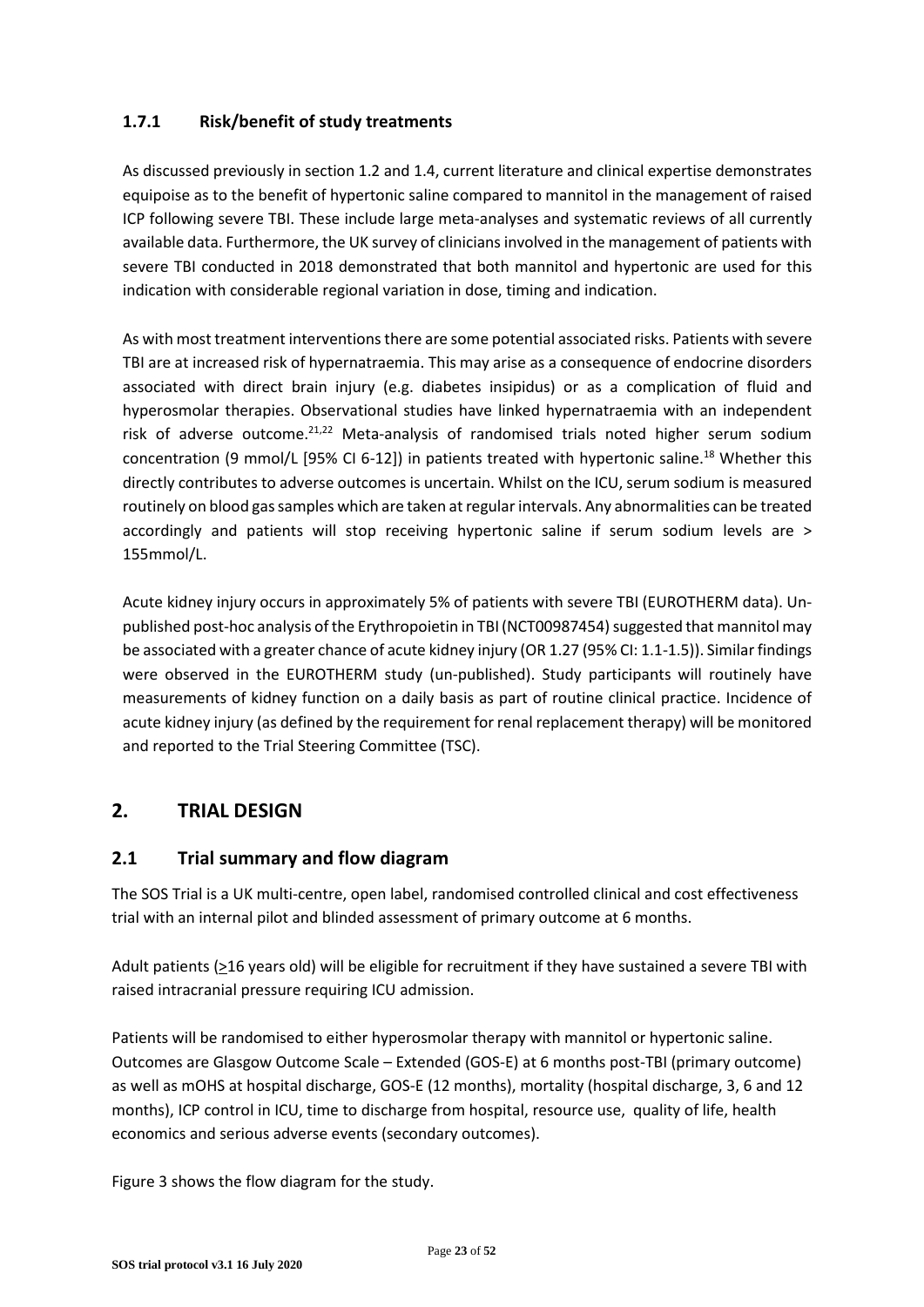## **2.2 Pilot study**

The main SOS Trial will be preceded by an internal pilot to test that the components of the SOS Trial will work together. The internal pilot will run for 6 months and the progression of the pilot will be informed by the recently published best practice guidelines.<sup>25</sup>

We anticipate that by 6 months, approximately 50 patients will have been recruited which is in line with the guidelines for the sample size of pilot and main studies.<sup>26</sup> The pilot will take place in up to 8 sites chosen to reflect those sites that will take place in the main trial and will be used to confirm recruitment, randomisation, treatment and follow-up assessments.

The recruitment rate is anticipated to be one patient per centre, per month open to recruitment. Success criteria for recruitment will be based on the traffic light system:

- (a) **Go:** 75-100% recruitment = progress to main trial following a review of screening logs and protocol. Any barriers to recruitment will be addressed.
- (b) **Amend:** 50-75% recruitment = progress to main trial with additional sites being recruited as well as a screening log and protocol review.
- (c) **Stop**: <50% recruitment = the decision to progress will be made by the TSC in association with the funder.

Protocol compliance and the completeness of follow-up data will be reviewed by the TSC noting that 6 month follow-up data will not be completed by the end of the pilot.

On reaching the pre-defined success criteria, the internal pilot will run seamlessly in to the main SOS Trial. Results from the pilot study will be reported in the HTA Monograph in accordance with the Consolidated Standards of Reporting Trials (CONSORT) guidelines for pilot studies. We will continue monitoring processes to ensure the trial is delivered as planned.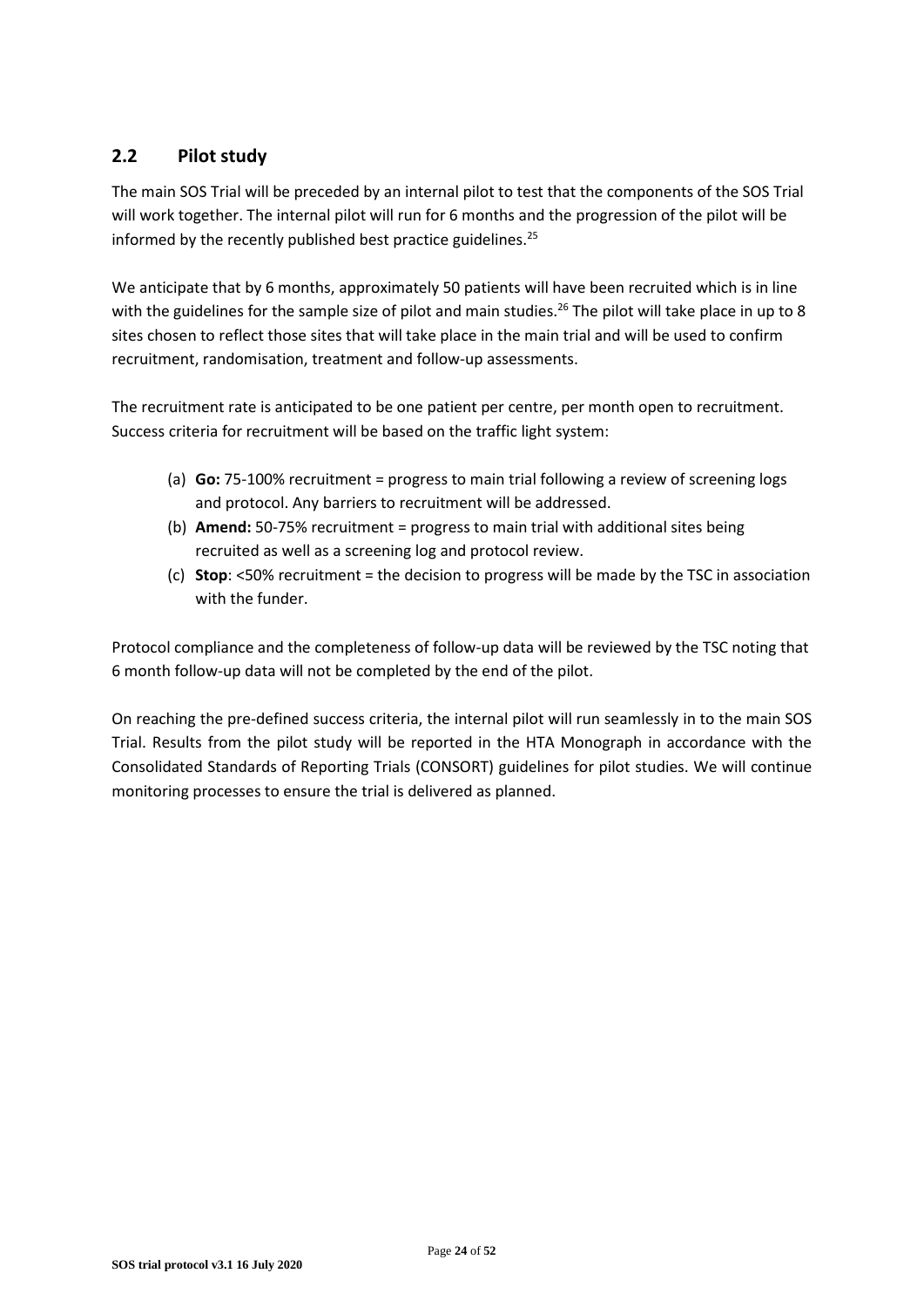

**Figure 3: SOS trial flow diagram**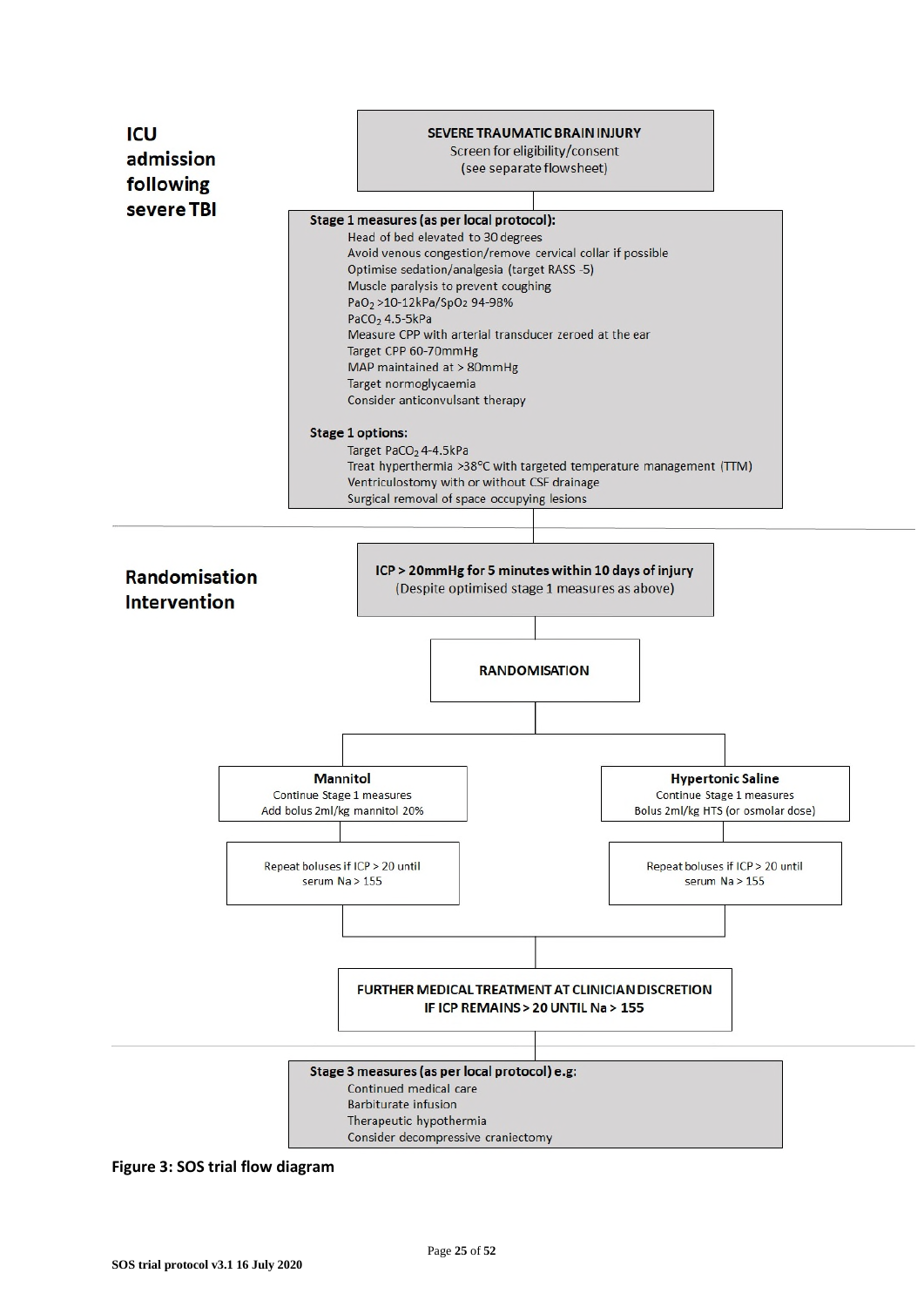# **2.3 Trial objectives**

#### **2.3.1 Primary objective**

The primary objective of this trial is to compare the effectiveness of hypertonic saline versus mannitol (as measured by the GOS-E questionnaire at 6 months) following TBI with raised ICP.

#### **2.3.2 Secondary objectives**

Secondary objectives are to assess the effects of hyperosmolar therapy comprising hypertonic saline or mannitol on clinical, patient-centered and economic outcomes in the ICU, in hospital and up to 12 months follow-up post randomisation. These will provide a definitive assessment of the clinical and cost effectiveness of hyperosmolar treatments in the management of TBI.

#### **2.4 Outcome measures**

#### **2.4.1 Clinical outcomes**

#### **Primary Outcome**

The primary trial outcome will be the GOS-E at 6-months post-TBI. The GOS-E questionnaire is a global functional outcome scale incorporating assessment of functional status, independence and role participation, and is recommended as the core global outcome for TBI research (http://cometinitiative.org/studies/details/562). This scale is the most commonly used global outcome measure in published research on TBI and can be reliably collected through a structured questionnaire/interview. Response rates at 6 months in previous large Randomised Controlled Trials RCTs have been excellent (up to 99%). The eight outcome categories are:

- **Death**
- **Vegetative state** (unable to obey commands)
- Lower severe disability (dependent on others for care)
- **Upper severe disability** (independent at home and outside the home but with some physical or mental disability)
- **Lower moderate disability**
- **Upper moderate disability**
- Lower good recovery (able to resume normal activities with some injury related problems)
- **Upper good recovery** (no problems)

#### **Secondary Outcomes**

*Efficacy* 

- 1. ICP control (during period of monitoring in ICU)
- 2. Progression to stage 3 therapies
- 3. Which stage 3 therapies were required

#### *Resource use*

- 4. Organ support requirements during ICU
- 5. Critical care length of stay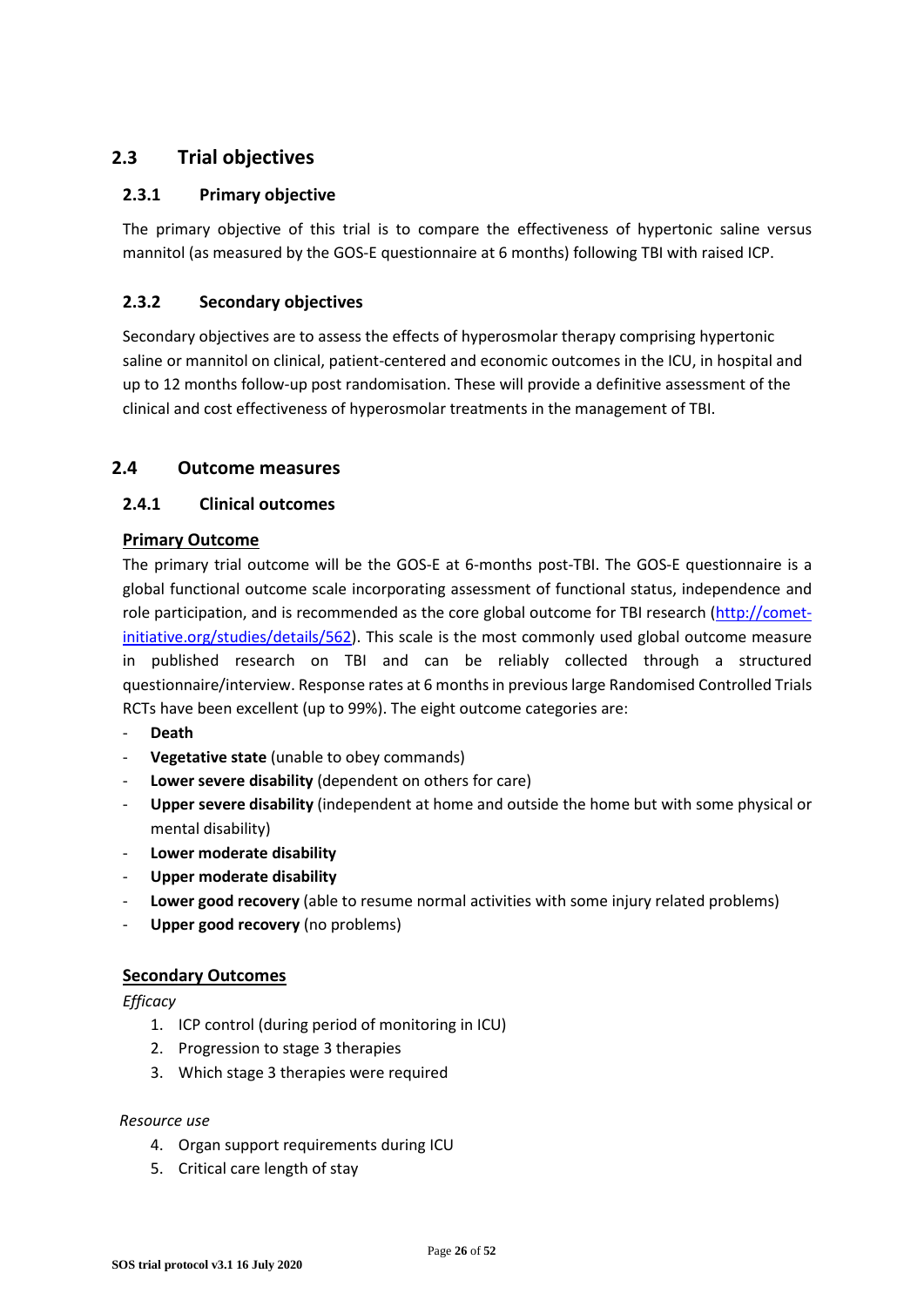#### 6. Hospital length of stay

#### *Patient outcomes*

- 7. Longer term neurological outcomes: mOHS at discharge and GOS-E at 12 months
- 8. Survival: to hospital discharge (the time at which the patient is discharged from the hospital regardless of neurological status, outcome or destination) and at 3 months, 6 months and 12 months
- 9. Quality of life: EQ-5D-5L at hospital discharge, 3 months, 6 months and 12 months post-TBI

#### *Adverse events*

10. Serious adverse events

#### **Outcome measurements**

- Neurological outcomes will be measured using the mOHS at hospital discharge, and the GOS-E at 6 and 12 months. The mOHS at discharge has been shown to be correlate highly with GOS-E scores at 6 months in a previous TBI study.  $27$
- ICP will be recorded continuously or at regular intervals.
- Treatment failure will be defined as progression to stage 3 treatments (i.e. any use of additional treatments e.g. barbiturate coma, decompressive craniectomy, hypothermia, CSF drainage).
- Need for other treatments will capture the frequency and individual components of stage 3 treatment described above.
- Resource use will comprise of daily organ support requirements according to the Critical Care Minimum Data Set definitions, critical care and hospital length of stay.

#### **2.4.2 Safety**

There will be a system for reporting serious adverse events in addition to the trial outcomes by participating centres (see Section 4). See section 6.2 for information relating to interim analyses and early stopping criteria.

#### **2.4.3 Health Economics**

#### **Primary economic outcome**

The primary health economic outcome will be incremental cost per Quality-Adjusted Life Year (QALY) gained from the perspective of the NHS and personal social services perspective.

#### **Secondary economic outcomes**

Cost of critical care stay (level 2/3 days); cost of hospital stay; utilisation of NHS and PSS resources after discharge; broader resource utilisation after discharge.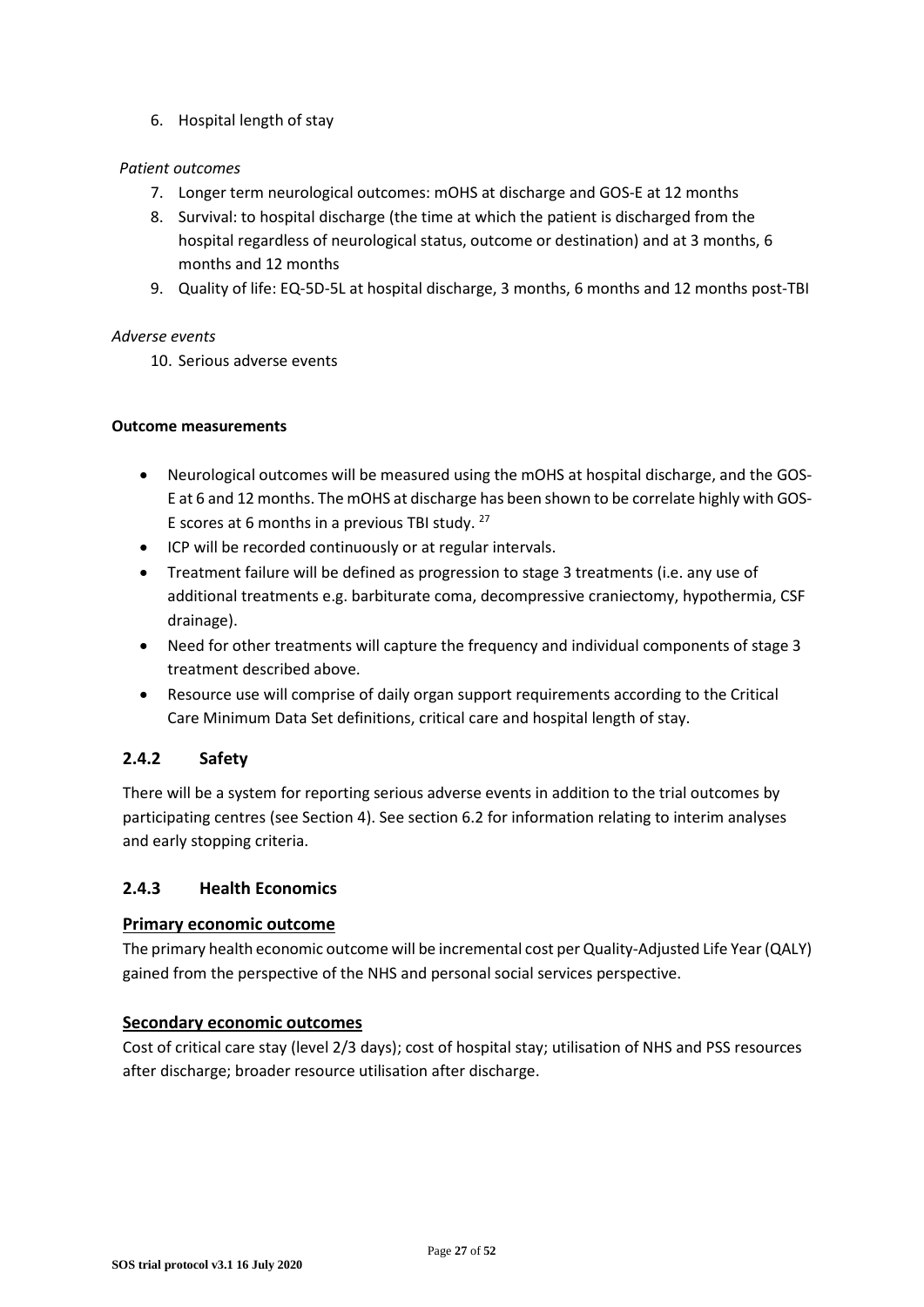## **2.5 Sample size**

The planned size of this trial is 638 patients. This is based on a superiority hypothesis of a difference between the two interventions, using 90% power, a significance level of 5% with a dropout/withdrawal rate of 6%. In order to detect a treatment reduction of 13% (63.5% to 50.5%) in the proportion of patients having a worse neurological outcome (GOS-E: dead, vegetative state, lower severe disability, upper severe disability) compared to better outcome (GOS-E: lower moderate disability, upper moderate disability, lower good recovery, upper good recovery) between mannitol and hypertonic saline, 319 patients would be required on each arm.

The sample size was informed with the following evidence:

- The GOS-E is an 8-point ordinal scale (1= death and 8=upper good recovery). In studies carried out in TBI patients, this scale is often used as a dichotomous outcome, with GOS-E categories 1-4: poor versus 5-8: good.<sup>9, 28, 29</sup> In calculating the sample size for an ordinal scale, there is a requirement for a proportional odds over the categories.<sup>30</sup> Currently, there is some indication of the violation of this proportional odds assumption (in the Rescue ICP study<sup>11</sup>) and for this reason the sample size using the ordinal approach will have limitations. In light of this, for our purposes the GOS-E has been dichotomised in the conventional way. In addition to this the binary approach is a more conservative approach and analysis using the ordinal categories, will only increase the statistical power of the study.
- The proportion of patients with unfavourable neurological outcome on the mannitol arm range from 37%-70% across trials in patients with TBI.<sup>9, 28, 29, 31</sup> For our trial, we have taken the worse outcome as 63.5% which is representative of the larger trial samples as illustrated in the Rescue ICP study (60% in the mannitol arm<sup>11</sup>) and EUROTHERM trial (63.5% in the mannitol arm<sup>9</sup>).
- The clinically important difference ranges from 10% to 20%.<sup>9, 11, 28, 29, 31</sup> Our clinically important reduction of proportion of patients with an unfavourable neurological outcome fits in with an achievable sample size as well as aiming to minimise the difference that would be considered relevant.
- Loss of follow-up in UK critical care trials is often low (<3%). The EUROTHERM trial<sup>9</sup> reported a 1% withdrawal rate and the drop-out rate for the Rescue ICP study<sup>11</sup> was 6%. Many of the studies report no withdrawal rates. In line with the Rescue ICP study<sup>11</sup>, we have estimated a drop-out rate of 6% in the SOS Trial.

#### **2.6 Eligibility criteria**

Patients are eligible to be included in the trial if they meet the following criteria:

#### **2.6.1 Inclusion criteria**

1. Adult aged > 16 years old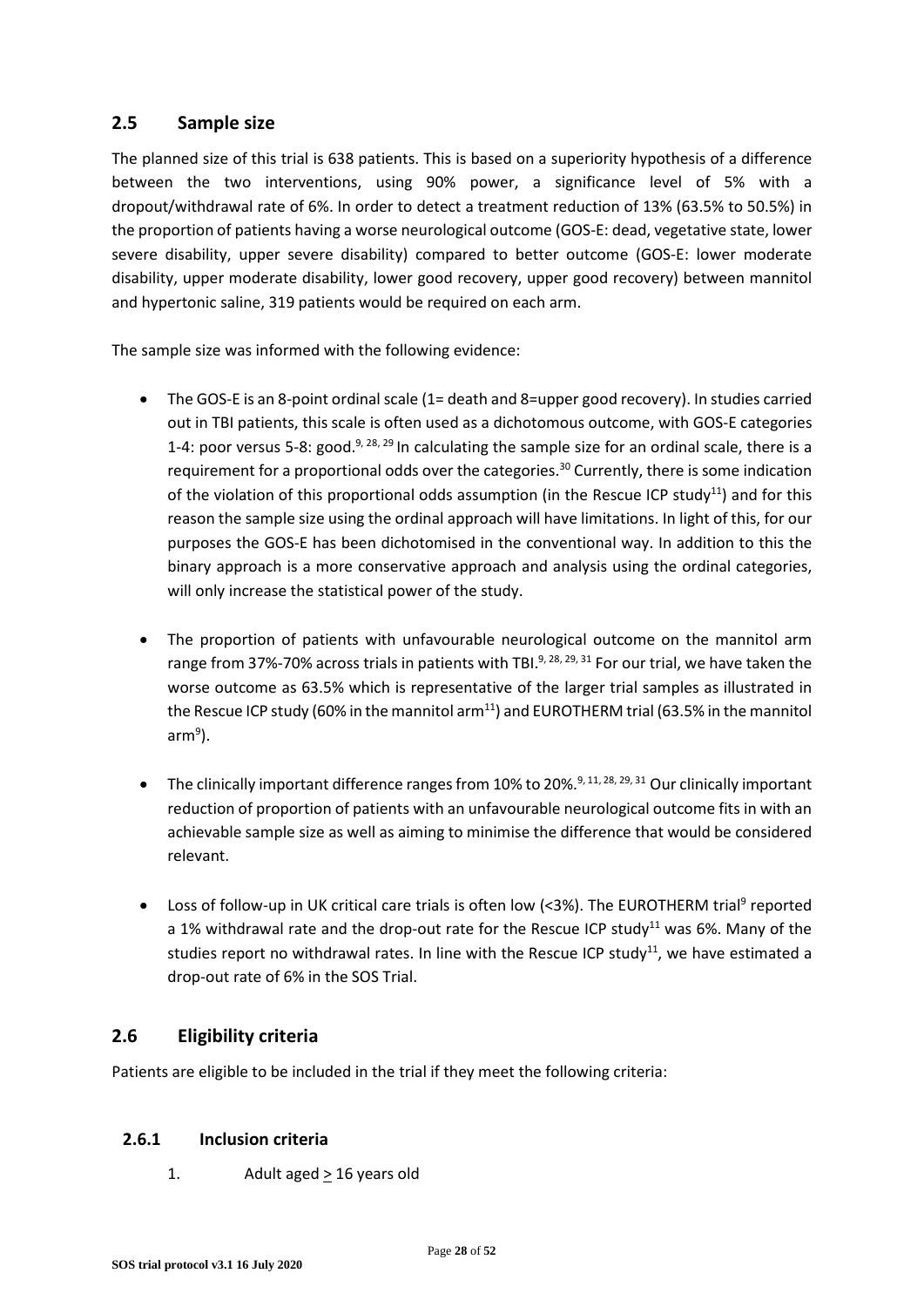- 2. Admission to ICU following TBI
- 3. ICP > 20mmHg for more than 5 mins despite stage 1 procedures
- 4. < 10 days from the initial primary head injury
- 5. Abnormal CT scan consistent with TBI

#### **2.6.2 Exclusion criteria**

- 1. Devastating brain injury with withdrawal of treatment anticipated in the next 24 hours
- 2. Pregnancy<sup>¥</sup>
- 3. Severe hypernatraemia (defined as serum Na > 155 mmol/L)

This is a pragmatic trial and therefore will not exclude patients that are given hyperosmolar therapy prior to ICU admission. The rationale is that this trial is addressing the use of hyperosmolar therapy in monitored patients in intensive care. Un-monitored hyperosmolar therapy occurs in practice currently and is likely to continue after this trial. The sub-set of patients (with clinical signs of raised ICP) frequently will go direct to theatre for surgical intervention, which may resolve the raised ICP or indicate that injuries are non-survivable.

¥Pregnancy is not a contraindication to hyperosmolar therapy, and TBI during pregnancy is relative uncommon. However, for regulatory reasons, patients who are known or appear to be pregnant are required to be excluded from the trial.

#### **2.7 Co-enrolment**

Patients who are known to have participated in a Clinical Trials of Investigational Medicinal Products (CTIMPs) within the preceding 90 days are not permitted to be enrolled in this trial.

After enrolment in SOS, co-enrolment to other concurrent CTIMPs is not permitted under the EU Clinical Trials Directive.

We are supportive of co-enrolment to other non-CTIMP studies. Co-enrolment to other studies will be allowed where the PIs and/or trial management teams have considered the scientific and practical implications of co-enrolment and agreed that co-enrolment is permitted, referring to UK guidance for critical care trials and/or local SOPs. The option for co-enrolment will only apply where agreement has been reached between the two studies prior to an individual participant being considered for inclusion, and this has been documented in the trial materials and site files.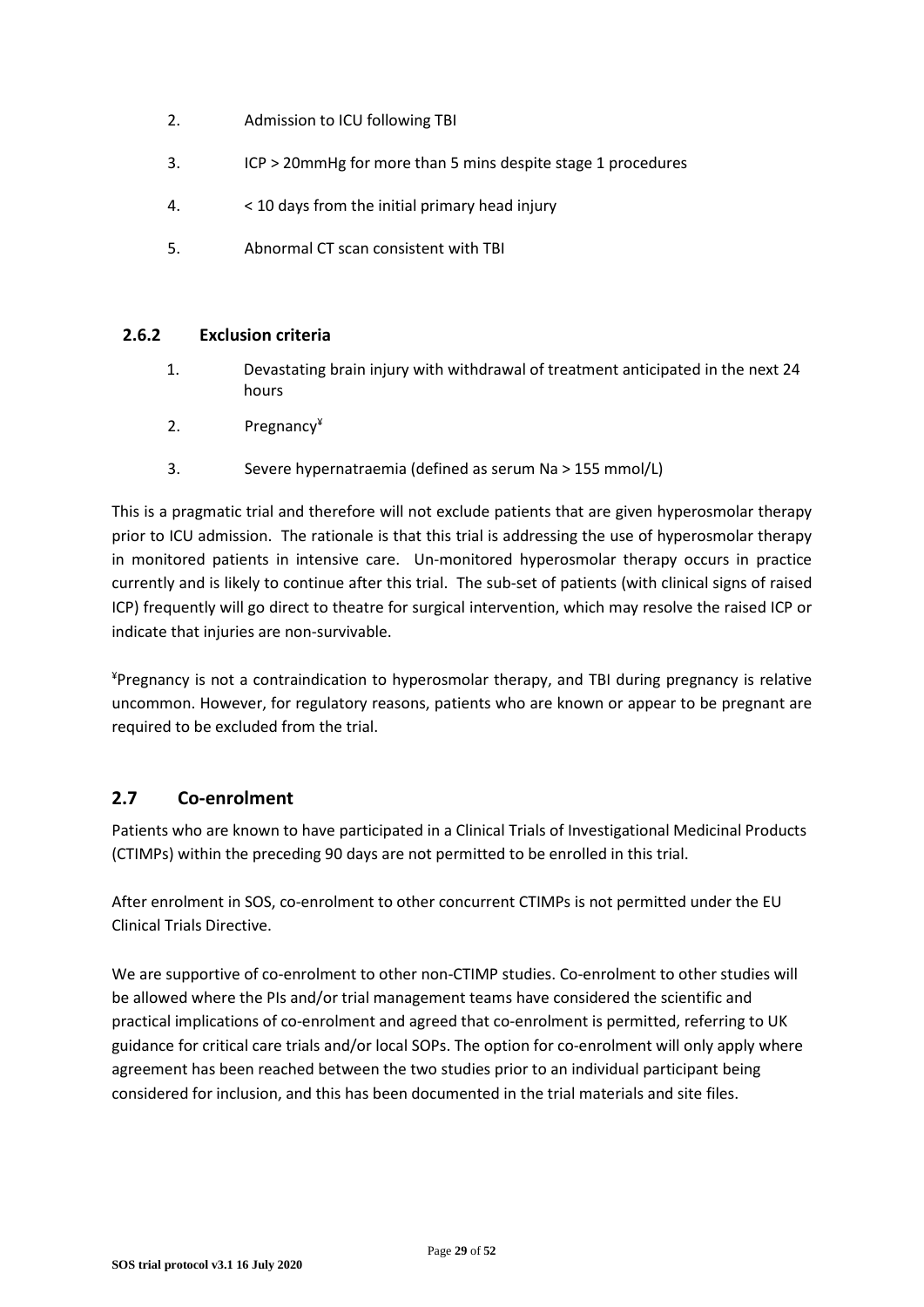# **2.8 Participant identification/screening**

#### **2.8.1 Sites**

The main trial will take place in up to 28 UK NHS hospitals with ICUs with a proven track record of participating in critical care / neurosurgical research. We know that these centres have access to the TBI population and that consultants and staff managing the patients have clinical equipoise for the use of protocolised hyperosmolar therapy (either mannitol or hypertonic saline) and agree to maintain trial allocation in randomised patients. To further improve recruitment and decision making regarding study enrolment, we have identified both neurosurgical and intensive care PIs for each site. This is because there is often local variation regarding which clinical team is responsible for the clinical management of patients with severe TBI requiring ICU admission. Local research staff must also demonstrate and document a willingness to comply with the protocol, the principles of GCP and regulatory requirements and be prepared to participate in training. Sites will need to establish experience with receiving and acting on protocolised advice on the management of TBI patients. This will be addressed with a "run-in" period while the pilot phase is ongoing with all sites having access to the educational package.

#### **2.8.2 Patients**

All patients admitted to ICU with severe TBI will be screened by hospital/research staff on the ICU. Screening should be a continuous process as patients could be admitted at any time of day and may become eligible for the trial very quickly. We will work with each recruitment centre (including those in Northern Ireland, Scotland and Wales) to adopt best practice for screening. Screening information will entered on to a trial web application, hosted by Warwick Clinical Trials Unit (WCTU), and will include data on the numbers of patients meeting inclusion criteria for the trial but not entered into the trial along with the reasons for non-enrolment. Recording this information is required to establish an unbiased study population and for reporting according to the CONSORT statement. Screening of patients will involve reviewing personal identifiable information of patients, which may be undertaken by a member of the patient's existing clinical care team, or by a member of the hospital research team, depending on local arrangements.

All laboratory and diagnostic testing needed to confirm eligibility will be performed as part of routine care. Confirmation that all eligibility criteria are met will be entered on to the trial web application prior to the patient being randomised. Patient eligibility will be confirmed by the Principal Investigator (PI), or their nominee (as long as they are a medical practitioner).

#### **2.8.3 Recruitment and retention**

The UK TBI audit indicates that approximately 1000 patients have ICP monitored annually. This concords with our audit across 10 sites informing this application. Approximately 70% (700) patients receive hyperosmolar therapy, thus a population of 2100 patients are expected to be available during the 3 year recruitment window for this trial. We will aim to recruit 638 patients over a period of 36 months from 25-28 sites. The trial will require 0.6-0.7 patient per month per centre during the duration of the trial, which will include the internal pilot. We have increased this to one patient per centre per month to account for a staggered site set up.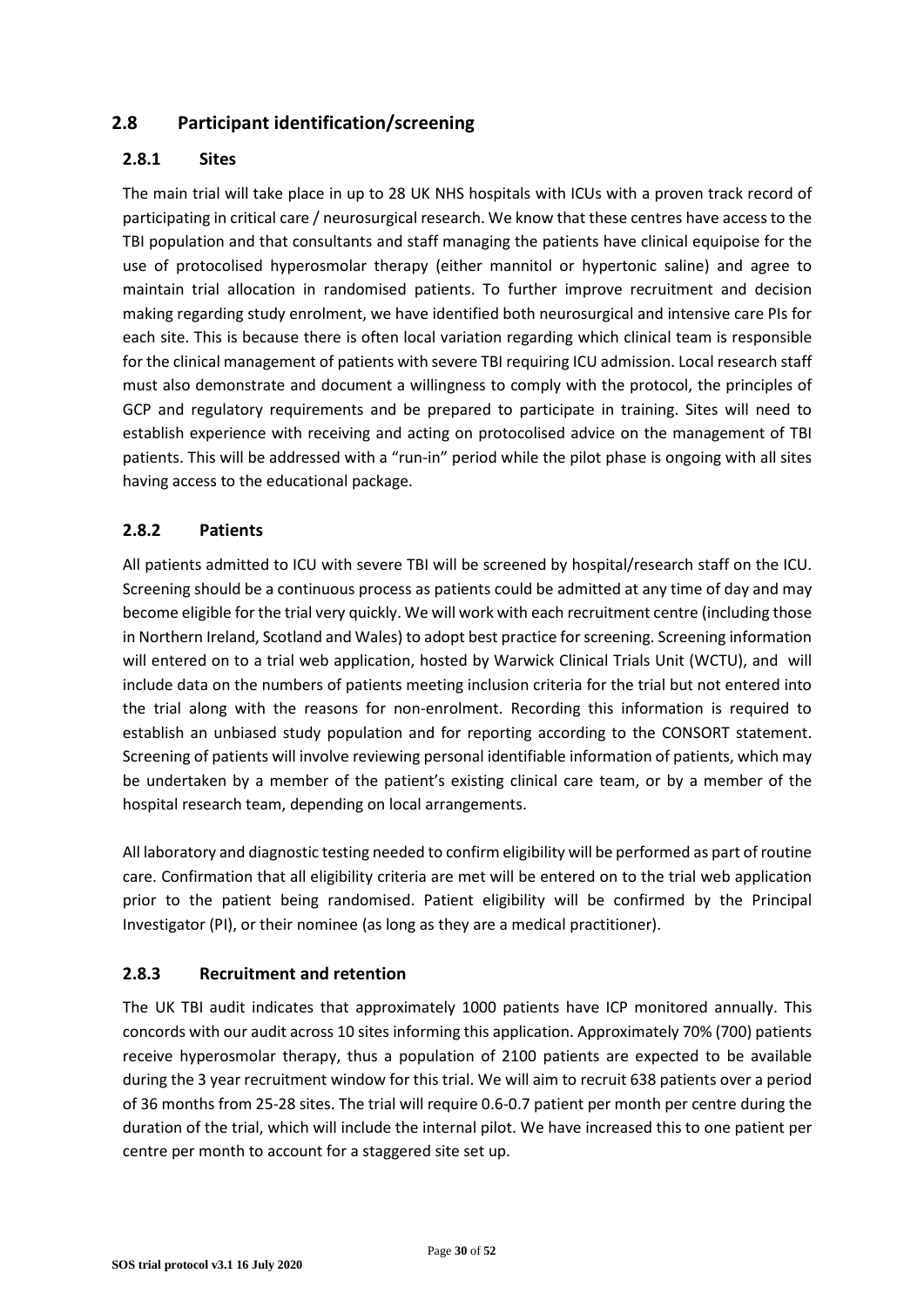

Recruitment and retention will be reviewed on a monthly basis in the Trial Management Group (TMG) meeting and will be closely reviewed by the independent monitoring committees as well as the representatives from HTA. A CONSORT flow diagram will display the recruitment and retention in the study.

# **2.9 Site Staff Training**

The patient's direct clinical care team, or hospital research team, will be responsible for identifying potential patients and taking consent. The PI retains overall responsibility for informed consent at their site and must ensure that any person delegated responsibility to participate in the informed consent process is duly authorised, trained and competent.

Site staff will be trained in the trial protocol, data collection and the consent process prior to undertaking these trial activities.

# **2.10 Randomisation**

#### **2.10.1 Randomisation**

A simple and secure, web-based and allocation concealed randomisation system will be established by the programming team. A computer-generated randomisation sequence will be generated by the minimisation method and patients will be randomised in a ratio of 1:1 to either mannitol or hypertonic saline. Patients will be stratified by site, and predicted probability of 6 month unfavourable outcome. This predicted probability will be calculated using age, pupillary response and documented GCS motor score at intubation using the IMPACT calculator.<sup>32</sup> Local PIs will be asked to document participation in the trial either in the paper notes or electronic patient records (as applicable locally). In the event that the web-based system cannot be used, an emergency Interactive Voice Response (IVR) randomisation system will also be in place, in addition to an emergency paper-based system at WCTU (available Monday-Friday 9am-5pm). To use this, site staff should call the WCTU on 024 7615 0402 and they will be informed of the participant's trial number and treatment allocation over the phone. This information will then be added to the trial database retrospectively.

#### **2.10.1 Post-randomisation withdrawals, exclusions and moves out of region**

Participants, or their legal representatives on their behalf, may request to be withdrawn from the trial at any time without prejudice. Previous ICU studies coordinated from WCTU have managed to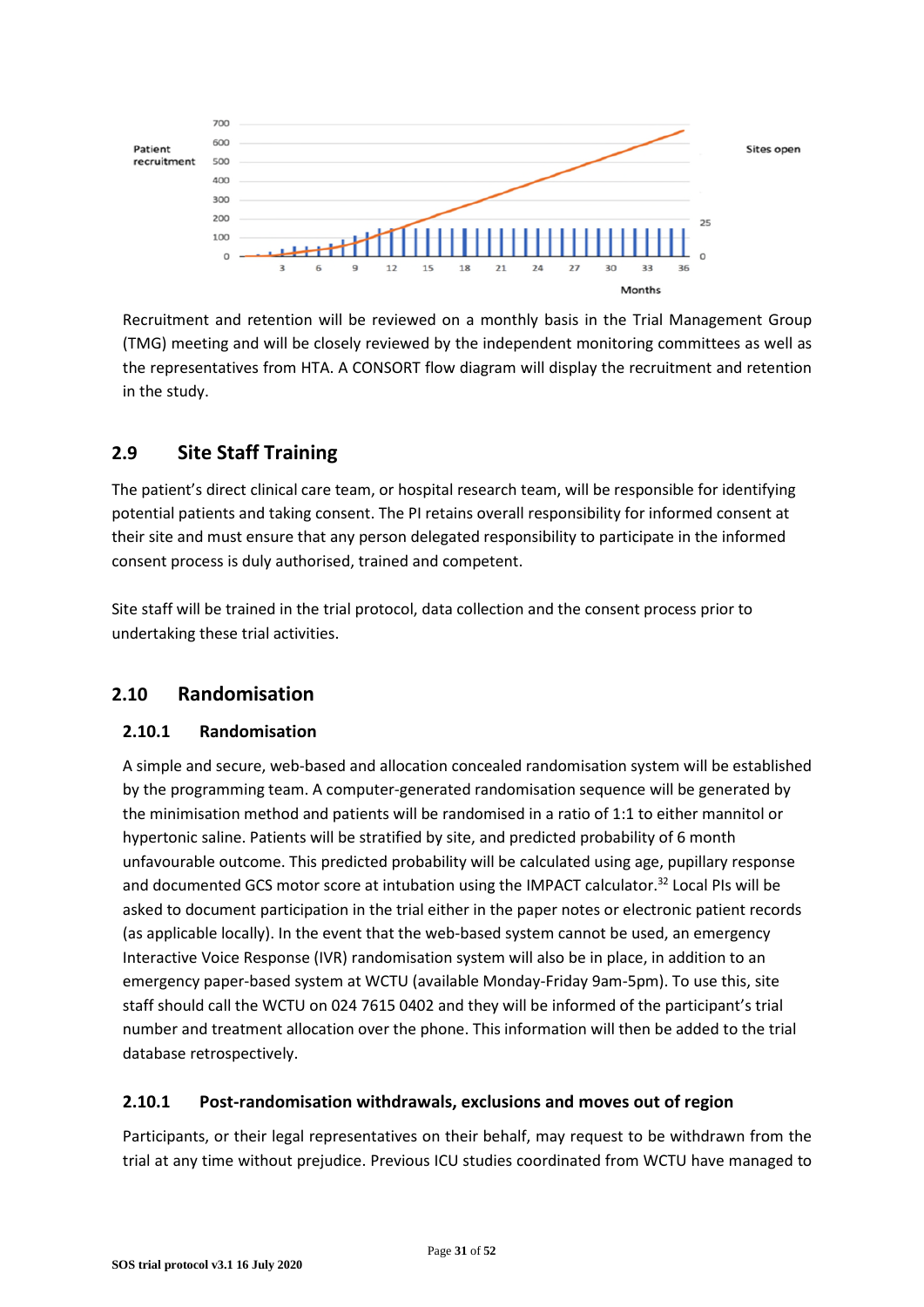achieve consistently >98% follow-up for their primary outcome (e.g. BALTI-2, HARP-2, BREATHE and OSCAR).

Patients who are later found to be ineligible but who have received the trial drug will be included in follow-up and in the final analysis. Patients or legal representatives who decline to be contacted will be logged on the database from the point that they communicate their intention to the trial team and no further contact will be made. Data already collected will be retained and included in the analysis unless otherwise indicated. The information sheet explains the trial and the data that will be collected. Patients and legal representatives will be informed that the research team will continue to collect data remotely as per the protocol until the end of the trial, unless they explicitly withdraw their consent for this. In the rare situation where a patient or legal representative has neither consented nor declined, they will not be sent follow-up questionnaires, but remote data collection as per trial protocol will continue. This will be made explicit in the patient information sheet and consent forms.

Participants may be withdrawn from the trial intervention at the discretion of the investigator and/or TSC due to safety concerns.

## **2.11 Trial interventions**

#### **2.11.1 Trial intervention**

Within 10 days of the estimated primary TBI and provided the patient satisfies the other inclusion criteria as specified in section 2.6.1 above, they will be randomly assigned to boluses of either:

2ml/kg 20% mannitol intravenous bolus (osmolarity = 1100 mOsm/L) - or equivalent osmolar dose using the concentration used locally by participating study centres

2ml/kg 2.7% hypertonic saline intravenous bolus (osmolarity = 1026 mOsm/L) – or equivalent osmolar dose using the concentration used locally by participating study centres

IMP will be administered by clinical staff in accordance with local policy.

If ICP remains >20mmHg, boluses of each IMP can be repeated until serum sodium is > 155 mmol/L. If there is a second spike in ICP to >20mmHg, allocated IMP should continue to be used.

#### **2.11.2 Drug storage, labelling and dispensing**

As highlighted in the 2018 national survey, both mannitol and hypertonic saline are routinely used in the clinical management of patients with TBI. Sites selected for participation in the trial have been identified as routinely using both drugs in the management of raised ICP. The doses administered will be equi-osmolar. Storage and dispensing of mannitol and hypertonic saline will follow local protocols. There will be no trial specific labelling requirements as NHS clinical stock of both drugs will be used for the trial interventions. The name of the substance, strength, pharmaceutical form, route of administration, batch number and expiry date will be listed on the standard packaging for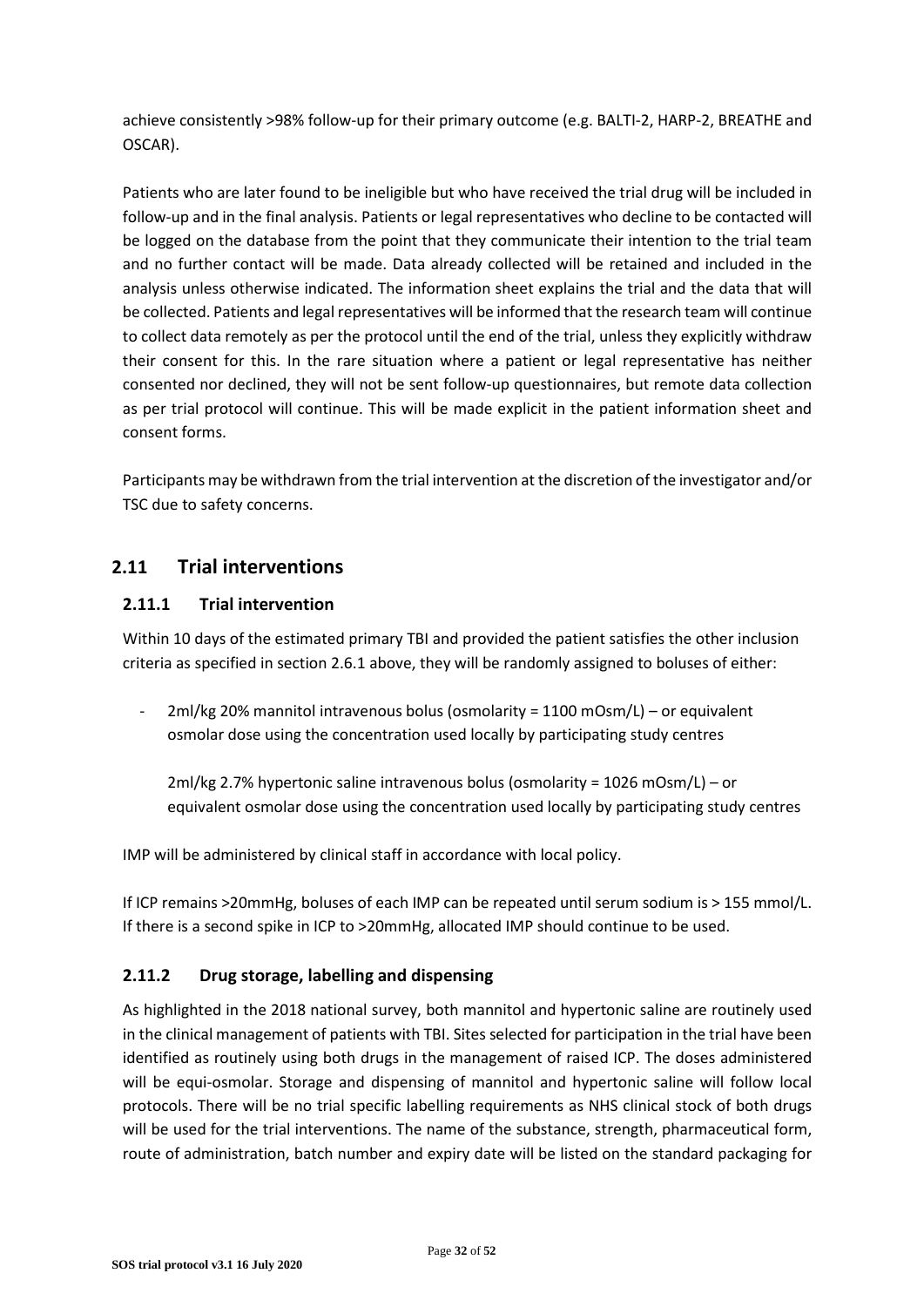the mannitol and hypertonic saline. Sponsor and investigator contact details can be found within the trial protocol and on the trial web application.

#### **2.11.3 Drug accountability**

As the trial is a Type A trial there is no requirement for shipping receipt and destruction records, drug accountability and recording batch numbers/expiry dates (unless part of routine practice). Data on administration of the IMP will be captured in the trial Case Report Forms (CRFs).

#### **2.11.4 Compliance/contamination**

Compliance with the study protocol will be monitored centrally during the pilot study, and throughout the trial, to ensure the interventions in the trial and other routine clinical care are conducted consistently.

Crossover between arms and the requirement for other treatments (e.g. barbiturate coma, decompressive craniectomy) will be documented.

Contamination will be minimised through standardising and protocolising routine clinical management of TBI in both groups in line with Brain Trauma Foundation guidelines (see Trial flowsheet in Figure 3).

## **2.12 Blinding/Prevention of other bias**

To ensure appropriate treatment, participants must be monitored closely and investigation results known to the treating clinical staff. As patient safety is paramount, and key patient clinical parameters (urine output and serum sodium levels) monitored in TBI patients will be influenced by the IMPs, it is not possible to blind clinical staff as to the patient's treatment allocation.

We will not specifically set out to inform patients or their legal representative of the treatment allocation. We recognise however that it may become evident during the course of the patient receiving the treatment.

#### **2.12.1 Methods for protecting against bias**

Patients will be stratified and randomised using a web-based randomisation sequence with the minimisation method. Patients will be randomised in an equal allocation ratio of 1:1 (hypertonic saline:mannitol) ensuring allocation concealment to reduce selection bias.

We will limit the effect of knowledge of treatment allocation through the use of clinical protocols of TBI treatments to reduce performance bias. Treatment allocation will not be intentionally revealed to the patient or their legal representative.

We will reduce detection bias by allocating all patients a unique study number during the randomisation process which will be used on all data collection forms and questionnaires. Treatment allocation will be stored in a secure part of the trial database which will only be accessible to a limited number of authorised trial staff. The primary outcome will be competed via a questionnaire posted to the patient or their legal representative. The main clinical and resource utilisation outcomes for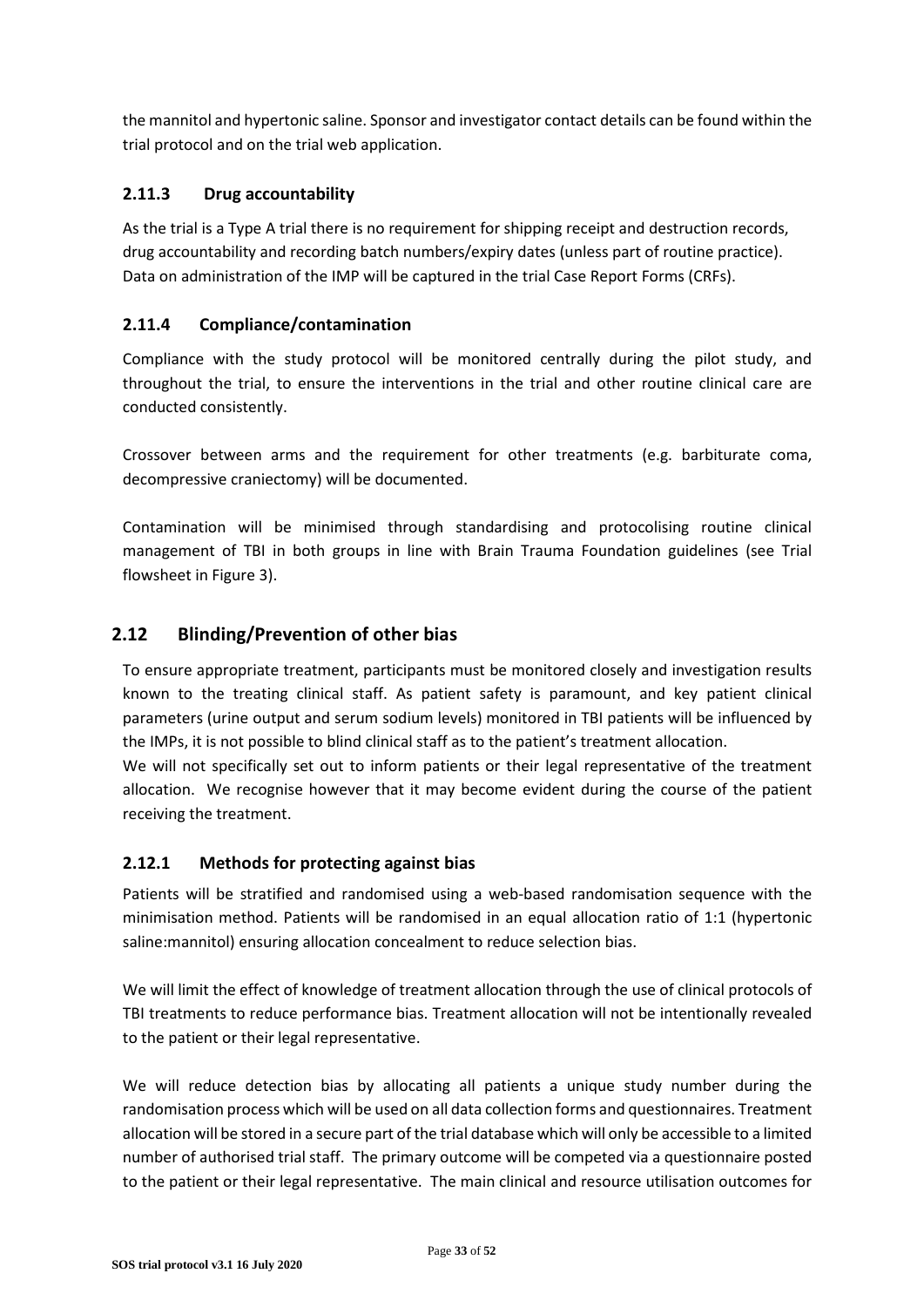this study and adverse events are recorded contemporaneously on patient clinical records or are collected by questionnaire. We will undertake source data verification (from clinical records) and hospital computer records as described in our data management plan.

Data completeness and withdrawal rates, will be reviewed by the DMEC to monitor for any systematic differences between groups to limit attrition bias.

The trial outcomes are defined, *a priori,* in this protocol and will be entered in to the ISCRTN registry and EudraCT prior to recruitment of the first patient. The Statistical Analysis Plan (SAP) will be finalised prior to database lock. Any post-hoc analyses will be clearly identified as such in subsequent publications. These steps will minimise the risk of reporting bias.

#### **2.13 Concomitant illness and medication**

#### **2.13.1 Concomitant illness**

Significant past medical illness will be recorded by a member of the research team. There are no significant illnesses which represent contra-indications to the administration of either mannitol or hypertonic saline.

#### **2.13.2 Concomitant medication**

Concomitant treatments will be recorded by a member of the research team.

#### **2.14 End of trial**

After a 6 month set-up period, an internal pilot will run for 6 months. Assuming pre-defined milestones are achieved, the internal pilot will run seamlessly into the main trial.

We plan to accrue our target sample size in a further 30 months (with a total recruitment time of 36 months) and follow-up for 6 months. The end of trial is defined as the last trial data being received. Analysis and reporting will require a further 6 months. Therefore the total project duration is 54 months and the planned project end date is 01/12/2023.

The trial will be stopped prematurely if:

- Mandated by the Ethics Committee
- Mandated by the MHRA
- Following recommendations from the DMEC
- Funding for the trial ceases

The Research Ethics Committee and MHRA will be notified in writing within 90 days when the trial has been concluded or within 15 days if terminated early.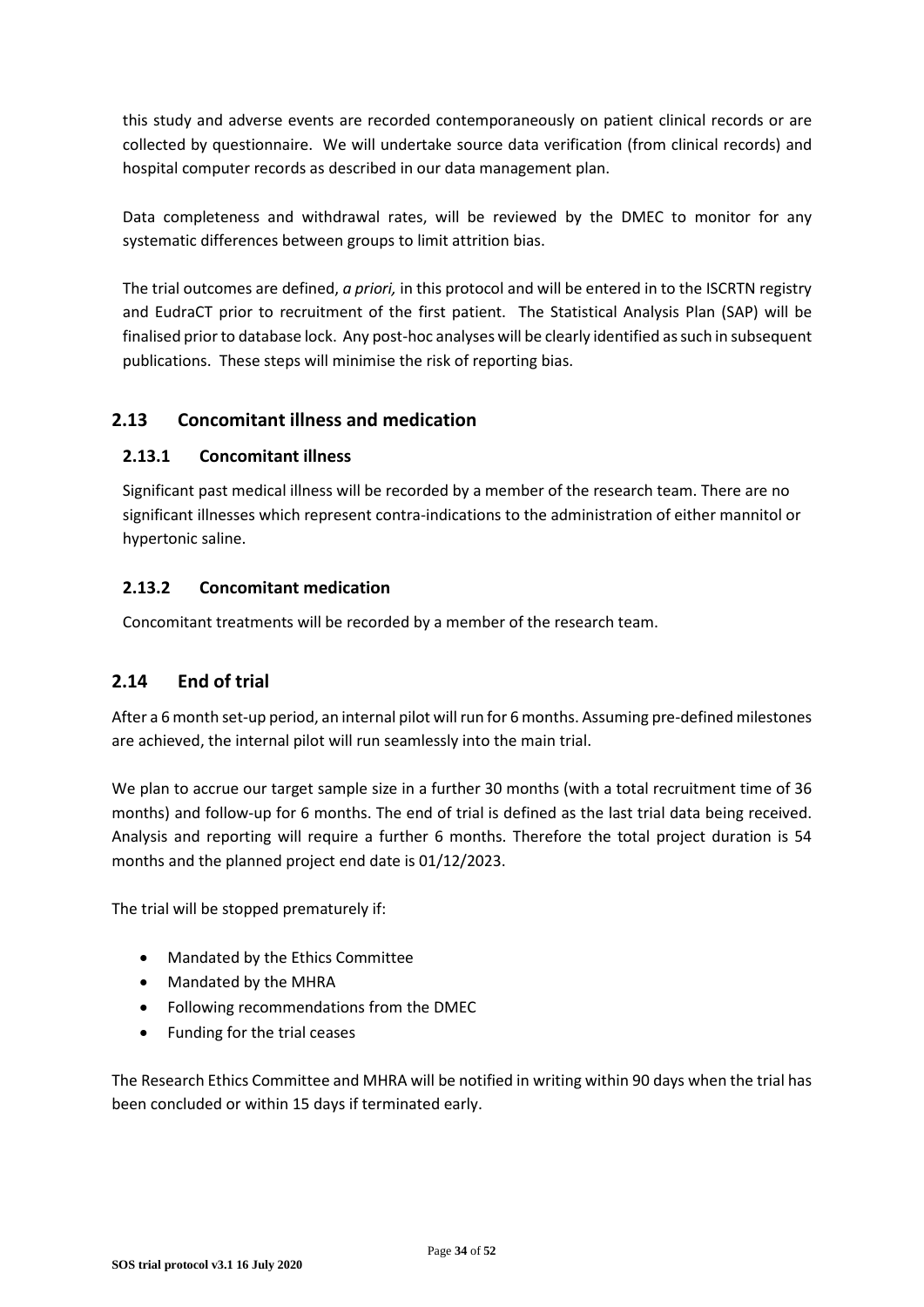# **3. METHODS AND ASSESSMENTS**

# **3.1 Schedule of delivery of intervention and data collection**

#### **Table 2:**

|                                                                                          | $\mathbf{1}$             | $\mathbf{2}$                 | 3                  | $\overline{\mathbf{4}}$ | 5                       | $\boldsymbol{6}$      | $\overline{\mathbf{z}}$ |
|------------------------------------------------------------------------------------------|--------------------------|------------------------------|--------------------|-------------------------|-------------------------|-----------------------|-------------------------|
|                                                                                          | <b>ICPM</b><br>insertion | ICP > 20<br>for 5<br>minutes | Hospital           | Hospital<br>discharge   | Month<br>3<br>$(2 - 4)$ | Month 6<br>$(5 - 10)$ | Month 12<br>$(11-13)$   |
| Informed consent                                                                         | $\mathsf{X}$             | $\mathsf X$                  | $\checkmark$       | $\mathsf X$             | $\pmb{\mathsf{X}}$      | $\mathsf X$           | $\mathsf{X}$            |
| Inclusion/<br>exclusion criteria                                                         | $\checkmark$             | $\checkmark$                 | $\pmb{\mathsf{X}}$ | $\mathsf{X}$            | X                       | $\pmb{\times}$        | $\pmb{\times}$          |
| Patient identifiers                                                                      | $\checkmark$             | $\mathsf X$                  | $\mathsf{X}$       | $\mathsf{X}$            | $\pmb{\times}$          | X                     | $\mathsf{X}$            |
| Demographics                                                                             | $\checkmark$             | $\mathsf{X}$                 | $\mathsf{X}$       | $\mathsf X$             | $\pmb{\times}$          | $\mathsf X$           | $\mathsf{X}$            |
| Medical history                                                                          | $\checkmark$             | $\pmb{\times}$               | $\mathsf{X}$       | $\mathsf X$             | $\pmb{\times}$          | X                     | $\mathsf X$             |
| Best GCS score<br>prior to intubation/<br>sedation                                       | $\checkmark$             | $\mathsf X$                  | $\mathsf X$        | $\mathsf{X}$            | $\pmb{\times}$          | $\pmb{\times}$        | $\pmb{\mathsf{X}}$      |
| CT scan                                                                                  | $\checkmark$             | $\pmb{\times}$               | X                  | $\mathsf X$             | $\pmb{\times}$          | $\mathsf X$           | $\mathsf X$             |
| Details of TBI                                                                           | $\checkmark$             | $\mathsf{X}$                 | $\pmb{\times}$     | $\mathsf{X}$            | $\pmb{\times}$          | $\mathsf X$           | $\mathsf{X}$            |
| Intervention                                                                             | X                        | $\checkmark$                 | $\mathsf{X}$       | $\mathsf{X}$            | X                       | X                     | $\mathsf{X}$            |
| ICP control                                                                              | $\checkmark$             | $\checkmark$                 | $\checkmark$       | $\mathsf X$             | $\pmb{\mathsf{X}}$      | $\mathsf X$           | $\mathsf X$             |
| Adverse event<br>reporting, stage 3<br>therapies,<br>treatment failure,<br>organ failure | $\pmb{\times}$           | $\checkmark$                 | $\checkmark$       | $\pmb{\mathsf{X}}$      | $\pmb{\times}$          | $\mathsf X$           | $\mathsf X$             |
| ICU/Hospital length<br>of stay                                                           | $\pmb{\times}$           | $\checkmark$                 | $\checkmark$       | $\checkmark$            | $\pmb{\times}$          | $\pmb{\times}$        | $\pmb{\times}$          |
| Survival status                                                                          | $\mathsf X$              | $\mathsf X$                  | $\pmb{\mathsf{X}}$ | $\checkmark$            | $\checkmark$            | $\checkmark$          | $\checkmark$            |
| Neurological<br>outcome (mOHS)                                                           | $\mathsf X$              | $\mathsf X$                  | $\mathsf X$        | $\checkmark$            | $\mathsf X$             | $\mathsf X$           | $\mathsf X$             |
| Neurological<br>outcome<br>$(GOS-E)$                                                     | $\pmb{\mathsf{X}}$       | $\mathsf X$                  | $\mathsf X$        | $\mathsf X$             | $\mathsf X$             | $\checkmark$          | $\checkmark$            |
| Quality of Life<br>$(EQ-5D-5L)$                                                          | $\mathsf X$              | $\mathsf X$                  | $\mathsf X$        | $\checkmark$            | $\checkmark$            | $\checkmark$          | $\checkmark$            |
| <b>Health Economics</b><br>Questionnaire                                                 | $\mathsf X$              | $\mathsf X$                  | $\mathsf X$        | $\mathsf X$             | $\checkmark$            | $\checkmark$          | $\checkmark$            |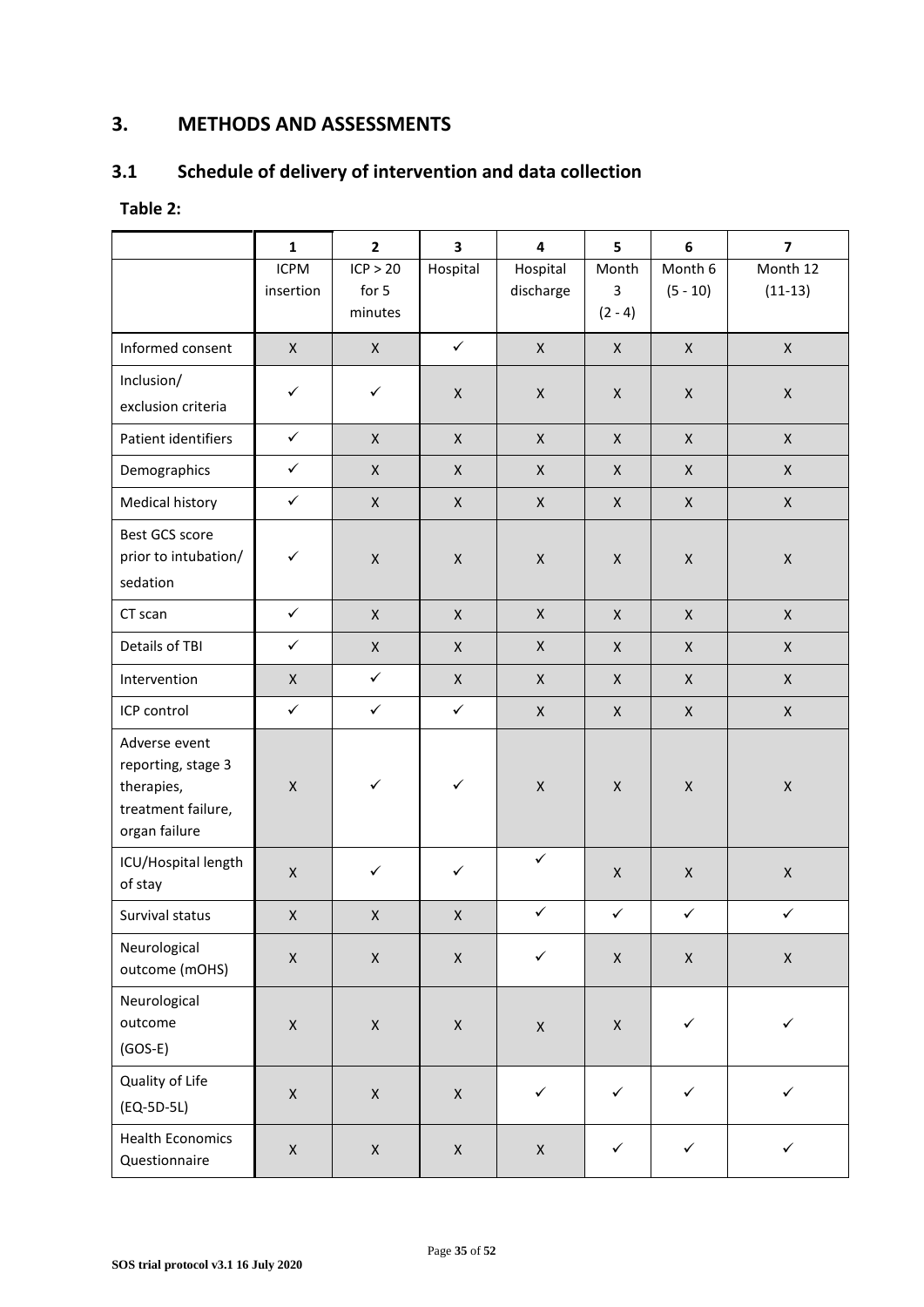#### **3.2 Laboratory assessments**

Serum blood samples may be collected as part of a future sub-study, subject to funding. Further detail will be provided once funding is confirmed. Routine laboratory assessments will be captured in the trial database.

#### **3.3 Radiological data**

Data from computed tomography (CT) scans may be collected as part of a future sub-study. Further detail will be provided once funding is confirmed. Routine scan data will be captured in the trial database.

#### **3.4 Follow-up**

TBI patients who survive to hospital discharge will be followed up approximately 3, 6 and 12 months after their TBI as per **Table 2.** Outcome data (GOS-E and quality of life outcomes and resource use) will be collected by postal questionnaires which will be sent to the patient or their legal representative by the WCTU trial team. A text message or email will be sent when the questionnaire is posted to let them know it's on its way. Once completed the questionnaire will be returned to WCTU using a prepaid envelope. If the patient is still in hospital, research staff will aim to obtain their data by visiting them and if required, assisting them with the completion of this questionnaire. If the patient has been discharged, then status of the patient will be checked e.g. by the GP register route or Summary Care Record before a questionnaire is sent out.

In the case of no response from the patient or legal representative within 2 weeks, a phone call, text message or email will act as a reminder. If necessary another questionnaire will be sent in the post to act as a reminder. If there is still no response, then we will telephone the patient or legal representative in the view to collect the core information from the questionnaire. Alternatively the patient's carer or GP will be contacted for this information. In some cases a telephone interview will need to be undertaken by a member of the research team, for example if there are practical difficulties with filling in or returning the questionnaire, or posting out the questionnaire due to the COVID-19 pandemic.

To ensure accurate, complete and reliable data are collected, the WCTU will provide training to site staff in the format of investigator meetings and site initiation visits. Quality assurance procedures and process evaluation will be put in place to ensure training is delivered in a standardised manner. The WCTU will provide the local PIs and research staff with training on the protocol, completion of the CRF and trial procedures including SOPs.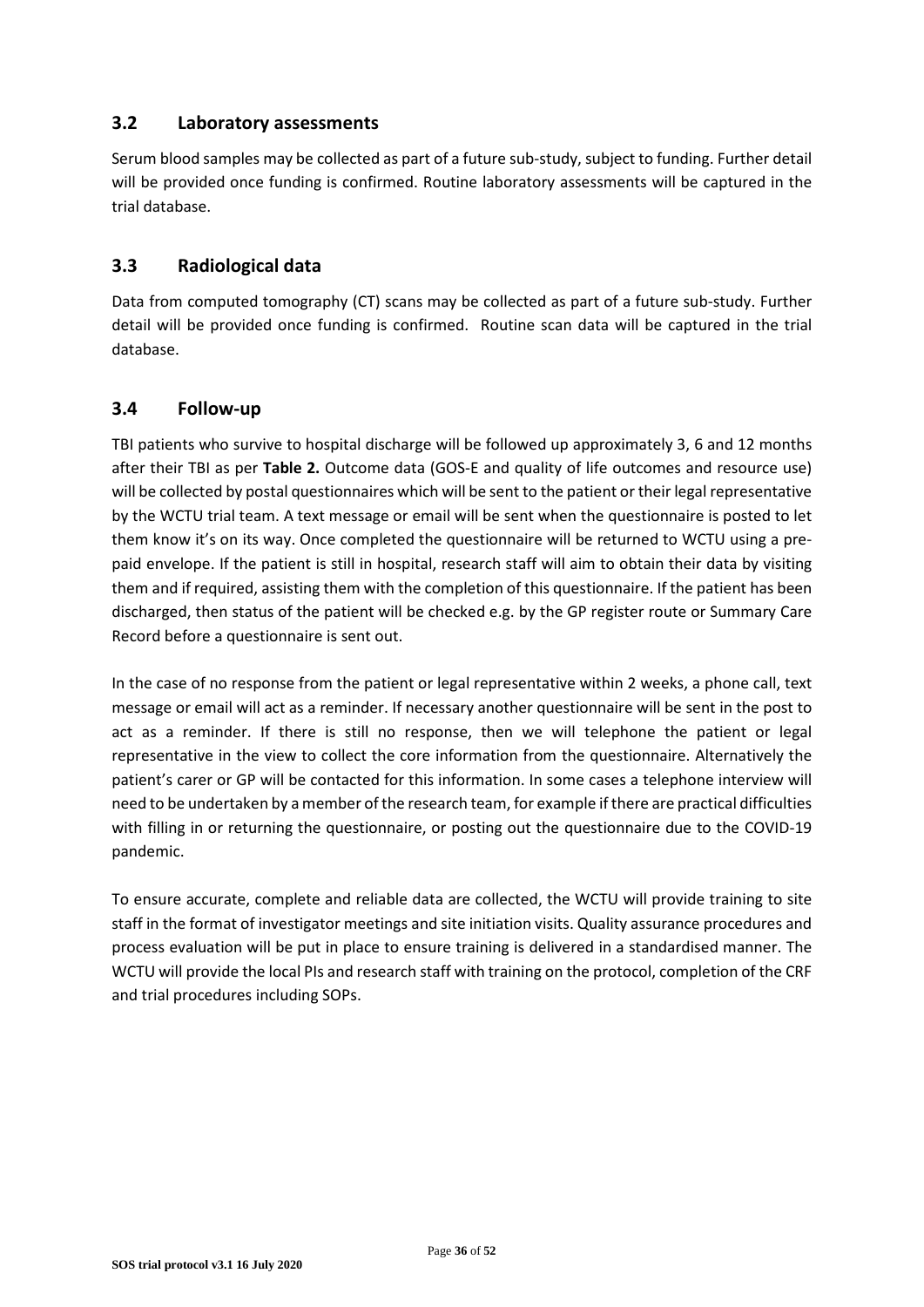# **4. ADVERSE EVENT MANAGEMENT/PHARMACOVIGILANCE**

#### **4.1 Definitions**

#### **4.1.1 Adverse Events (AE)**

An AE is defined as any untoward medical occurrence in a patient or clinical investigation participant taking part in health care research, which does not necessarily have a causal relationship with the research.

#### **4.1.2 Adverse Reaction (AR)**

An AR is defined as all untoward and unintended responses to either mannitol or HTS related to any dose administered.

# **4.1.3 Serious Adverse Events (SAEs), including Serious Adverse Reactions (SARs) and Suspected Unexpected Serious Adverse Reactions (SUSARS)**

An AE or AR is considered serious if it fulfils one or more of the following criteria:

- Results in death
- Is immediately life-threatening
- Requires hospitalisation or prolongation of existing hospitalisation
- Results in persistent/significant disability or incapacity
- Is a congenital abnormality or birth defect
- Requires medical intervention to prevent one of the above, or is otherwise considered medically significant by the investigator (e.g. participant safety is jeopardised).

Suspected Unexpected Serious Adverse Reactions (SUSARs) are SARs that are considered to be related to the administration of the trial drug and are also unexpected i.e. their nature or severity is not consistent with the current approved Reference Safety Information for the trial. There need only be an index of suspicion that the event is a previously unreported reaction to the IMP, or a previously reported but exaggerated or unexpectedly frequent adverse drug reaction.

#### **4.2 Reporting SAEs and SUSARs**

Events that do NOT need to be reported as SAEs

The trial is being conducted in a critical emergency condition using two drugs which are in common use. Events that are known to occur in TBI patients requiring ICU admission do not need to be reported as SAEs event though they may fulfil criteria for 'serious'. These exclusions from reporting are listed below:

- Death
- Persistent or significant disability/incapacity
- Organ failure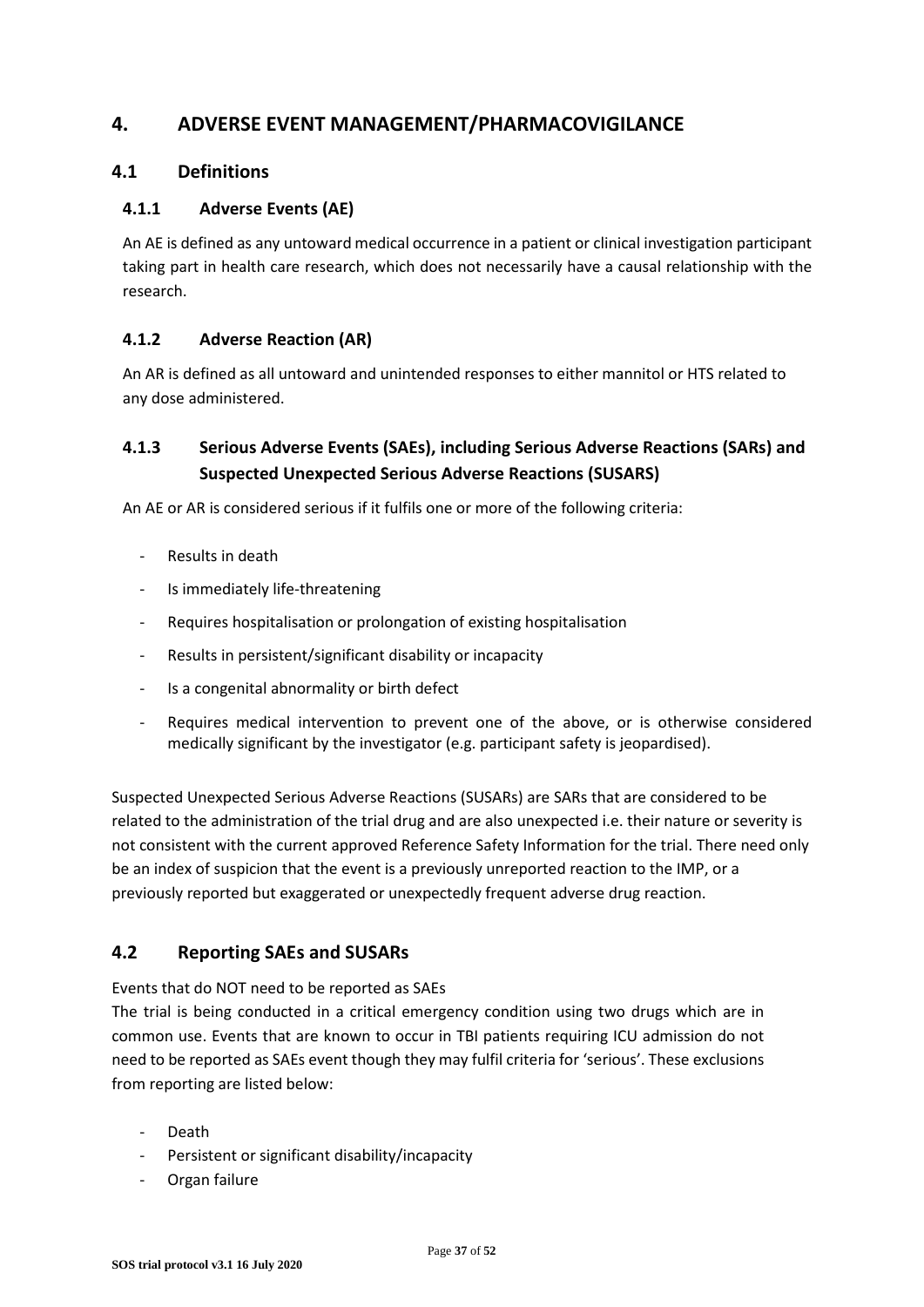- Any other events relating to the underlying illness/injury

The pre-specified outcomes of death, disability and organ failure will be recorded on the trial CRF and monitored by the independent DMEC.

Any SAEs/SARs/SUSARs that occur from the **time that the patient is randomised, through to and including 28 calendar days after the last administration of IMP** must be reported to WCTU. This timeframe may be extended to hospital discharge, but it will never be less than 28 days under any circumstances.

SAEs/SARs/SUSARs must be reported to WCTU by email **within 24 hours of first becoming aware of the event or reaction to WCTUQA@warwick.ac.uk.**

For each SAE/SAR/SUSAR the following information will be collected:

- full details in medical terms and case description
- date site aware (Reporting of the SAE to WCTU will be expected to occur within 24 hours of this date)
- event duration (start and end dates, if applicable)
- action taken
- $\bullet$  outcome
- date deemed serious
- seriousness criteria
- causality (i.e. relatedness to IMP / investigation), in the opinion of the investigator
- whether the event would be considered expected or unexpected (this assessment will be completed by WCTU).

Any change of condition or other follow-up information should be emailed to WCTU as soon as it is available or at least within 24 hours of the information becoming available. Events will be followed up until the event has resolved or a final outcome has been reached.

All reports of SAEs or SARs will be reviewed on receipt by the Chief Investigator (CI) and those that are considered to satisfy the criteria for being related to the drug and unexpected will be notified to the REC, MHRA and Sponsor as a SUSAR within 7 or 15 days of receipt in accordance with regulatory requirements. Reports of SAE/SAR/SUSAR will also be reviewed by the TMG and DMEC at their regular meetings, or more frequently if requested by the DMEC Chair.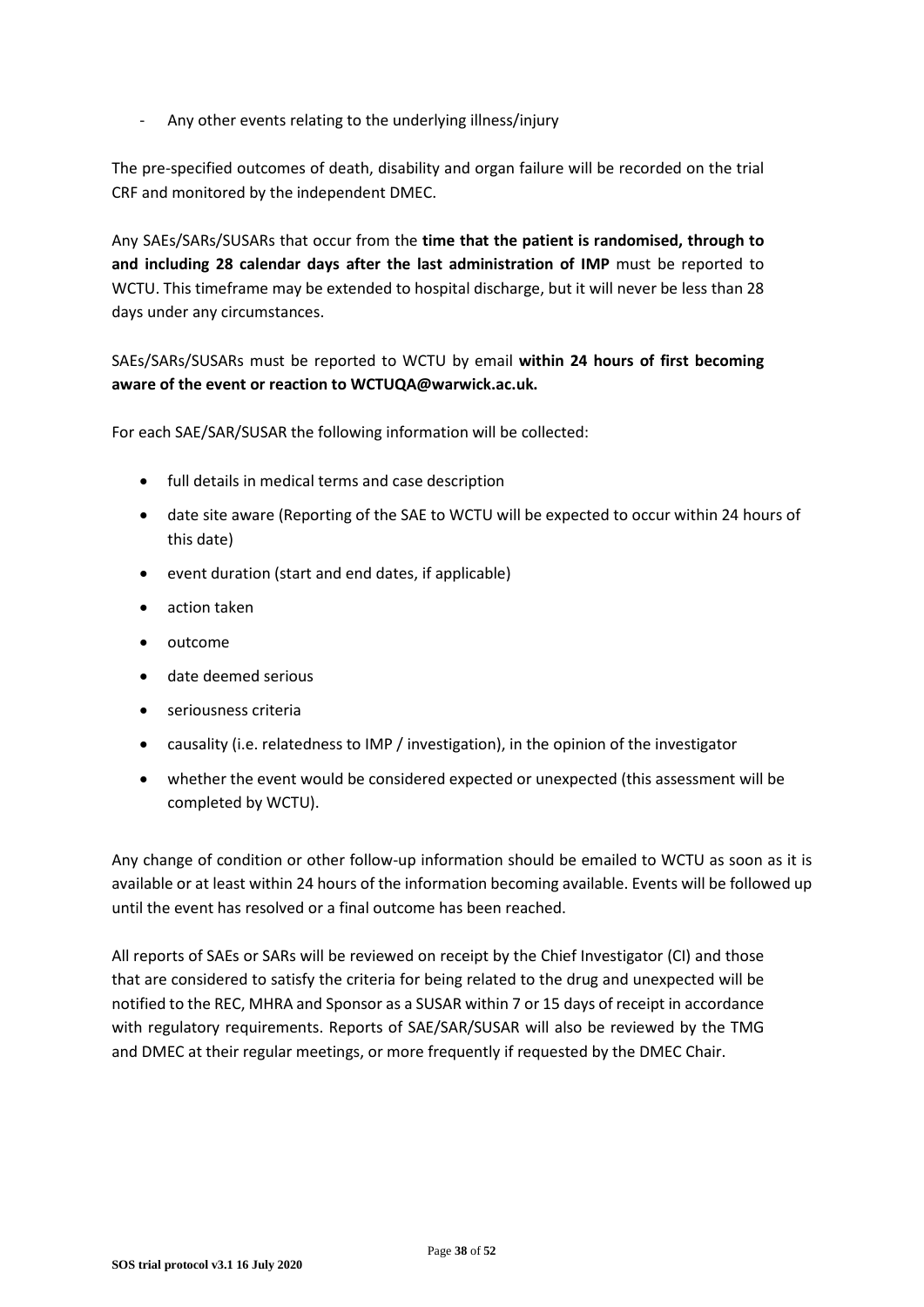The causality of SAEs (i.e. relationship to trial treatment) will be assessed by the investigator(s) on the SAE form.

| Relationship<br>to trial medication | <b>Description</b>                                                                                                                                                                                                                                                                                                                       |
|-------------------------------------|------------------------------------------------------------------------------------------------------------------------------------------------------------------------------------------------------------------------------------------------------------------------------------------------------------------------------------------|
| Unrelated                           | There is no evidence of any causal relationship                                                                                                                                                                                                                                                                                          |
| Unlikely to be related              | There is little evidence to suggest there is a causal<br>relationship (e.g. the event did not occur within a<br>reasonable time after administration of the trial<br>medication or device). There is another reasonable<br>explanation for the event (e.g. the patient's clinical<br>condition, other concomitant treatment).            |
| Possible relationship               | There is some evidence to suggest a causal relationship<br>(e.g. because the event occurs within a reasonable time<br>after administration of the trial medication or device).<br>However, the influence of other factors may have<br>contributed to the event (e.g. the patient's clinical<br>condition, other concomitant treatments). |
| Probable relationship               | There is evidence to suggest a causal relationship and<br>the influence of other factors is unlikely.                                                                                                                                                                                                                                    |
| Definitely related                  | There is clear evidence to suggest a causal relationship<br>and other possible contributing factors can be ruled out.                                                                                                                                                                                                                    |

Responsibilities are as follows:

- **Principal investigator or medically qualified delegate**: Assess causal relationship to administration of IMP based on knowledge of drug and patient
- **CI or medically qualified delegate**: also assess causality based on knowledge of drug and protocol
- **Appropriately trained WCTU team members**: will assess expectedness against the Reference Safety Information if PI and/or CI deem there to be at least a possibility of causal relationship

#### **4.2.1 Reference Safety Information**

Section 4.8 of the SmPC for mannitol and hypertonic saline will be used as the reference safety information.

#### **4.3 Procedures in case of overdose**

Overdoses come under 'Patient Safety Incidents' and are defined as 'any unintended or unexpected incident which could have or did lead to harm for one or more patients' (also may be referred to as adverse incidents, clinical errors or near-miss). Although not a requirement of the CT regulations, the PI at each centre should ensure their NHS Trust is notified of any patient safety incidents, according to local policy and should inform WCTU within 24 hours of becoming aware of the incident.

#### **4.4 Procedures in case of pregnancy**

Known pregnancy at the time of TBI is an exclusion criterion for this trial.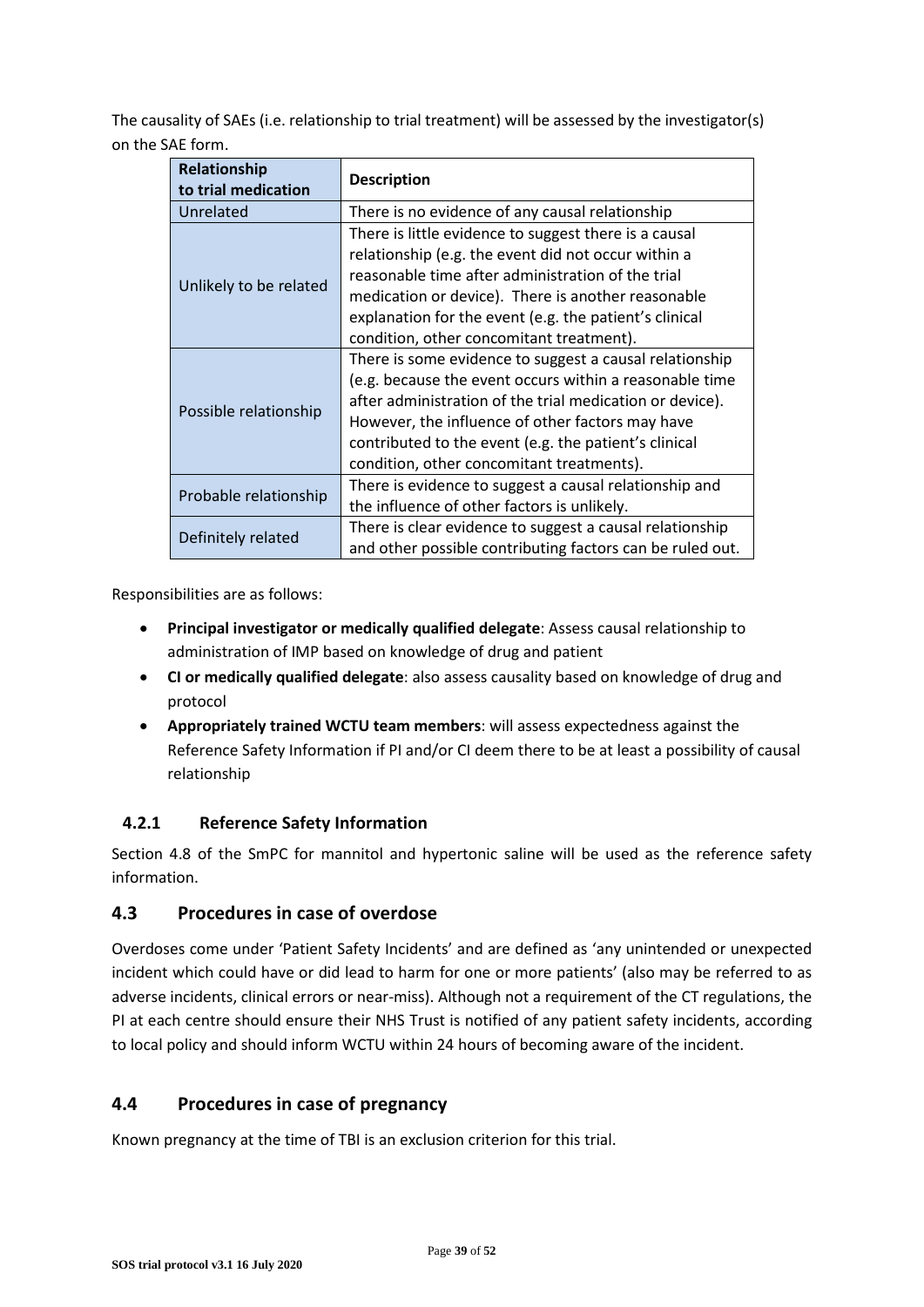The SmPC for mannitol reports "There are no adequate published data from the use of mannitol in pregnant women. There are no adequate published data, from animal studies, with respect to mannitol's effect on pregnancy and/or embryo/foetal development and/or parturition and/or postnatal development. Mannitol should not be used during pregnancy unless clearly needed. There is no information on excretion of mannitol in breast milk. Mannitol should not be used during lactation unless clearly necessary."

The SmPC for Hypertonic Saline reports "It is safe to use in pregnancy and lactation after risk assessment."

Should the patient later be known to have been pregnant at the time of TBI and trial intervention (e.g. positive B-HCG sample) then the following will apply:

- Discontinue trial interventions
- Pregnancy itself is not regarded as an AE unless there is a suspicion that the IMP under study may have interfered with the effectiveness of a contraceptive medication
- The outcome of all pregnancies (spontaneous miscarriage, elective termination, normal birth or congenital abnormality) must be followed up and documented even if the subject was discontinued from the study
- All reports of congenital abnormalities/birth defects must be reported and followed up as a SAE

#### **4.5 Reporting urgent safety measures**

If any urgent safety measures are taken the CI/Sponsor shall immediately and in any event no later than 3 days from the date the measures are taken, give written notice to the MHRA and the relevant REC of the measures taken and the circumstances giving rise to those measures.

# **5. DATA MANAGEMENT**

Personal data collected during the trial will be handled and stored in accordance with the Data Protection Act 2018 and WCTU SOPs.

#### **5.1 Data collection and management**

The data dictionary and bespoke CRFs will be designed by the Trial Manager in conjunction with the CI, Statistician and local PIs to ensure consistent data are captured through the trial. This will capture baseline characteristics (patient demographics, comorbidities, pre-admission function, inclusion/exclusion criteria, consent, GCS motor score, date/time and mechanism of TBI, temperature at hospital admission, CT scan appearance (Marshall category 1-6), details of injury on head and other body systems). Daily data captured following randomisation will include core temperature, ICP, blood pressure, ICU / hospital admission status, resource use (Critical Care Minimum Dataset (CCMDS)), AEs (treatment failure, need for other treatments, electrolytes, renal function, renal replacement therapy), survival status. After discharge, data will be collected on GOS-E, survival status, EQ-5D-5L, utilisation of community care resources after acute hospital discharge up to 12 months after randomisation.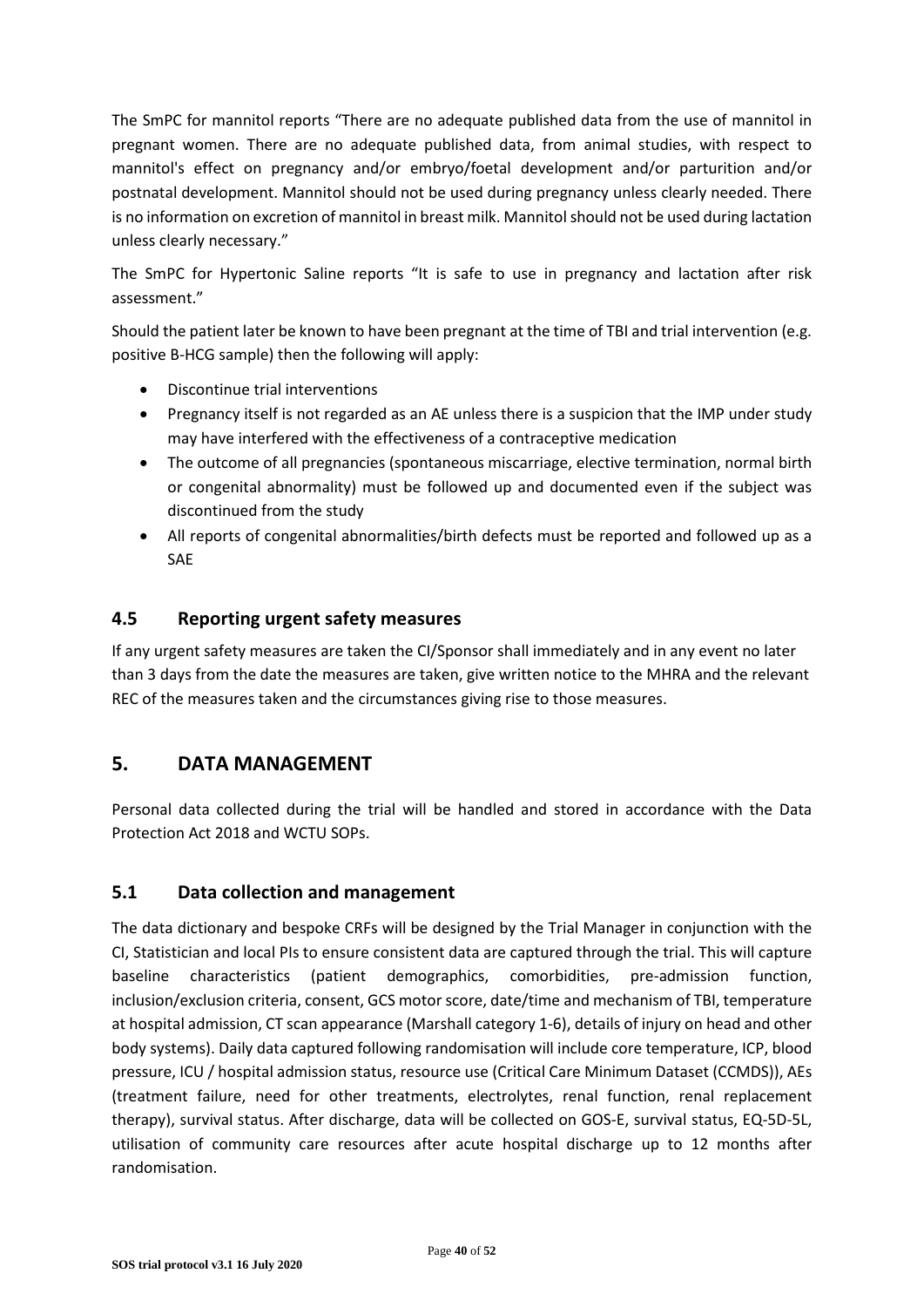For survivors to hospital discharge, personal identifiable information will be shared with WCTU, to allow future contact and follow-up. Handling of personal identifiable data will occur in accordance with WCTU SOPs. Where we have not been able to collect data about the patient's stay in hospital, such as length of stay on ICU, this will be collected from Intensive Care National Audit and Research Centre (ICNARC), or Hospital Episode Statistics from Patient Episodes Database for Wales (PEDW), or Information Services Division Scotland, or Health and Social Care Northern Ireland where feasible. Survival status and health outcomes will be tracked through linkage (NHS Digital), hospital and/or GP records.

Mortality will be reported from hospital records up until discharge and tracked after discharge using the NHS Digital tracking service, hospital records and GP records. ICU and hospital length of stay will be obtained from local centres.

Source documents are where data are first recorded, and from which participants' CRF data are obtained. These include, but are not limited to, hospital records (from which medical history and previous and concurrent medication may be summarised into the CRF), clinical and office charts, laboratory and pharmacy records, diaries, microfiches, radiographs, and correspondence. CRF entries will be considered source data if the CRF is the site of the original recording (e.g. there is no other written or electronic record of data).

#### **5.2 Database**

The database will be developed by the Programming Team at WCTU and all specifications (i.e. database variables, validation checks, screens) will be agreed between the programmer and appropriate trial staff. The database will be accessible through an online web application.

#### **5.3 Data storage**

All essential documentation and trial records will be stored by WCTU in conformance with the applicable regulatory requirements and access to stored information will be restricted to authorised personnel. Any paper data forms will be stored in a lockable filing cabinet in a secure room, to which access is restricted to authorised personnel. Electronic data will be stored in a secure area of the computer with access restricted to staff working on the trial and the WCTU Quality Assurance team. All databases containing identifiable information will be password protected. Any data that are transferred out of the secure environment (for example for statistical analysis, ICNARC, NHS Digital) will adhere to our unit SOPs.

On all trial-specific documents, other than the signed consent, the participant will be referred to by the trial participant number, not by name.

#### **5.4 Data access and quality assurance**

Personal patient identifiable data from enrolled participants will be stored securely at WCTU in accordance with GCP, the General Data Protection Regulation (GDPR) and the Data Protection Act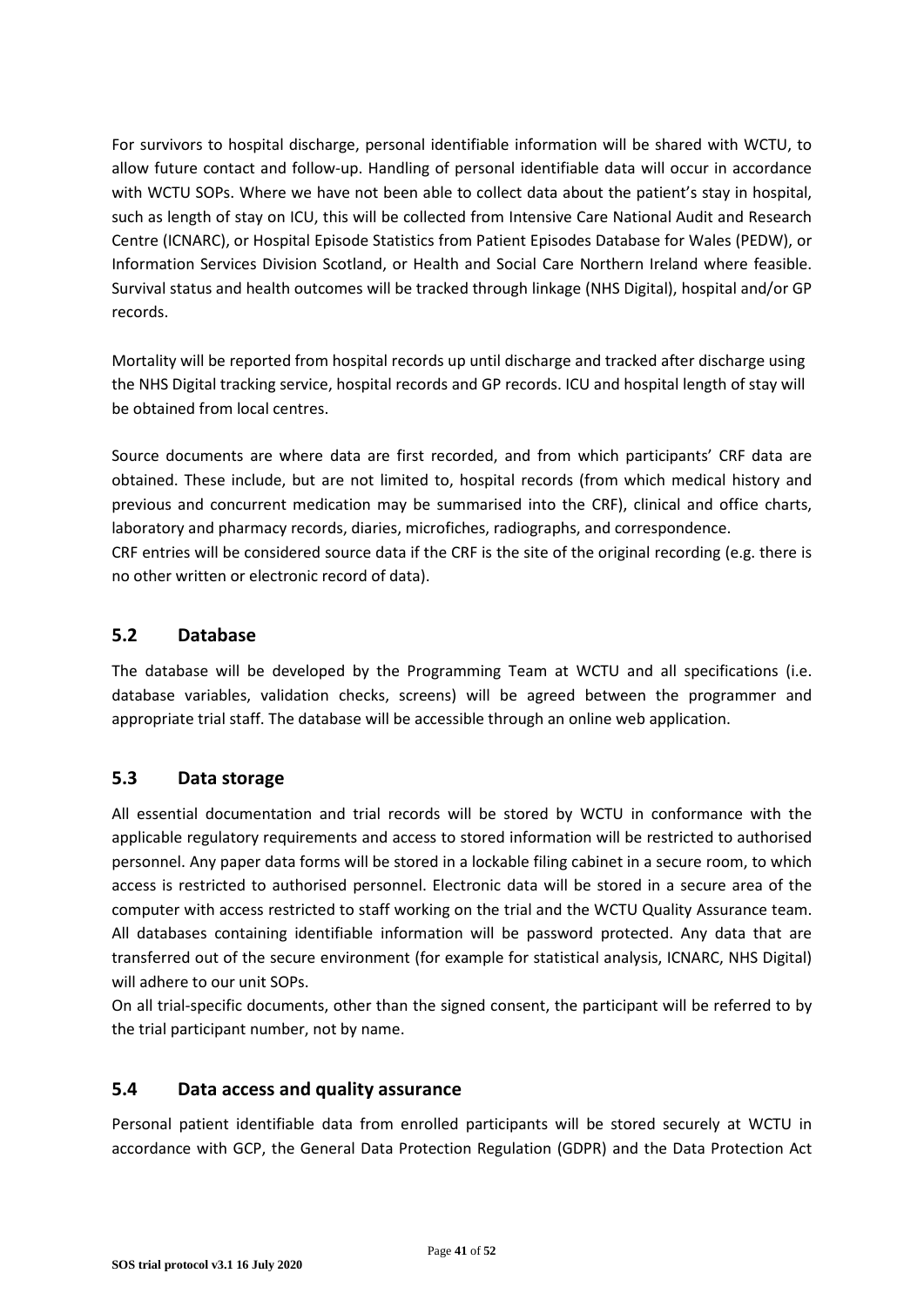2018. Participants will be identified by code only. Laboratory specimens and radiological data will be identified by the same code.

## **5.5 Data Shared with Third Parties**

The trial statisticians and DMEC will have access to the dataset for the analysis of trial outcomes. Once the main analyses have been undertaken, deidentified individual participant data will be available to principal and other investigators subject to approval of data analysis plans by the TSC and compliance with the University of Warwick SOPs on Data Management and Sharing. We will comply with Data Sharing Policies that may be instituted by the NIHR during the lifetime of the project.

#### **5.6 Archiving**

Trial documentation and data will be archived for at least ten years by the coordinating centre and at sites after completion of the trial. Electronic data sets will be stored indefinitely.

# **6. STATISTICAL ANALYSIS**

The main statistical analysis will be using intention-to-treat, which will include all randomly assigned patients, unless they have withdrawn their consent specifically with regards to using their data. We will carry out a complier average causal effect (CACE) analysis to address the issue of noncompliance.<sup>33</sup>

#### **6.1 Analysis of primary/secondary outcomes**

#### **Primary outcome analyses**

For the primary analysis, the proportion of patients with good versus bad outcome of the 6-month GOS-E questionnaire will be compared between the two intervention arms using the logistic regression model. This analysis will be adjusted for key clinically important co-variates. Odds ratios and 95% confidence intervals will be presented.

As a secondary analysis, we will assess the ordinal nature of the 8-point GOS-E questionnaire using appropriate ordinal regression models. The models will depend on the assumptions satisfied: if the proportional odds assumption is satisfied we will fit the proportional odds model, otherwise we will fit the non-proportional odds model. Stacked bar charts will be used to display the ordinal GOS-E questionnaire data.

A further exploratory analysis to assess the impact of missing outcome data on the GOS-E questionnaire will be examined using multiple imputation techniques. In addition to this, we will assess the bad neurological outcome (GOS-E: 1-5) against the good neurological outcome (GOS-E: 6- 8) using similar methods as stated above.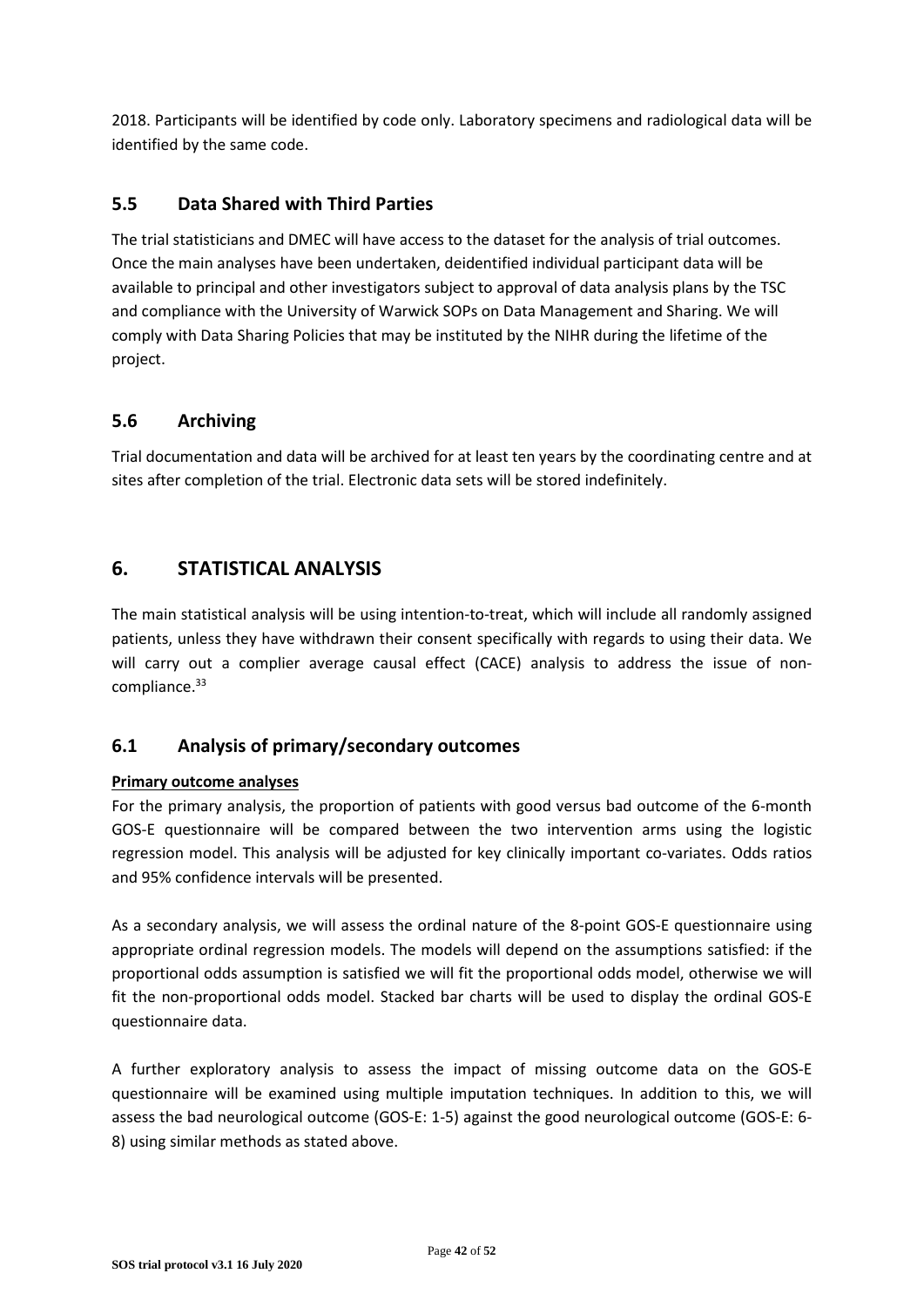#### **Secondary outcomes analyses**

Survival status to hospital discharge will be examined in a similar way to the binary GOS-E questionnaire. In addition to this survival status over the course of the study (3, 6 and 12 months) and to time to discharge (ICU and hospital) will be assessed using Kaplan-Meier plots. The survival curves will be assessed using the log-rank test (unadjusted) and the Cox-proportional Hazards model (adjusted).

Continuous variables will be examined using linear regression models and summarised using mean, standard deviation, median and range values. Categorical data will be assessed using logistic regression models and summarised using the number of patients and proportions. Where appropriate, 95% confidence intervals will be presented with the appropriate point estimates.

In order to obtain more insight into the primary outcome, Bayesian methods will be used taking various informative from the literature.

#### **6.2 Interim analyses**

The timing and frequency of the interim analyses will be discussed and agreed with the DMEC members and a detailed SAP will be written by the trial statistician and approved by the DMEC prior to any interim analysis. It is anticipated that no more than one formal interim analysis will take place during the course of the study. We will formalise the statistical stopping criteria using the O'Brien and Fleming stopping rules<sup>34</sup>. In making a decision to terminate the clinical trial, the DMEC will use the statistical evidence as guidance to their decision making and will be also presented with a 95% confidence interval of the treatment difference.

#### **6.3 Sub-group analyses**

Exploratory analyses will be reported using 99% confidence intervals. Logistics regression will be used with interaction terms (treatment group by sub-group) for the following sub-groups selected:

- $\bullet$  Age (<45, ≥45 years)
- Time from TBI (<12 hours,  $\ge$  12 hours)
- Pupillary response at randomisation (both or one, none)
- Severe TBI v moderate TBI as illustrated by the GCS (3-8, 9-12)
- Bolus of hyperosmolar therapy prior to inclusion in the study
- Blood level of sodium before inclusion (<138 mmol/L, 138-145 mmol/L, >145 mmol/L)
- ICP level at randomisation
- Craniotomy or craniectomy before randomization (yes/no)
- Polytrauma (yes/no)
- Type of brain injury (diffuse or non-diffuse)

The statistical analyses will be formalised in a SAP and approved by the DMEC.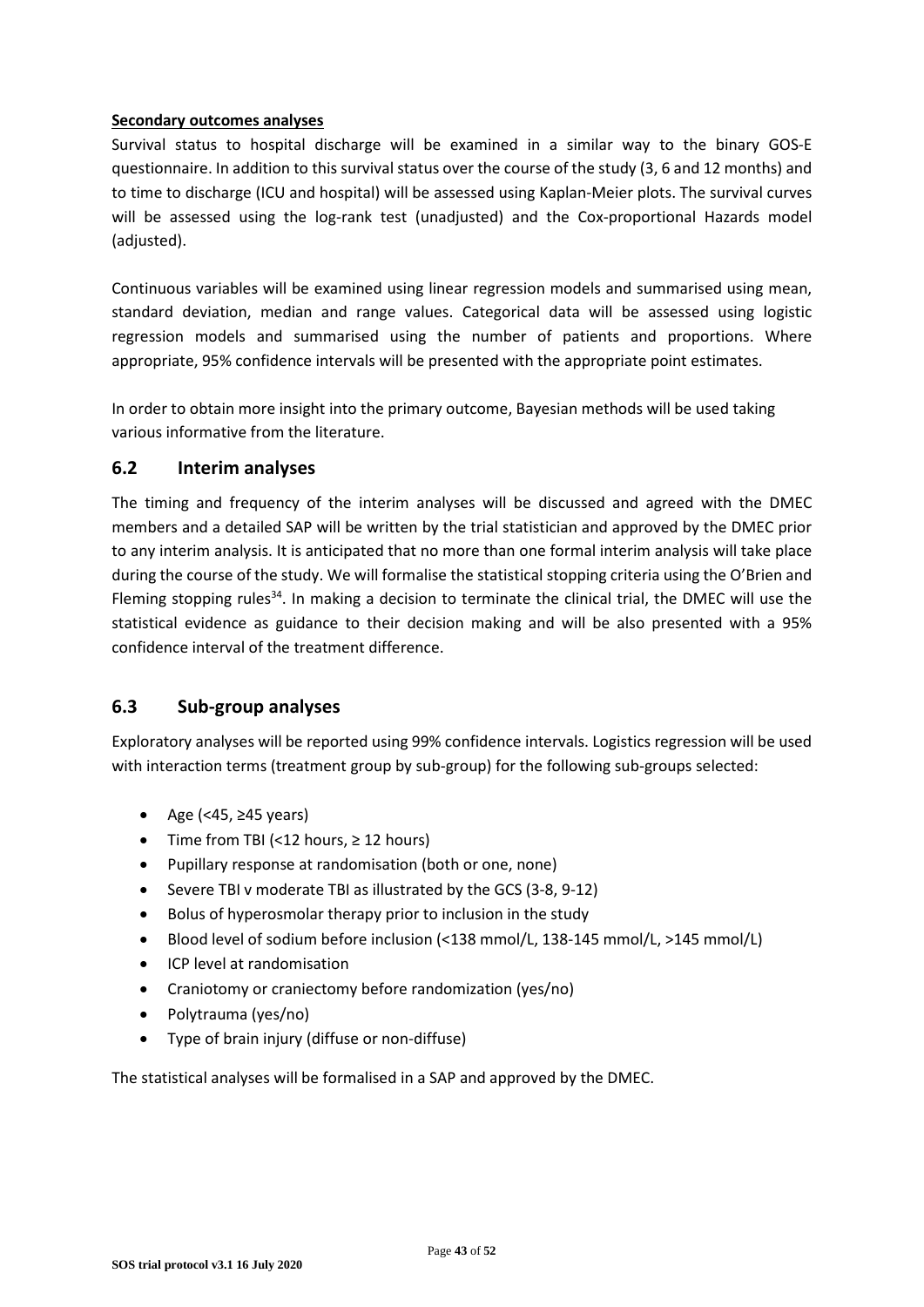# **6.4 Health Economic Evaluation**

A prospectively planned economic evaluation will be conducted from a NHS and personal social services perspective, in accordance with an agreed Health Economics Analysis Plan (HEAP). The methods will adhere to the recommendations of the National Institute for Health and Care Excellence (NICE) Reference Case.<sup>35</sup>

Resource use will include intervention, hospital (ICU, High Dependency Unit and ward days) and community costs (primary care and social care costs) in the first 12 months following intervention. Resources will be costed using national reference unit costs where available, reflated to current prices.

Health-related quality of life (EQ-5D-5L) responses will be used to generate QALYs using the UK timetrade-off (TTO) value set recommended by the EuroQol group and Area Under the Curve (AUC) method.<sup>36</sup> The baseline EQ-5D-5L values will be imputed to reflect the unconscious health state and applied to all patients, minimising potential bias in the QALY AUC calculation.

Within-trial analysis (to 12 months) using bivariate regression of costs and QALYs will inform a probabilistic assessment of incremental treatment cost- effectiveness.<sup>37</sup> Following best practice, missingness mechanisms will be explored and multiple imputation methods will be used where appropriate to avoid biases associated with complete case analysis.<sup>38</sup> Costs and outcomes arising during the trial will be undiscounted, reflecting the 12-month time horizon. Sensitivity analyses will be undertaken to explore uncertainty in the incremental cost-effectiveness and to consider issues of generalisability of the study.

Although not anticipated to be necessary, more extensive economic modelling using decision-analytic methods may be considered to extend the time horizon and decision context if costs and benefit profiles are non-convergent at 12 months. Such modelling will draw upon best available information from the literature and stakeholder consultations to supplement the trial data. Parameter uncertainty in the decision-analytic model will be explored using probabilistic sensitivity analysis. Longer term costs and consequences will be discounted to present values using discount rates recommended for health technology appraisal in the UK (current discount rate: 3.5%).

# **7. TRIAL ORGANISATION AND OVERSIGHT**

#### **7.1 Sponsor and governance arrangements**

University Hospitals Birmingham and University of Warwick will act as co-sponsors for the trial. WCTU SOPs will be followed.

#### **7.2 Regulatory authorities/ethical approval**

All required ethical approval(s) for the trial will be sought using the UK Integrated Research Application System. Before enrolling patients into the trial, each trial site must ensure that the local conduct of the trial has the agreement of the relevant NHS/Health and Social Care Organisation's research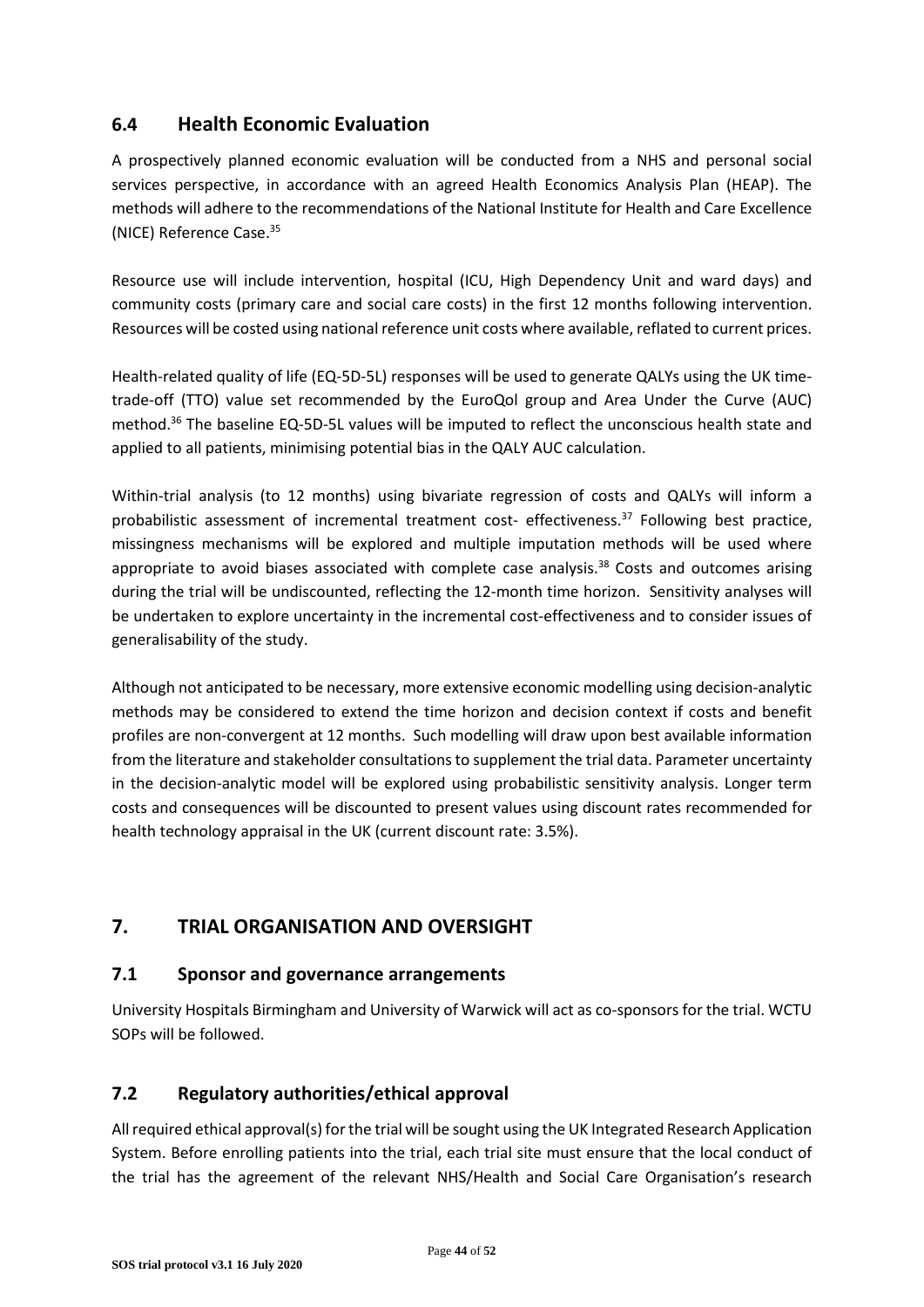management function (e.g. Research & Development (R&D) department). WCTU will only activate a site to recruitment once written confirmation of the NHS/Health and Social Care Organisation's agreement to participate in the study.

Substantial amendments to the protocol will be communicated to all relevant parties (i.e. investigators, NIHR, RECs, NHS Trusts, regulators, trial registries and journals).

Annual reports will be submitted to the REC within 30 days of the anniversary date on which the favourable opinion was given, and annually until the trial is declared ended. Authorities (REC/MHRA) will be notified of the end of the trial (whether at planned time or prematurely).The CI will submit a final report to the required authorities with the results, including any publications within one year of the end of the trial.

# **7.3 Trial Registration**

The trial will be registered on the EudraCT website and ISRCTN Registry prior to submission for approvals to commence the trial.

## **7.4 Notification of serious breaches to GCP and/or trial protocol**

A "serious breach" is a breach which is likely to effect to a significant degree:

- 1. the safety or physical or mental integrity of the participants of the trial; or
- 2. the scientific value of the trial

The sponsor will be notified immediately of any case where the above definition applies during the trial conduct phase. Furthermore, the sponsor will notify the licensing authority in writing of any serious breach of

- 1. the conditions and principles of GCP in connection with that trial; or
- 2. the protocol relating to that trial, as amended from time to time, within 7 days of becoming aware of that breach

#### **7.5 Indemnity**

NHS indemnity covers NHS staff, medical academic staff with honorary contracts, and those conducting the trial. NHS bodies carry this risk themselves or spread it through the Clinical Negligence Scheme for Trusts, which provides unlimited cover for this risk. The University of Warwick provides indemnity for any harm caused to participants by the design of the research protocol.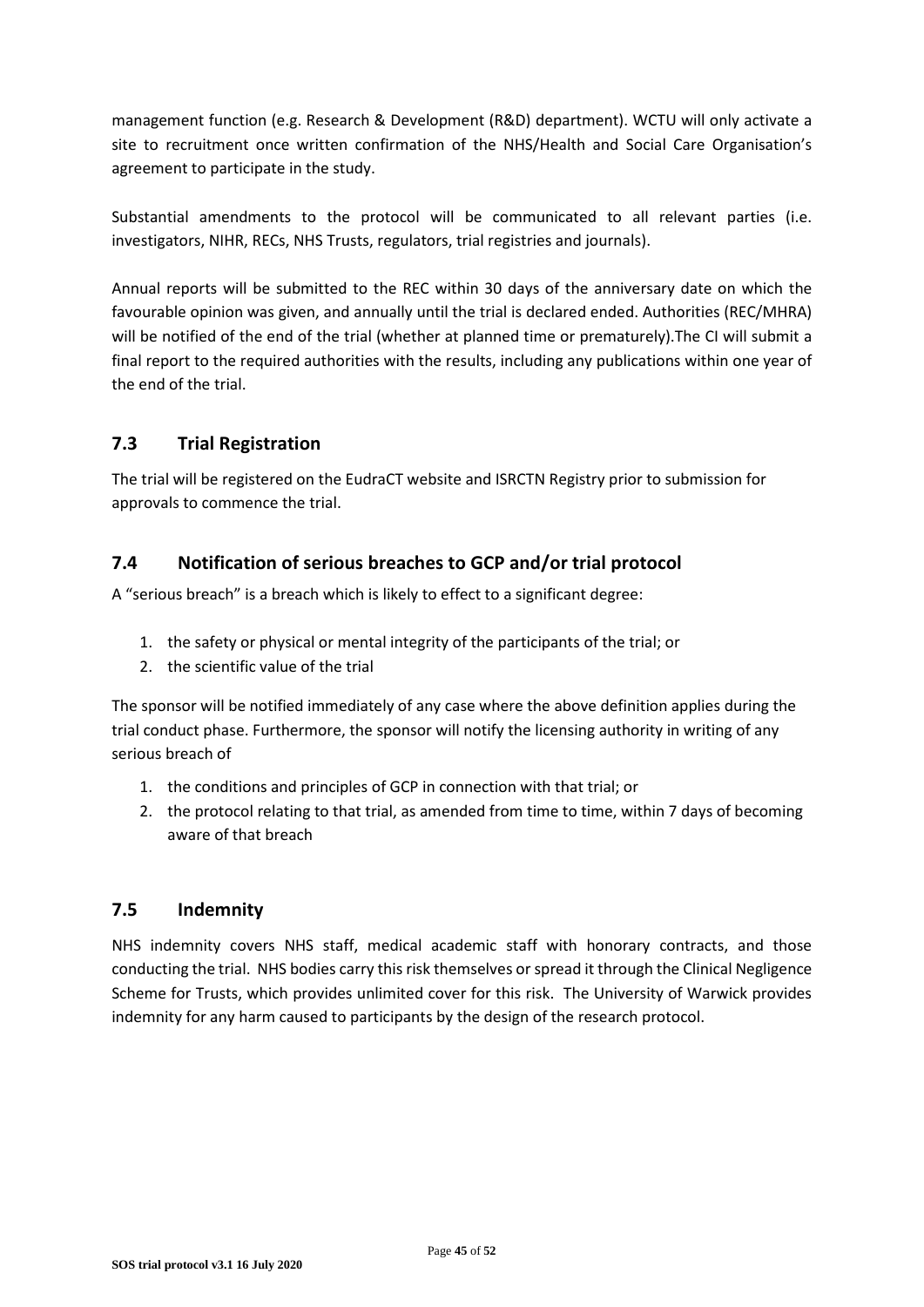### **7.6 Trial timetable and milestones**

|             | Month    | Recruitment        |
|-------------|----------|--------------------|
| Set-up      | $1 - 6$  | n/a                |
| Pilot study | $7 - 12$ | 50                 |
| Recruitment | 13-42    | 588 (638 in total) |
| Follow up   | 43-48    | n/a                |
| Analysis    | 49-54    | n/a                |

## **7.7 Administration**

The trial coordination will be based at WCTU, University of Warwick.

## **7.8 Trial Management Group (TMG)**

A TMG consisting of the CI Professor Gavin Perkins (who will be its chair), clinical leads, the Clinical Trial Manager and WCTU study staff, and co-applicants will oversee the management of the trial. The TMG will meet face to face and/or by teleconference every 2-3 months. All the day-to-day activity will be managed by WCTU's full time Clinical Trial Manager working under the direction of Professor Gavin Perkins. This ensures that there is a single point of contact for all enquiries and a single dissemination point for project communications.

# **7.9 Trial Steering Committee (TSC)**

The trial will be guided by a group of respected and experienced personnel and trialists as well as at least one 'lay' representative. The TSC will have an independent Chairperson. Face to face meetings will be held at regular intervals determined by need but not less than once a year. Routine business is conducted by email, post or teleconferencing.

The TSC, in the development of this protocol and throughout the trial will take responsibility for:

- Major decisions such as a need to change the protocol for any reason
- Monitoring and supervising the progress of the trial
- Reviewing relevant information from other sources
- Considering recommendations from the DMEC
- Informing and advising on all aspects of the trial

#### **7.10 Data Monitoring and Ethics Committee (DMEC)**

The DMEC will comprise of two independent clinicians with experience in clinical trials and an independent statistician. One of the independent clinicians will have experience in undertaking clinical trials in emergency or acute care. The DMEC charter will be based on the DAMOCLES study group template.<sup>39</sup> Its roles will include: monitoring the data and making recommendations to the TSC on whether there are any ethical or safety reasons why the trial should not continue; considering the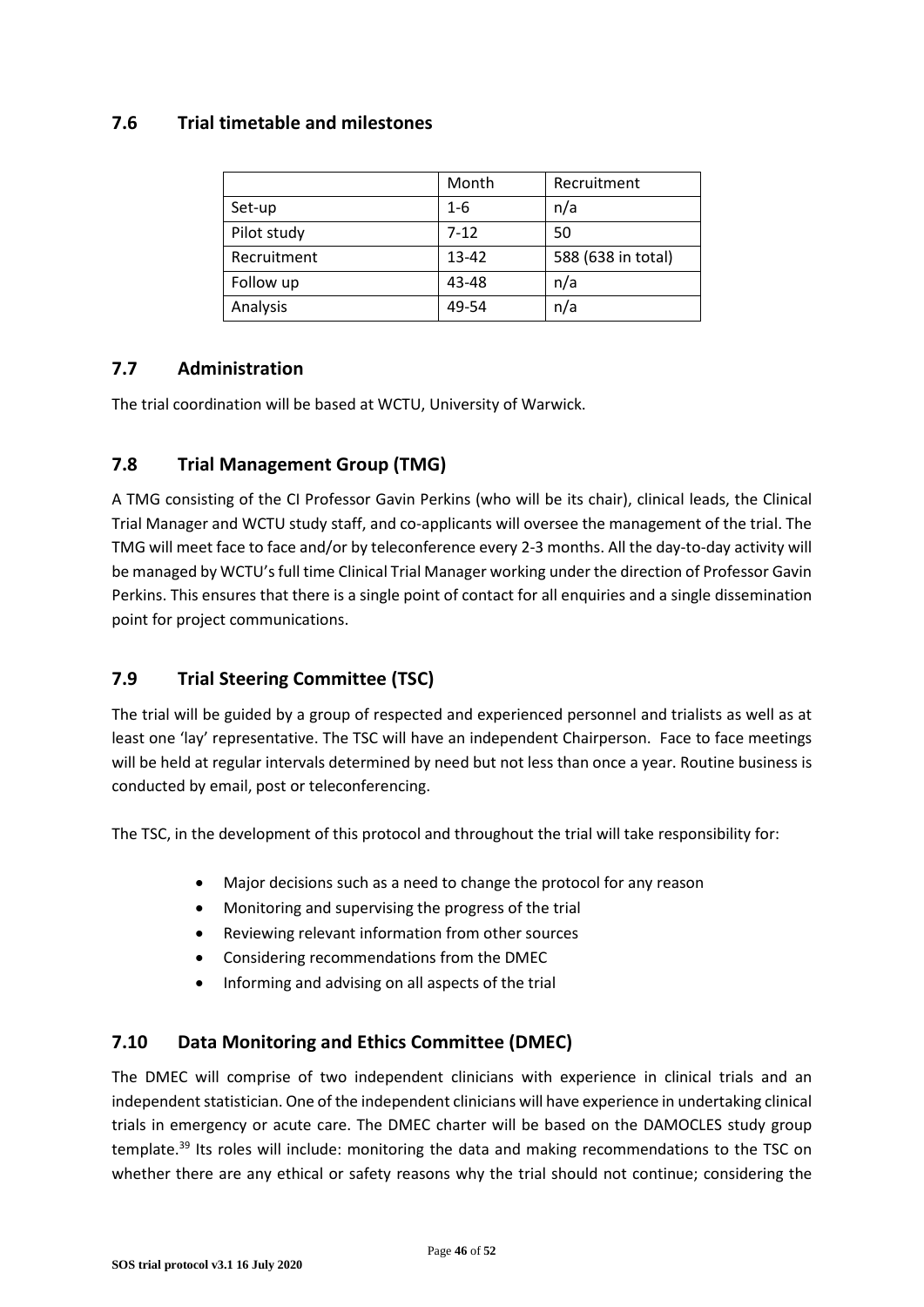need for any interim analysis; advising the TSC regarding the release of data and/or information; considering data emerging from other related studies. If funding is required above the level originally requested, the DMEC may be asked by the CI, TSC, Sponsor or Funder to provide advice and, where appropriate, information on the data gathered to date in a way that will not compromise the trial.

DMEC meetings will also be attended by the CI and Trial Manager (for non-confidential parts of the meeting) and the trial statistician. Any publications relating to this trial or that may have an impact on the running of the trial will be reviewed by the DMEC and fed back to staff through training.

## **7.11 Essential Documentation**

A Trial Master File will be set up according to WCTU SOP and held securely at the coordinating centre. The coordinating centre will provide Investigator Site Files to all recruiting centres involved in the trial.

# **8. MONITORING AND QUALITY ASSURANCE OF TRIAL PROCEDURES**

#### **8.1 Training**

PIs, site teams and WCTU administration staff will be required to undergo GCP training. PIs will be required to provide a copy of their GCP certificate and a signed and dated CV to the WCTU. Site staff listed on the delegation log should ensure their CVs and evidence of GCP training is available to WCTU on request. The set up and training of staff at sites wishing to collaborate will be the responsibility of WCTU, with advice from the TMG experts in TBI.

Educational and training material will be developed by the WCTU to standardise the processes of administering the treatment and patient care. Material will be developed to support study staff at the site initiation visit. In addition to this the WCTU will provide advice and support to site PIs; provide instructional material to trial site; and instruction on protocol and training manual. Training materials including slide shows, videos, FAQs and written material will be provided.

Any new staff to the trial within the WCTU administration team will follow a thorough induction plan put together by the Trial Manager. Training will also be carried out for WCTU administration staff who may answer phone calls from patients or legal representatives and need to deal sensitively with their questions.

# **8.2 Data quality**

Data entered into the trial database will be checked for accuracy in accordance with the WCTU SOPs and trial Data Management Plan. Quality assurance checks on eligibility, completion of data, follow up questionnaires and the consent process will ideally be carried out after the pilot period and each year of recruitment, but as this may pose logistical issues, the checks and any subsequent training will be carried out at least once during the recruitment period and as per the WCTU Data Management Plan.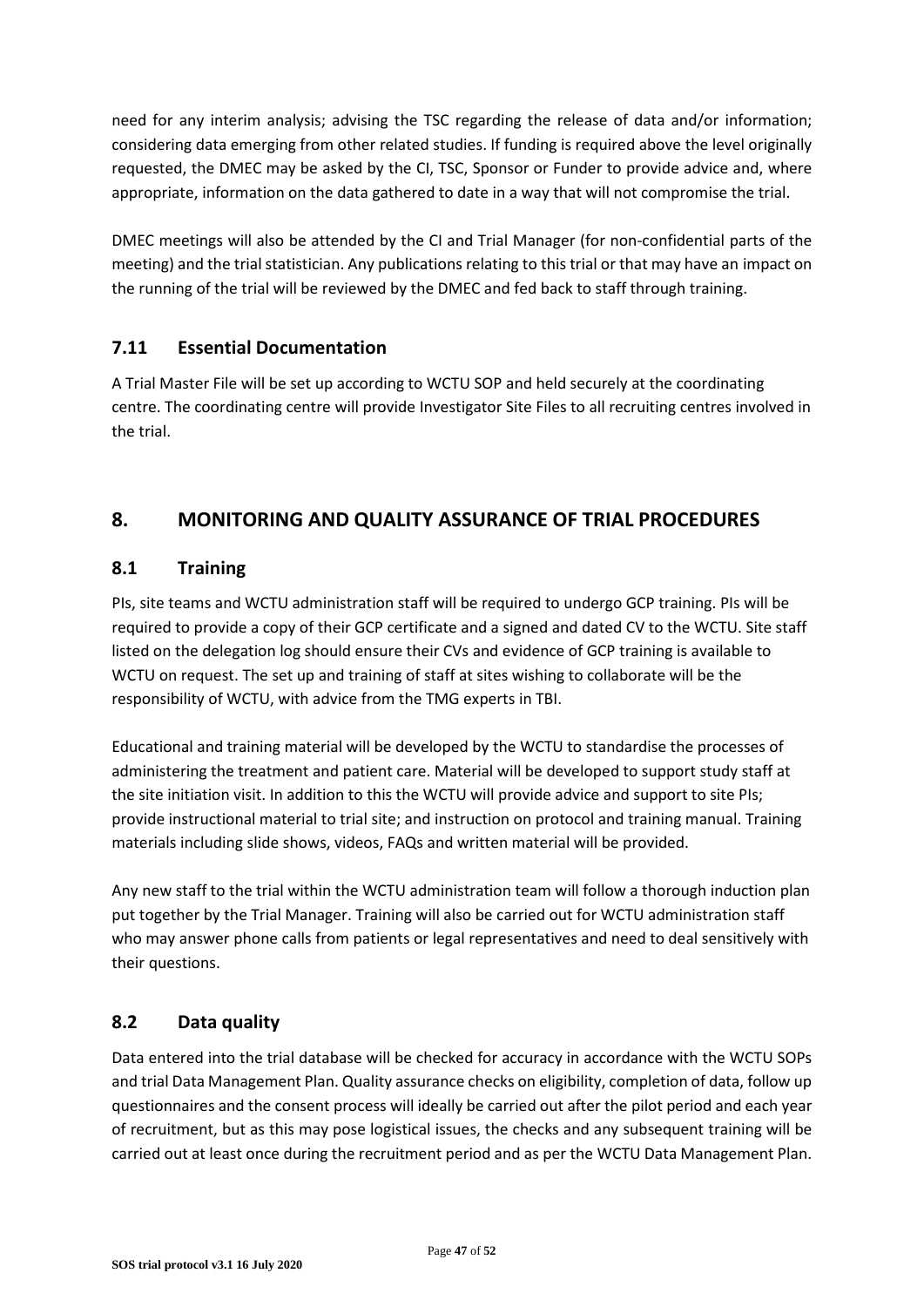### **8.3 Completeness of data**

Local audits of routine clinical data will be performed at regular intervals, to identify patients with TBI and potentially eligible patients who were not reported to the trial.

#### **8.4 Site visits**

As per the WCTU monitoring plan, after the initial in-person or remote site initiation visit with each centre, the Trial Manager will have regular contact with the enrolled centres to identify any problems with compliance with the protocol, training, data collection, or other barriers to recruitment and progress, and to support sites with the day to day management of the trial. As well as regular telephone and email contact, monitoring activities will be conducted annually either remotely or onsite to meet with the trial team at each centre and discuss any issues and check for inconsistencies. The Trial Manager will check with each trial site that all Site File documents are up to date at least once during the trial. A monitoring report will be prepared following each visit and reviewed by the TMG. A copy of the report will be sent to the PIs and study coordinator at the site and will be filed in the site Investigator Site File.

# **9. PATIENT AND PUBLIC INVOLVEMENT (PPI)**

This application is informed through a series of meetings with survivors and carers of patients with previous brain injury, facilitated through Headway West Midlands (https://www.headway.org.uk). The group are supportive of this trial. We discussed and decided together our joint position on the use of placebo, trial outcomes and how to optimise the process for approaching, informing and consenting relatives (including the use of professional legal representative) and optimising follow-up. Two members (Muzaffar and Malins) have committed to join the investigator team as co-applicants. Further PPI input will be provided through independent membership of the TSC (two members).

We will follow INVOLVE best practice guidance in our approach. We will meet with the PPI group at the start of the study and regularly thereafter to enable full involvement through the trial and have included funds to support this. We will work with our PPI group to ensure that we are all clear about expectations and jointly agree a role description, terms of reference and organisational responsibilities including payments. We will provide training and support through informal mentorship with experienced PPI and formal training through our PI group. The group will help keep patients and public informed through the progress of the trial and lead the dissemination of the trial findings to lay persons.

# **10. DISSEMINATION AND PUBLICATION**

The results of the trial will be reported first to trial collaborators. The main report will be drafted by the trial co-ordinating team, and the final version will be agreed by the TSC before submission for publication, on behalf of the collaboration.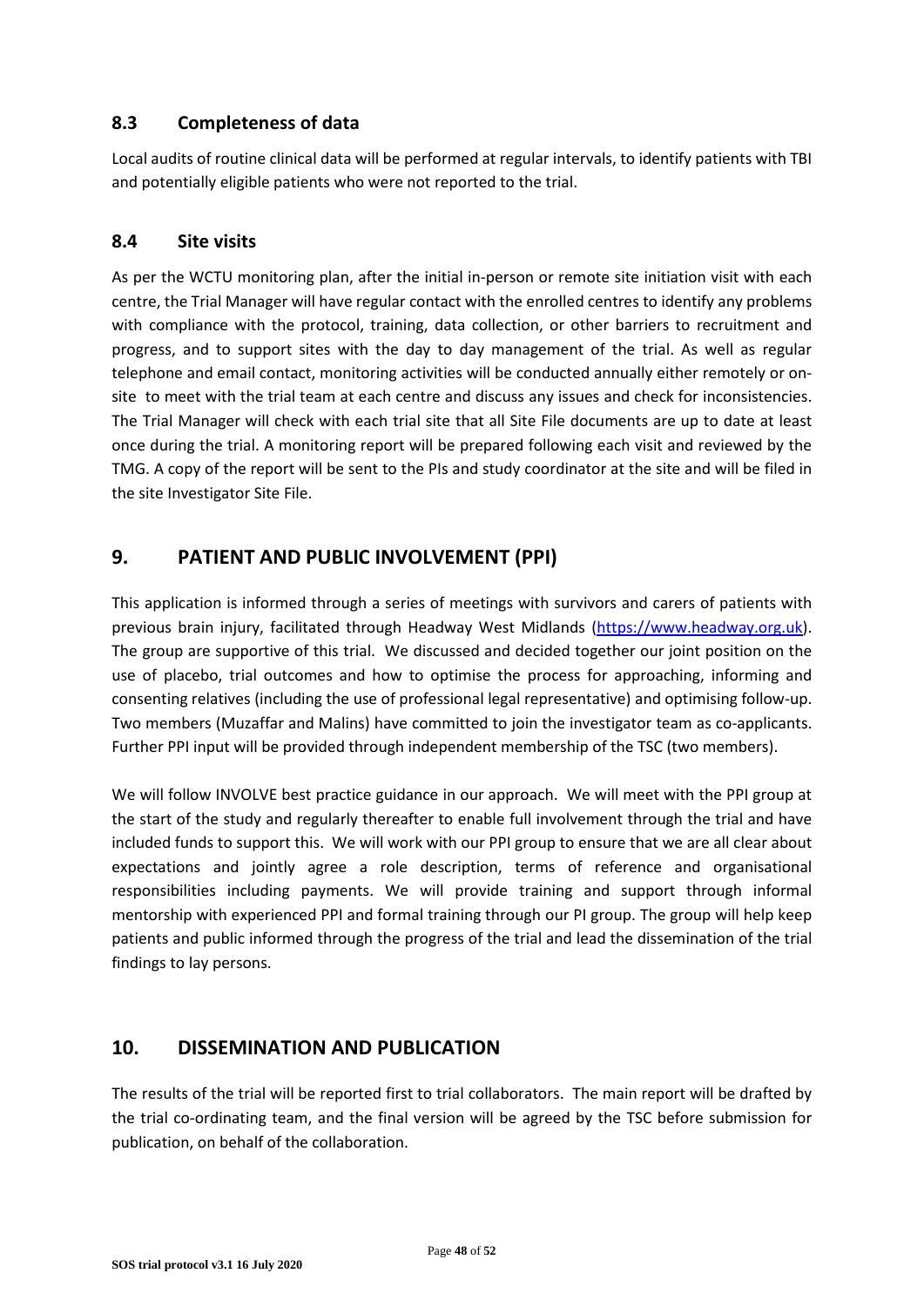The success of the trial depends on the collaboration of doctors, nurses and researchers from across the UK. Equal credit will be given to those who have wholeheartedly collaborated in the trial. The trial will be reported in accordance with the CONSORT guidelines (www.consort-statement.org).

We will continue to build links with key stakeholder groups (e.g. UK Intensive Care Society, Faculty of Intensive Care Medicine, Society of British Neurological Surgeons, Neuroanaesthesia and Critical Care Society of Great Britain and Ireland, PPI Groups etc.). We will continue to publish editorials and review articles related to hyperosmolar therapy use in TBI. The purpose of these activities are to highlight the uncertainty of current treatment with hyperosmolar therapy and to generate and sustain interest from the clinical community so that the trial results will be eagerly anticipated. We will publish the trial protocol and final trial results in high impact, open access peer reviewed journals. The results of the trial will be reported first to trial collaborators. The main report will be drafted by the WCTU team, and the final version will be agreed by the TSC before submission for publication, on behalf of the collaboration. The main publications will be the report to the funding body (HTA Monograph) and a journal publication. In addition, the results will be presented at national and international medical conferences as well as disseminated via social media (Twitter/Facebook) and blog postings. This will ensure that the results are communicated rapidly to clinicians who will then be able to put them into practice.

We will aim to incorporate the results into national and international TBI guidelines via existing guideline development groups, which include several of the applicants (Hutchinson/Kolias/Andrews). We will incorporate the findings of the trial into relevant review articles and ensure the findings of the trial are available through NHS Evidence. We will work with our Marketing and Communication team to develop a strategy for communication with the media (television, radio, newspaper, etc.) to enhance communication of the trial results to patients and participants. We will produce a lay summary of the trial results with our PPI partners. This will be disseminated through our press officer, user groups, websites and INVOLVE database to participants of the trial who indicated they wanted to know the results.

We expect the output from this trial will impact international TBI practice and we will ensure that the results of this trial are fed into the Brain Trauma Foundation and European Society of Intensive Care Medicine evidence assessment and guideline process. Finally, a policy for authorship of trial publications will be drafted and agreed by the investigators early in the trial, in accordance with the WCTU SOPs.

# **11. REFERENCES**

1. Nguyen R, Fiest KM, McChesney J, et al. The International Incidence of Traumatic Brain Injury: A Systematic Review and Meta-Analysis. Can J Neurol Sci 2016;43:774-85.

2. Majdan M, Plancikova D, Maas A, et al. Years of life lost due to traumatic brain injury in Europe: A cross-sectional analysis of 16 countries. PLoS Med 2017;14:e1002331.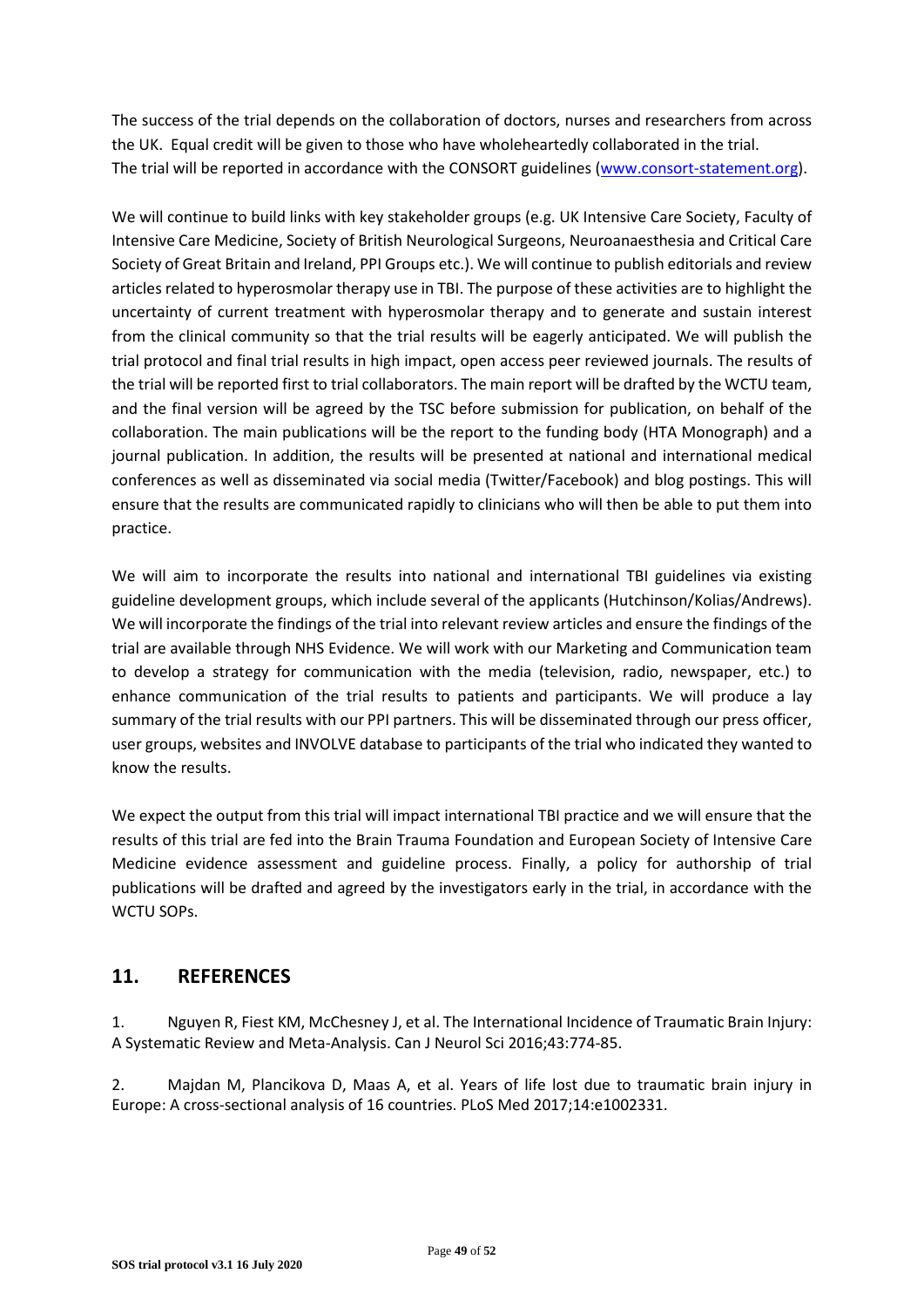3. Lawrence T, Helmy A, Bouamra O, Woodford M, Lecky F, Hutchinson PJ. Traumatic brain injury in England and Wales: prospective audit of epidemiology, complications and standardised mortality. BMJ open 2016;6:e012197.

4. Harrison DA, Prabhu G, Grieve R, et al. Risk Adjustment In Neurocritical care (RAIN)- prospective validation of risk prediction models for adult patients with acute traumatic brain injury to use to evaluate the optimum location and comparative costs of neurocritical care: a cohort study. Health Technol Assess 2013;17:vii-viii, 1-350.

5. Sorrentino E, Diedler J, Kasprowicz M, et al. Critical thresholds for cerebrovascular reactivity after traumatic brain injury. Neurocrit Care 2012;16:258-66.

6. Marmarou A, Anderson RL, Ward JD, et al. Impact of ICP instability and hypotension on outcome in patients with severe head trauma. Special Supplements 1991;75:S59-S66.

7. Carney N, Totten AM, O'Reilly C, et al. Guidelines for the Management of Severe Traumatic Brain Injury, Fourth Edition. Neurosurgery 2017;80:6-15.

8. Oddo M, Poole D, Helbok R, et al. Fluid therapy in neurointensive care patients: ESICM consensus and clinical practice recommendations. Intensive Care Med 2018;44:449-63.

9. Andrews PJ, Sinclair HL, Rodriguez A, et al. Hypothermia for Intracranial Hypertension after Traumatic Brain Injury. N Engl J Med 2015;373:2403-12.

10. Cooper DJ, Rosenfeld JV, Murray L, et al. Decompressive craniectomy in diffuse traumatic brain injury. N Engl J Med 2011;364:1493-502.

11. Hutchinson PJ, Kolias AG, Timofeev IS, et al. Trial of Decompressive Craniectomy for Traumatic Intracranial Hypertension. N Engl J Med 2016;375:1119-30.

12. Cooper J, Nichol AD, Bailey M, et al. Effect of early sustained prophylactic hypothermia on neurologic outcomes among patients with severe traumatic brain injury The POLAR randomized controlled trial. JAMA 2018;320:2211-20.

13. Berger-Pelleiter E, Emond M, Lauzier F, Shields JF, Turgeon AF. Hypertonic saline in severe traumatic brain injury: a systematic review and meta-analysis of randomized controlled trials. CJEM 2016;18:112-20.

14. Burgess S, Abu-Laban RB, Slavik RS, Vu EN, Zed PJ. A Systematic Review of Randomized Controlled Trials Comparing Hypertonic Sodium Solutions and Mannitol for Traumatic Brain Injury: Implications for Emergency Department Management. Ann Pharmacother 2016;50:291-300.

15. Wakai A, McCabe A, Roberts I, Schierhout G. Mannitol for acute traumatic brain injury. Cochrane Database Syst Rev 2013:CD001049.

16. Jagannatha AT, Sriganesh K, Devi BI, Rao GS. An equiosmolar study on early intracranial physiology and long term outcome in severe traumatic brain injury comparing mannitol and hypertonic saline. J Clin Neurosci 2016;27:68-73.

17. Hendoui N, Beigmohammadi MT, Mahmoodpoor A, et al. Reliability of calcium-binding protein S100B measurement toward optimization of hyperosmolal therapy in traumatic brain injury. Eur Rev Med Pharmacol Sci 2013;17:477-85.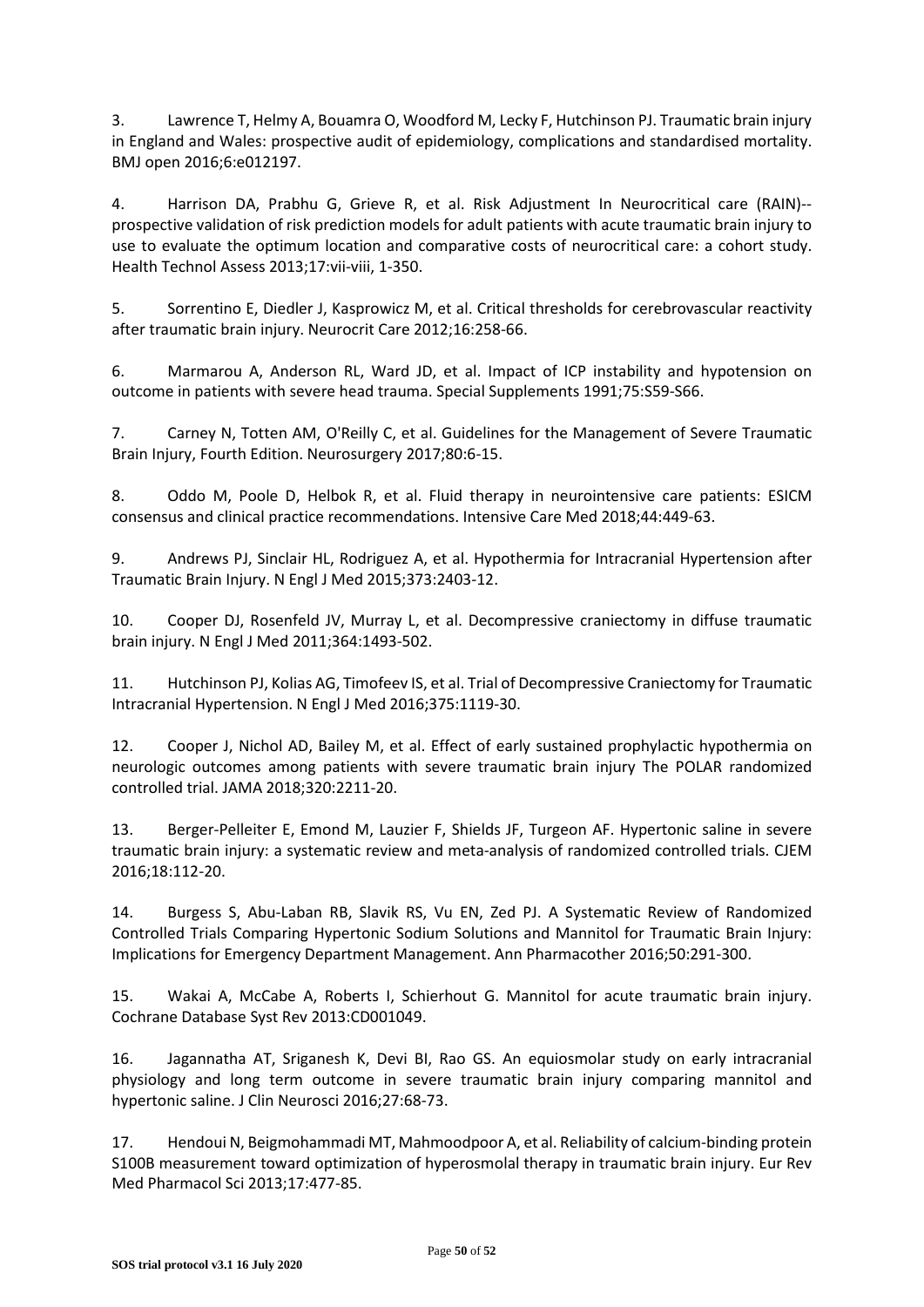18. Zhang W, Neal J, Lin L, et al. Mannitol in Critical Care and Surgery Over 50+ Years: A Systematic Review of Randomized Controlled Trials and Complications With Meta-Analysis. J Neurosurg Anesthesiol 2018.

19. Gu J, Huang H, Huang Y, Sun H, Xu H. Hypertonic saline or mannitol for treating elevated intracranial pressure in traumatic brain injury: a meta-analysis of randomized controlled trials. Neurosurg Rev 2018.

20. Roquilly A, Lasocki S, Moyer JD, et al. COBI (COntinuous hyperosmolar therapy for traumatic Brain-Injured patients) trial protocol: a multicentre randomised open-label trial with blinded adjudication of primary outcome. BMJ open 2017;7:e018035.

21. Maggiore U, Picetti E, Antonucci E, et al. The relation between the incidence of hypernatremia and mortality in patients with severe traumatic brain injury. Crit Care 2009;13:R110.

22. Kolmodin L, Sekhon MS, Henderson WR, Turgeon AF, Griesdale DE. Hypernatremia in patients with severe traumatic brain injury: a systematic review. Ann Intensive Care 2013;3:35.

23. Tan SK, Kolmodin L, Sekhon MS, et al. The effect of continuous hypertonic saline infusion and hypernatremia on mortality in patients with severe traumatic brain injury: a retrospective cohort study. Canadian journal of anaesthesia = Journal canadien d'anesthesie 2016;63:664-73.

24. Mangat HS. Hypertonic saline infusion for treating intracranial hypertension after severe traumatic brain injury. Crit Care 2018;22:37.

25. Avery KNL, Williamson PR, Gamble C, et al. Informing efficient randomised controlled trials: exploration of challenges in developing progression criteria for internal pilot studies. BMJ open 2017;7.

26. Cocks K, Torgerson DJ. Sample size calculations for pilot randomized trials: a confidence interval approach. J Clin Epidemiol 2013;66:197-201.

27. Perel P, Edwards P, Shakur H, Roberts I. Use of the Oxford Handicap Scale at hospital discharge to predit Glasgow Outcome Scale at 6 months in patients with traumatic brain injury. BMC Medical Research Methodology 2008;8:72.

28. Sheth KN, Stein DM, Aarabi B et al. Intracranial pressure dose and outcome in traumatic brain injury. Neurocrit Care 2013l 18:26-32.

29. Nicol A, French C, Little L et al. Erythropoietin in traumatic brain injury (EPO-TBI): a double blind randomised controlled trial. Lancet 2015;386:2499-506.

30. Bolland K, Sooriyarachchi MR, Whitehead J. Sample size review in a head injury trial with ordered categorical responses. Stat Med 1998;17:2835-47.

31. Bulger EM, May S, Brasel KJ, et al. Out-of-hospital hypertonic resuscitation following severe traumatic brain injury: a randomised controlled trial. JAMA 2010;304:1455-64.

32. Steyerberg EW, Mushkudiani N, Perel P, et al. Predicting outcome after traumatic brain injury: development and international validation of prognostic scores based on admission characteristics. PLoS Med 2008;5:e65.